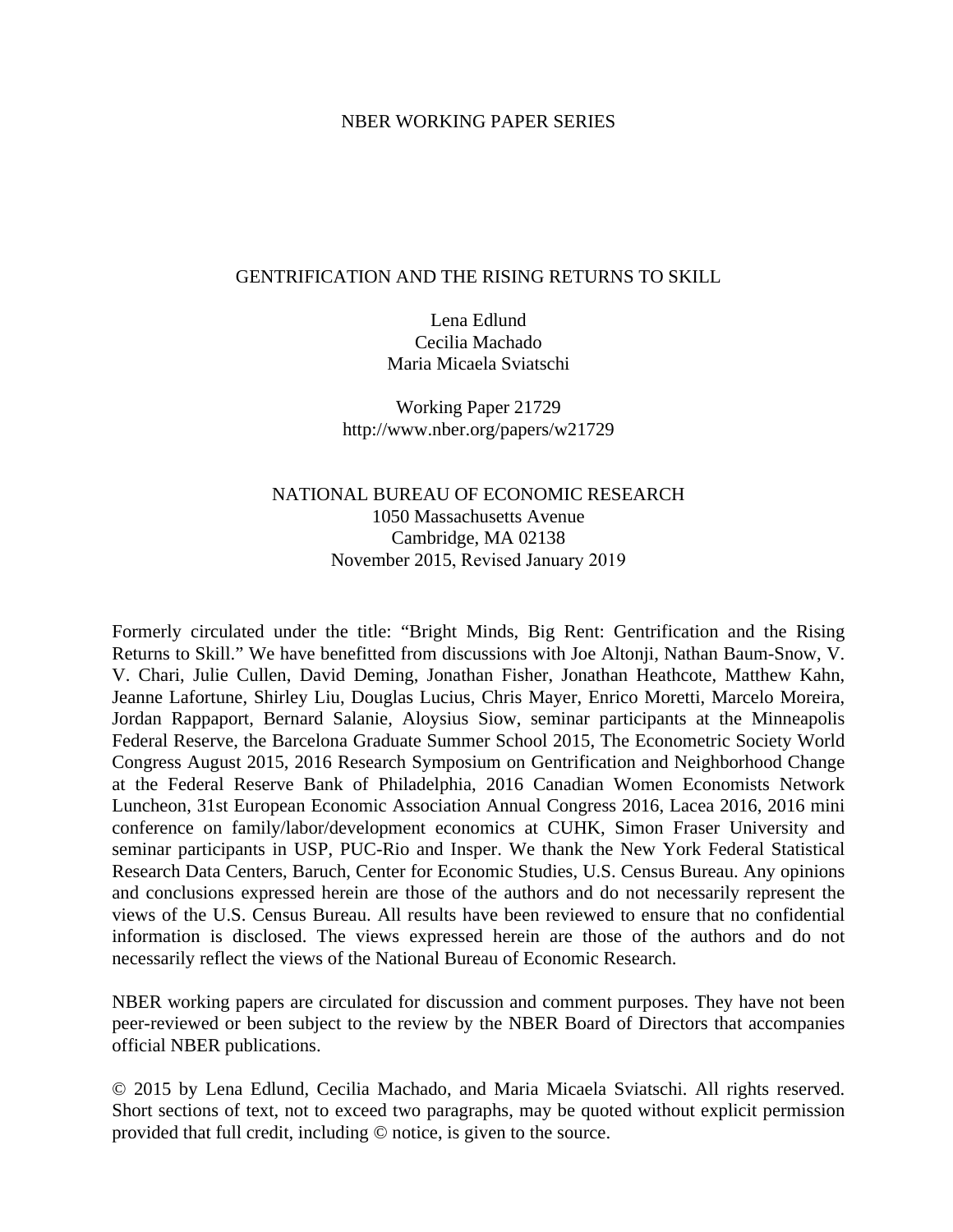Gentrification and the Rising Returns to Skill Lena Edlund, Cecilia Machado, and Maria Micaela Sviatschi NBER Working Paper No. 21729 November 2015, Revised January 2019 JEL No. R21,R30

## **ABSTRACT**

In 1980, housing prices in large US cities rose with distance from the city center. By 2010, that relationship had reversed. We propose that the inversion can be traced to more hours worked by the skilled. Scarce non-market time downgrades the importance of residential space and upgrades that of proximity to work, factors favoring the central-city location. Geo- coded census micro data covering the 27 largest US cities and the period 1980-2010 support our hypothesis: full-time skilled workers are more likely to locate in the city center and their growth can account for the observed price changes.

Lena Edlund Department of Economics Columbia University 1002A IAB, MC 3308 420 West 118th Street New York, NY 10027 and NBER le93@columbia.edu

Maria Micaela Sviatschi Princeton University msviatschi@princeton.edu

Cecilia Machado Getulio Vargas Foundation (EPGE-FGV) cecilia.machado@fgv.br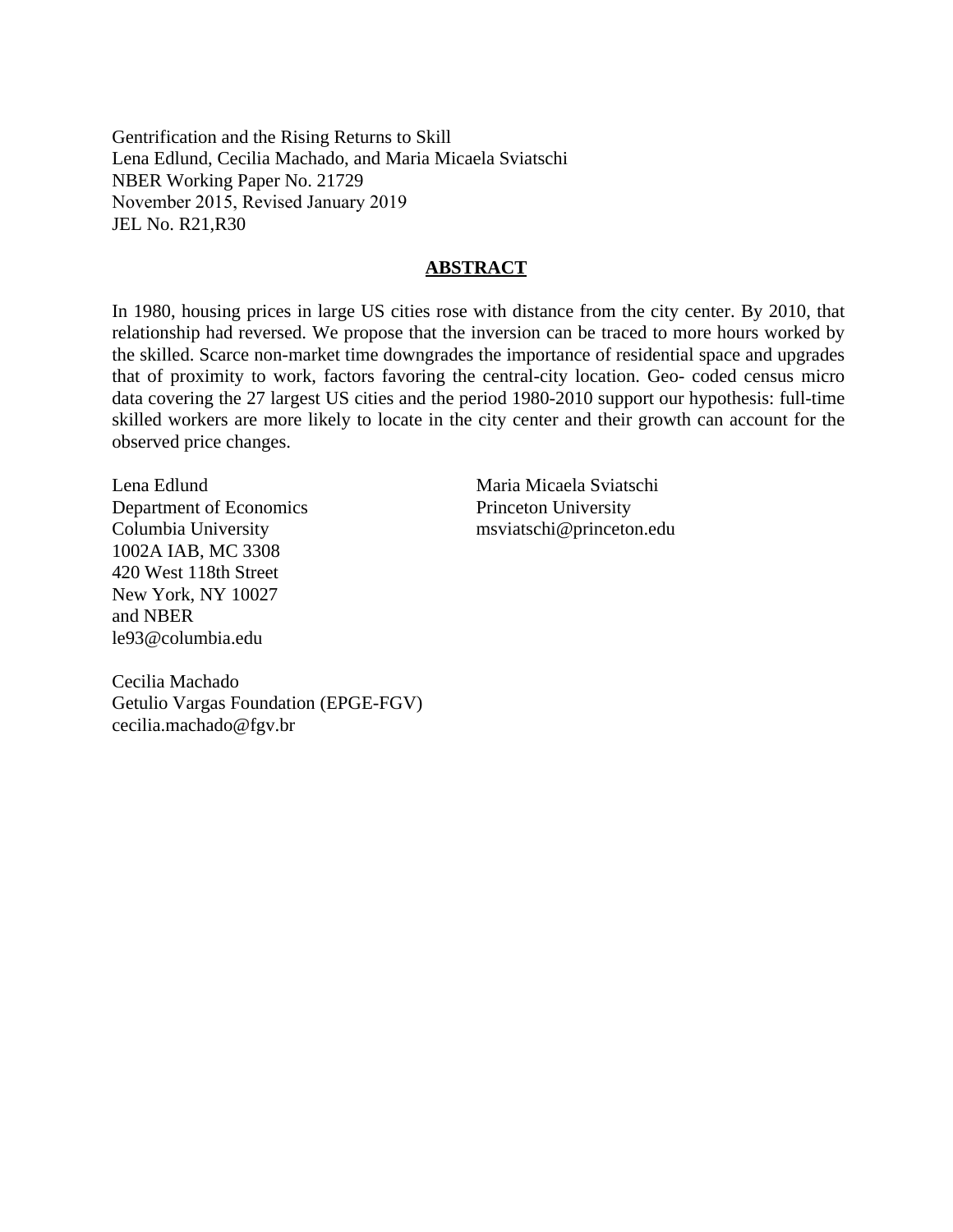I know things will get better You'll find work and I'll get promoted We'll move out of the shelter Buy a bigger house and live in the suburbs

Tracy Chapman, Fast Car, 1988

The truth is that we are living at a moment in which the massive outward migration of the affluent that characterized the second half of the twentieth is coming to an end.

Ehrenhalt, The Great Inversion, 2013

# **1 Introduction**

In 1980, 2-3 bedroom, single-family residences in major US cities were more expensive outside than inside the 10-mile radius ring, reflecting the then dominant urban pattern – affluent suburbs alongside struggling inner cities. Fast forward to 2010 and the price-distance relationship is the reverse (Figure 1). The ascendancy of housing prices in the city center forms the set piece of what is loosely referred to as gentrification.

At the same time, educated Americans work more. Among the college educated, full-time employment has risen, as has the share working a 50+ hour week (or "long hours" to use the terminology of Kuhn and Lozano [2006]). The increase held for both men and women, mirroring the rise of dual earner households.<sup>1</sup>

Greater labor supply by the skilled, we propose, has revived the city center for the following three reasons. First, skilled jobs remain concentrated in the city center. Second, more hours at work means more precious non-work hours, a fact that boosts the attractiveness of the city center: the commute can be shorter, the high density environment allows for the easy availability of services demanded by the time starved (restaurants, bars, etc.), the suburban space advantage may be less important with little time spent at home.<sup>2</sup> Third, the skilled are important housing-market actors because they can typically outbid the competition  $-$  a generalization strengthened by several decades of rising returns to skill.

Longer hours by the skilled is not an inevitability. Higher wages paired with shorter hours

<sup>&</sup>lt;sup>1</sup>In 1970, about 40 percent of college women living with children under age 18 were in traditional housewifebreadwinner households. By 2010, that number had halved [DVera Cohn and Wang, 2014].

<sup>&</sup>lt;sup>2</sup>The suburban space advantage extends beyond the home but with longer work hours and less leisure [Aguiar] and Hurst, 2009] there may be less time to enjoy space-intensive activities such as golf (which incidentally is also time consuming, "Why golf is in decline in America," April 2nd 2015, *The Economist*).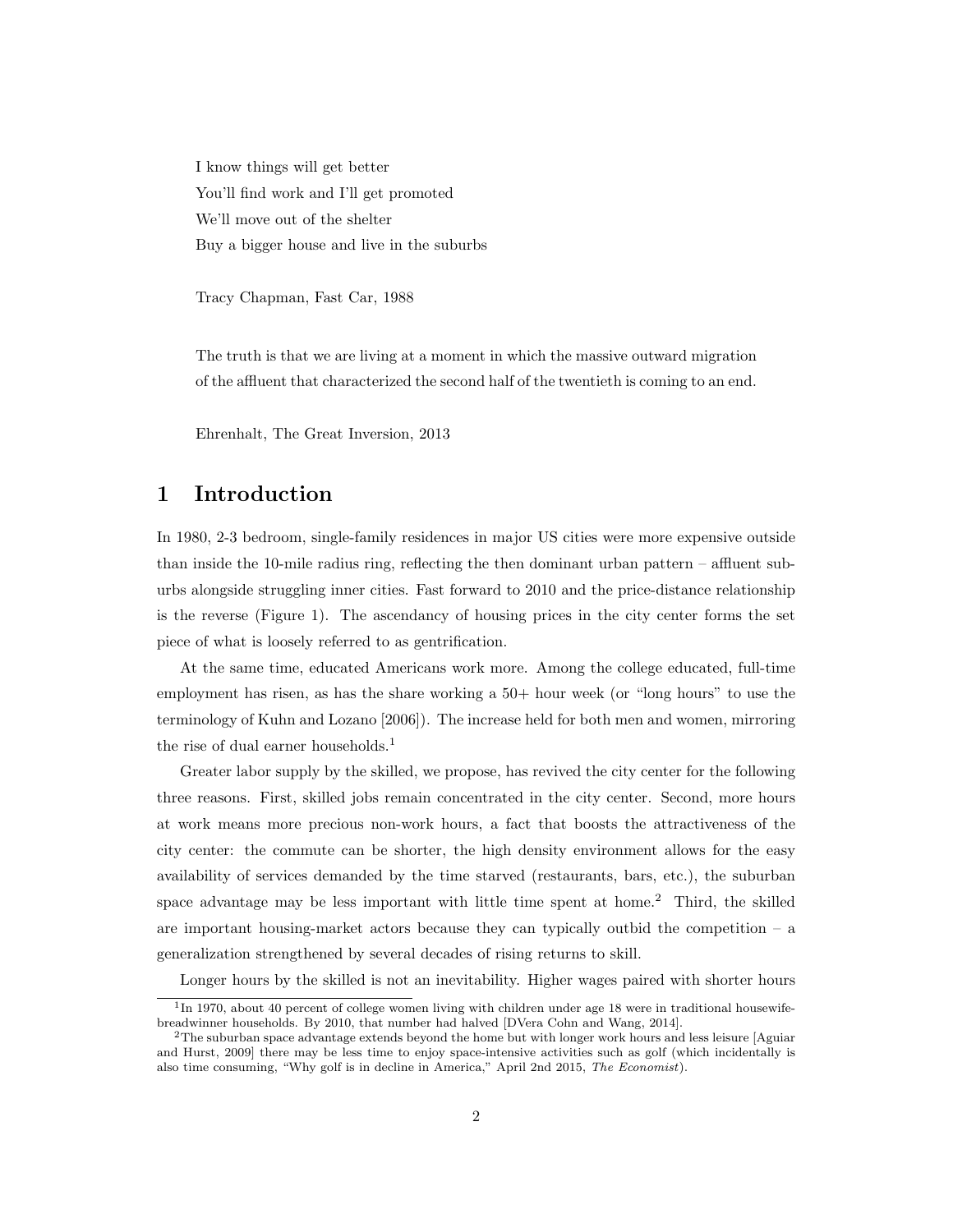for the better part of the 20th century [Costa, 2000]. Rapid technological change may lie behind this sea change [Katz and Murphy, 1992, Juhn et al., 1993, Autor et al., 2008]. For instance, skills may depreciate faster in skilled jobs and especially so at times of technological change; there may be a high training component to work in skilled jobs; and/or, the returns to even more skills may be progressively higher. Interestingly, long hours appear disproportionately rewarded [Goldin, 2014].

Our hypothesis relates housing prices to the presence of full-time skilled workers but causal inference based on the correlation of the two is open to criticism. Full-time skilled workers saw healthy income growth which could have made central-city amenities more attractive [Glaeser et al., 2001, Gyourko et al., 2013, Couture and Handbury, 2015]. City real estate could have reached the end of its life cycle, making replacement economical [Brueckner and Rosenthal, 2009]. It could be a cultural reaction against the ubiquity of subdivisions and cul-de-sacs (e.g., Gallagher [2014]). Reverse causality is also a possibility; higher rents may elicit greater labor supply [Johnson, 2012].

Therefore, we turn to a Bartik-type demand shifter [Bartik, 1991] to generate arguably exogenous variation in labor supply (following a number of recent papers, e.g., **?**Moretti [2013]). This demand shifter uses a location's employment composition in a base year and national employment trends excluding the locality in question to generate a predicted labor demand.

Our principal data set uses restricted-use micro data from the decennial censuses and the American Community Surveys (ACS), and covers the period 1980-2010. With 1970 as our base year, 1980 is the first decennial census year for which we have a Bartik shifter. The last year, 2010, is dictated by data availability. To obtain sufficient sample size, we use the pooled 5-year ACS sample 2008-2012. We include top-20 cities (by population size) in either 1970 or 2010, 27 cities in total.

We aggregate the micro data to the census tract, and our key dependent variable is the median (owner reported) price for 2-to-3 bedroom homes (single family houses or apartments) in the tract. To measure the presence of full-time skilled workers, we consider two work-hour cut-offs: 40 or 50 hours per week; and two skill cut-offs: four-year college or advanced degree. Further, we limit our sample to the prime working age population (25-55).

Recognizing the role of the IT-revolution in driving spatial variation in demand for skilled labor [Beaudry et al., 2010], we construct the demand shifter from the 1970 city-level employment composition and national growth trends. We interact the city-year demand shifter with a flexible function of distance from the central business district (CBD), thus allowing the shock to propagate differentially through space.

We start by showing that the Bartik shifter correlates positively with the fraction of the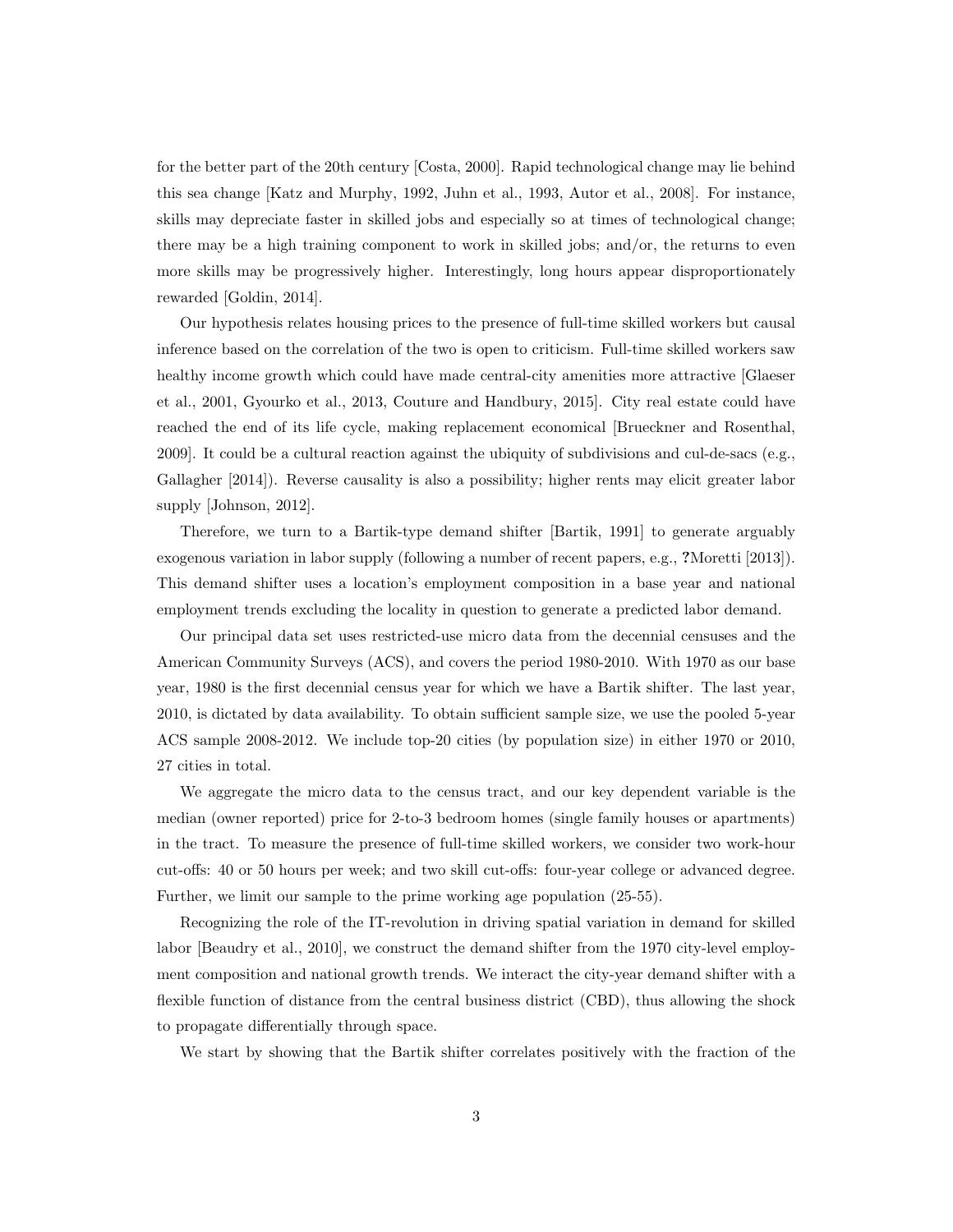population that is skilled and works full time. Other tract demographics such as race, income, or marital status, moved with the Bartik shifter and in the expected direction. However, we view these movements as incidental, derived from the primary relationship linking the Bartik shifter to the full-time and skilled demographics.

We then turn to the relationship between the Bartik demand shifter and housing prices, using a specification that includes city-year and city-distance fixed effects. City-year fixed effects absorb any city-wide changes, for instance city-level labor demand shifts, public safety policies, or credit expansion,<sup>3</sup> as well as any city fixed effects, such as topography, climate, or historically fixed factors such a history of racial tension or the quantity and quality of preexisting infrastructure, monuments, or cultural institutions. City-distance fixed effects proxies for tract fixed effects. (As a robustness check, we also cross walk tracts to allow for tract fixed effects.) Our most demanding specification includes distance-year fixed effects, which absorb any changes over time to the overall price-distance relationship.

Results indicate that the Bartik demand shifter is associated with an increase in housing prices, and this relationship is stronger closer to the CBD. As the demand shifter prompts an exogenous shift in labor supply, both the reduced form and IV regressions support our hypothesis that the rise in full-time skilled workers has driven gentrification. Further, the IV predictions are in line with observed price changes.

We then turn to address alternative interpretations to the found results. First, we argue that the Bartik demand shifter operates through an increase in hours worked of the skilled, and does not represent a demand shock that uniformly affects the local labor market. We find no effects of the Bartik shifter on the labor supply of the unskilled, as well as do not find evidence of increased presence of skilled workers that do not work long hours in the CBD.

Second, we divide our sample to examine the role of various factors that arguably contributed to central city revival. Violent crime has fallen markedly, a development that benefited the central city disproportionately. However, it is not until the early 1990s that crime falls, crime was high in the 1980s. Therefore we separate the years 1980 and 1990 from 2000 and 2010. We also separate the cities that had large declines in crime from those that saw modest or even increases in crime.

Population growth is another dimension of interest. While the sample cities grew on average, about 1/3rd shrank. The role of road congestion, foreign demand, or limitations on developable land is presumably limited in cities with shrinking populations, such as Detroit, St. Louis, Cleveland, or Baltimore.

It may also be that results are driven by the singular experience of one large city, viz. New

<sup>3</sup>For recent papers on the role of the latter, see Glaeser et al. [2010], Favara and Imbs [2015].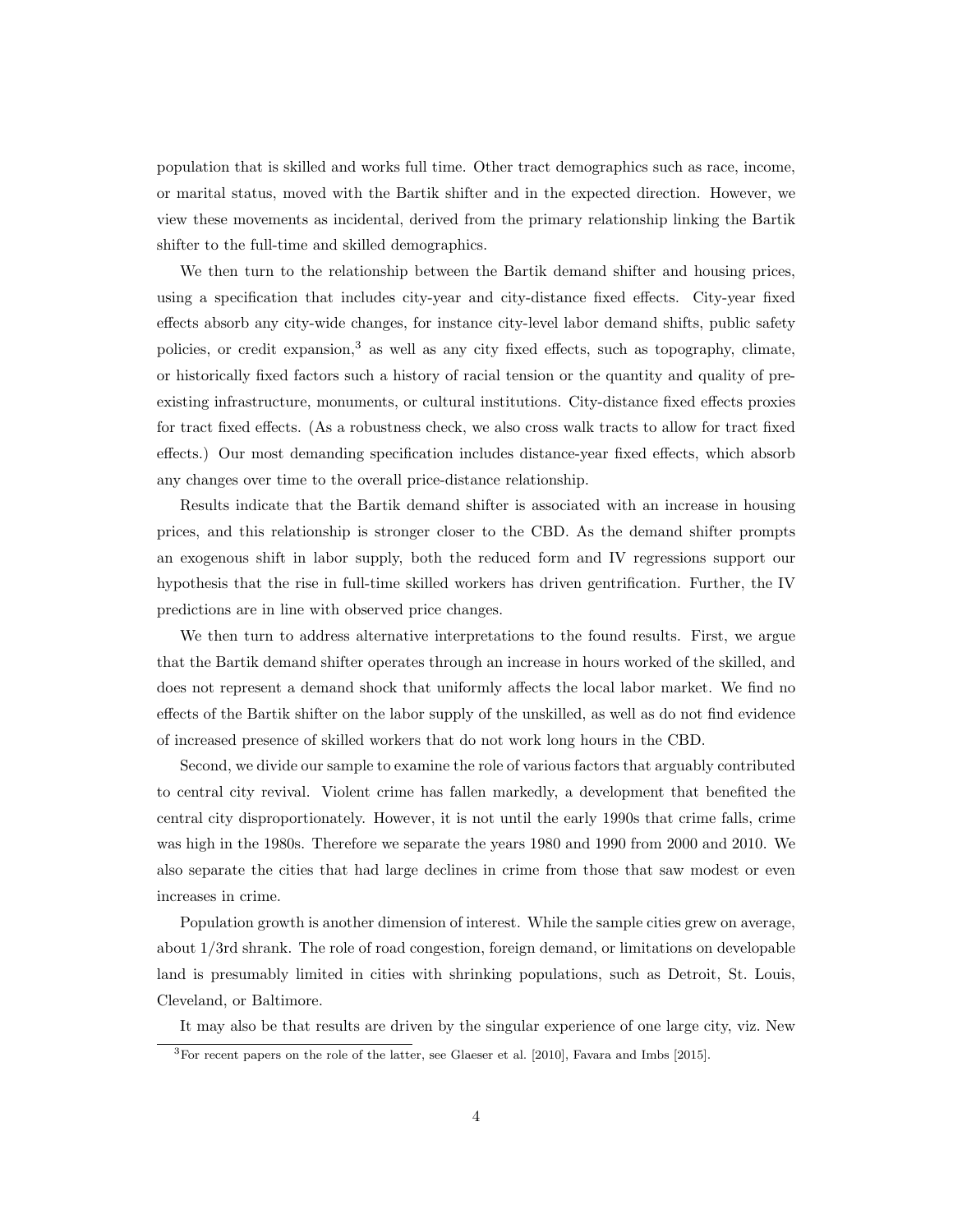York City. Therefore, as a robustness check, we drop New York City.

Throughout above subsamples, we find the Bartik demand shifter to tilt the housing-price profile in favor of the center, suggesting that found effects are not confounded.

Third, yet another possibility is that gentrification is driven by the growing number of highincome households [Glaeser et al., 2001, Gyourko et al., 2013, Couture and Handbury, 2015], the central city being particularly attractive to such households.<sup>4</sup> To separate our hours-based explanation from an income focussed one is challenging considering the high overlap between the two demographics of interest.

While we would like to control for income in our analysis, we lack independent exogenous variation of a second instrument. Alternatively, we can gauge the importance of this competing hypothesis by looking at residential location patterns according to fine income bands. We find that, holding income constant, households in which the head and spouse (if applicable) were skilled, full-time workers clearly favored centrality. This was true both in 1980 and 2010. What changed was the prevalence of such households. In 1980, at all income points, they were a minority. In 2010, beyond the 80th percentile, such households constituted the majority (Figures 8-14).

To sum up, this paper points to gentrification stemming from high-income households working more and therefore favoring living close to work. The city center, long the home of skilled jobs, has thus come to also house its workers. The fact that the city can offer a plethora of other amenities within easy reach enhances its appeal, but is second order to the jobs-location and hours explanation. The distinction may seem academic but a local-amenities based explanation leaves unanswered why country clubs or high-end restaurants could not anchor suburbs.

The remainder of the paper is organized as follows. The balance of this section shows how longer work hours shift the balance in favor of centrality in the standard land-use model. Section 2 describes our empirical strategy and the data. Section 3 presents our results. Section 4 concludes.

#### **1.1 Conceptual framework**

This section adapts the canonical land-use model [Mieszkowski and Mills, 1993, Rappaport, 2014, 2016] to examine the role of hours worked, an exercise which ties us closely to an earlier literature which anticipated the centralizing power of a broadside entry of women into labor force [Oi, 1976, White, 1977, Madden, 1980].<sup>5</sup> It also relates us to LeRoy and Sonstelie [1983]. Their model turns on rising income making commuting by car increasingly affordable. Once

<sup>4</sup>The very top of the income distribution never entirely left for the suburbs [Baum-Snow and Hartley, 2016]. <sup>5</sup>Women's greater familial responsibilities may make them more adverse to commuting. Another margin of adjustment is of course labor supply [Black et al., 2014].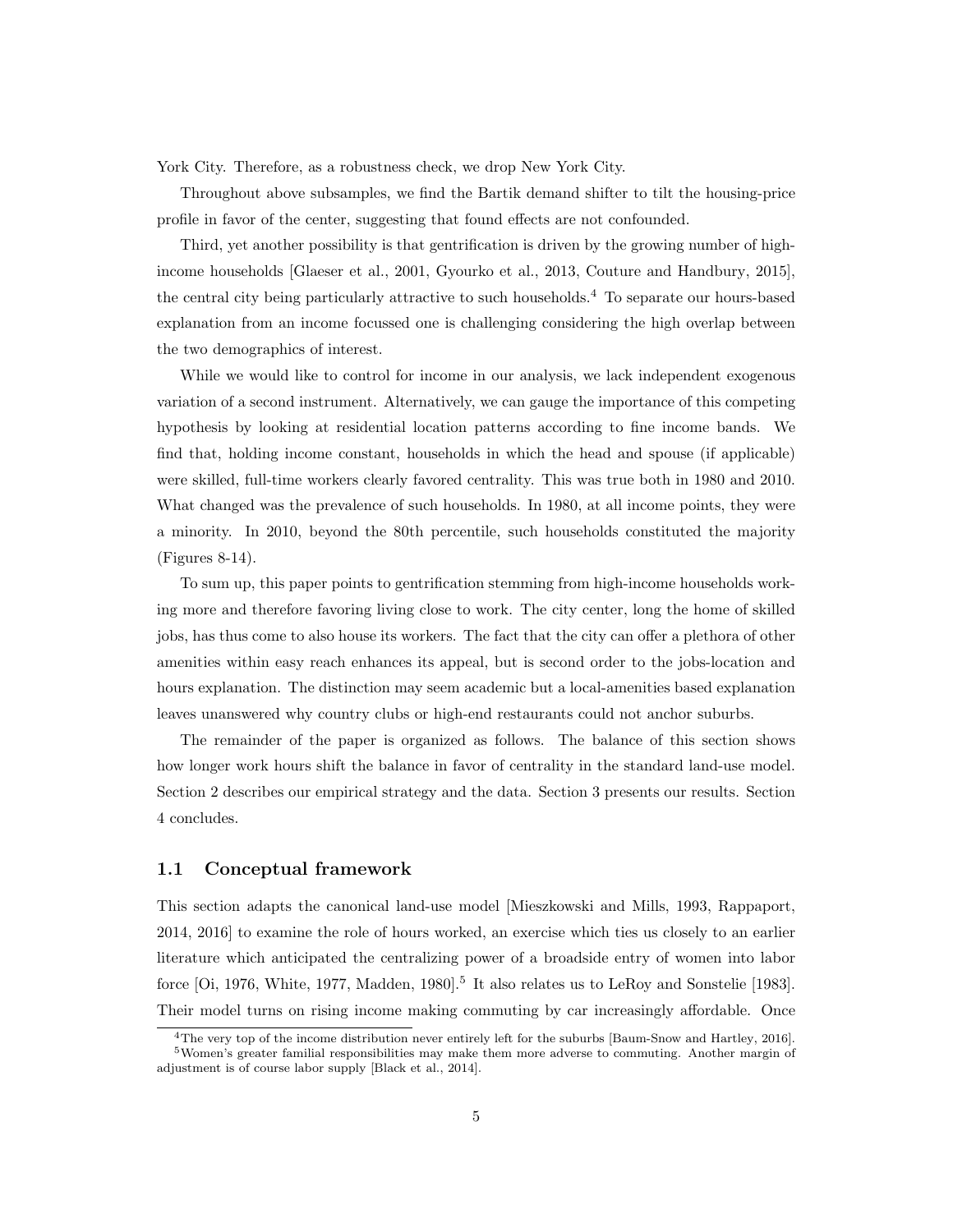even the poor can afford a car, gentrification results. This is because added demand by the poor raises suburban housing prices.<sup>6</sup> By contrast, our model focuses on the location choices of the rich once leisure is more scarce. Readers familiar with the above body of literature can skip this section without loss of context.

We assume two types of workers, skilled and unskilled; the skilled earn higher wages than the unskilled. Further, wages and hours are assumed such that the skilled have higher income than the unskilled so that for residential location patterns, we can limit our attention to the preferred location choice of the skilled.

There are two locations city and suburb, indicated by subscripts  $i = c$ (ity) and  $i = s$ (uburb), respectively.

The upshot is that if the skilled are required to work long hours, then they prefer to live in the city, whereas if hours are shorter, then the suburb may be preferred. Housing in the location preferred by the skilled commands the higher price – when the skilled prefer the suburb, prices rise with distance to the city center, and vice versa.

All jobs are located in the city whereas residential housing can be in either location. Since all jobs are in the city, suburban location comes with a commute. For simplicity we assume that

$$
t = \begin{cases} t_s > 0 & \text{if } i = s, \\ 0 & \text{otherwise.} \end{cases}
$$

For concreteness, we let half the population be skilled and command a high wage *w*, and the remainder unskilled and command a low wage (we do not need a notation for their wage). Workers have 16 hours per day at their disposal. Time can be used in three ways: work, *h*, commuting, *t*, and leisure, *l*. In order to focus on the role of longer hours on location choice, hours are exogenously determined and the same for everybody.

Construction costs are such that only the skilled can afford to build durable housing. The unskilled either live in pre-existing housing or in cheap non-durable housing. Since the latter can be ignored in the analysis, for the purpose of this section, housing will refer to the durable type. Housing accumulate as location specific housing stock,  $s_i \geq 0, i = c, s$  which rents at  $r_i$ ,  $i = c$ , s per square foot. Cost of maintenance serves as a floor on rents and for simplicity, it is assumed the same in the city and the suburb,  $m_c = m_s = m > 0$ .<sup>7</sup>

Initially, only the city is developed. If aggregate demand by the skilled,  $d_i(r_i)$ , at rent  $r_i = m$ , exceeds the available housing stock, then housing is built to meet demand.

In the suburb, land is assumed in infinite supply. Thus, the marginal cost of new construc-

 $\overline{6}$ The affordability of the suburb has if anything increased, Figure 1.

 $7$ Qualitatively similar, but amplified, results are obtained if the housing stock is fixed.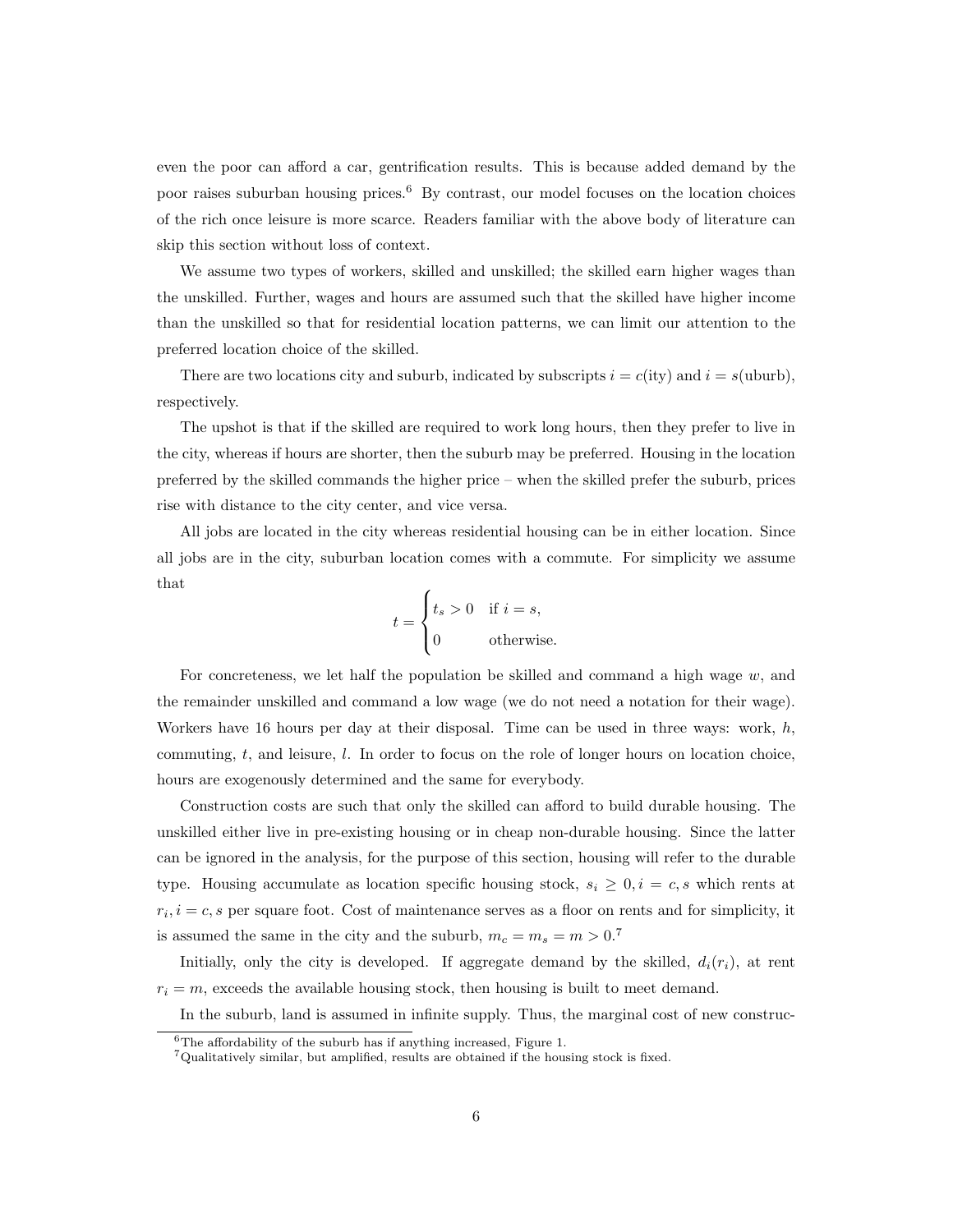tion consists of labor and material, both which are elastically supplied. Thus, the marginal cost of construction is a constant  $c_s > m$ . In the city, land is scarce and we model this by letting the marginal cost of construction depend positively on the existing housing stock  $c_c(s_c), c_c(0) = c_s > m, c'_c(0) > 0.8$ 

Skilled workers rent  $a_i$  square feet at the rental price  $r_i$ , in one and one location only. The rent is

$$
r_i = \begin{cases} m & \text{if } d_i(m_i) \le s_i, \\ c_i & \text{otherwise, } i = c, s; \end{cases}
$$

where the suburban construction cost,  $c_s$ , is a constant whereas the city construction cost,  $c_c$ , varies positively with the existing housing stock.<sup>9</sup>

Workers derive utility from living space, *a*, leisure, *l*, and a numeraire consumption good, *x*. We let utility be of the following form:

$$
u = x^{\alpha} a^{\beta} l^{\gamma}, \ \alpha, \beta, \gamma > 0.
$$

The budget constraints are:

$$
x+r_ia_i\leq w\,h,
$$

and

$$
l=16-h-t.
$$

The optimization problem is a two-stage process: first determine maximal utility in each location, home size chosen optimally at the implied rental price; then pick location. In other words, to pin down the urban location (price) pattern, we need to know where the skilled obtain the highest utility: the city or the suburb? Let  $a_i^*$  denote the utility maximizing home size in locality  $i$  at the implied rental price  $r_i$ . The city gives higher utility if

$$
\left(\frac{wh - r_c a_c^*}{wh - r_s a_s^*}\right)^\alpha \left(\frac{a_c^*}{a_s^*}\right)^\beta > \left(\frac{16 - h - t_s}{16 - h}\right)^\gamma.
$$
\n(1)

Note that if suburban homes are relatively large (low  $a_c^*/a_s^*$ ), for instance from abundance of undeveloped land and high wages for the skilled, then the choice tilts in favor of the suburbs (possibly contributing reasons for why the US post-WWII suburbanization pattern did not

<sup>8</sup>Land scarcity and regulations [Glaeser and Gyourko, 2005, Ortalo-Magne and Prat, 2014], as well as higher cost of vertical construction contribute to making construction costlier in more densely built areas.

<sup>9</sup>Strictly speaking, there is an intermediate case where demand at the cost of maintenance exceeds the existing housing stock but demand is not strong enough to elicit new construction. In that case, rent is indeterminate in the range  $(m, c_i)$ . This possibility does not change our qualitative results.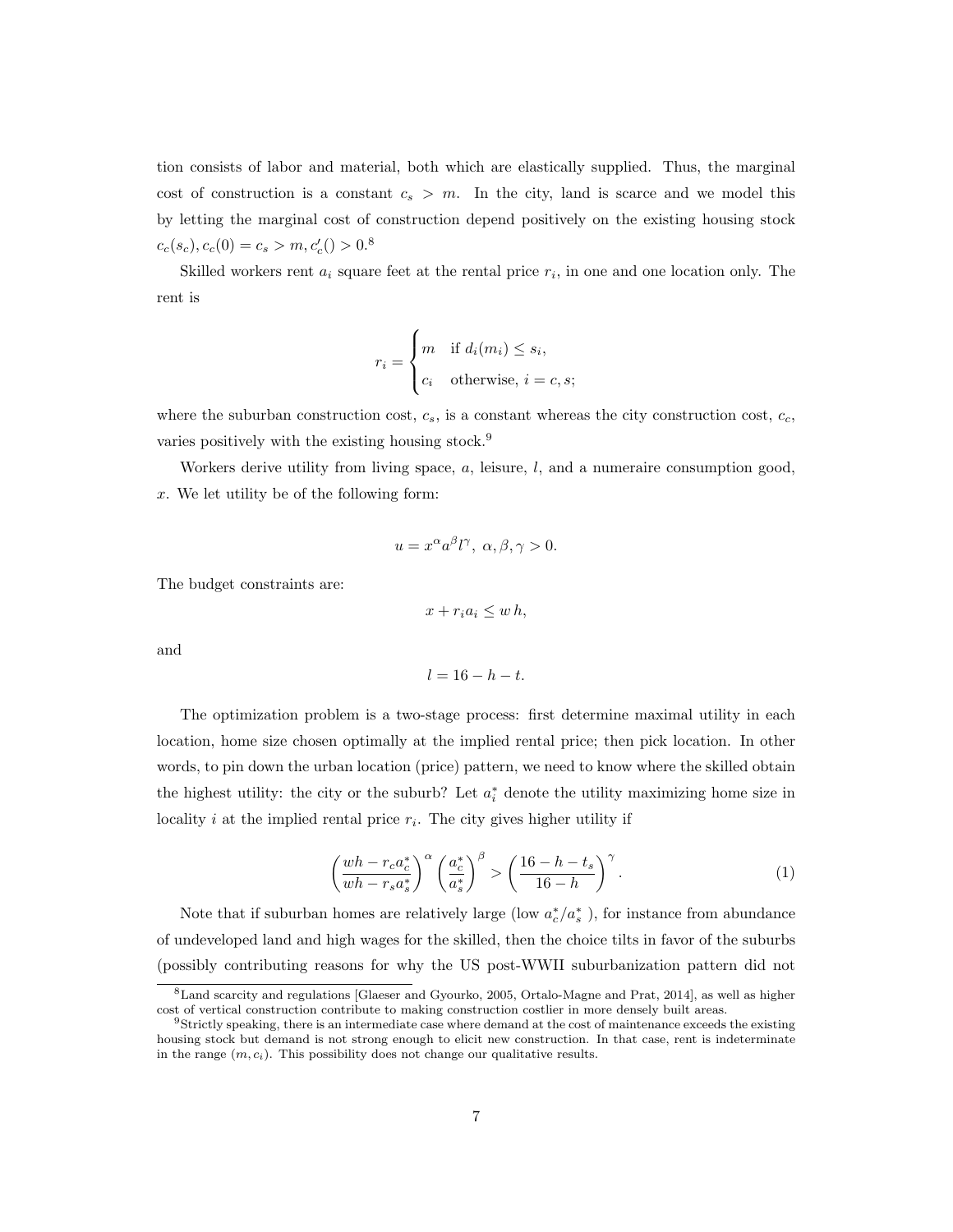extend to Western Europe).

Our key question is how longer hours affect the location decisions. The right hand side of inequality 1 goes to 0 as  $h \to 16 - t_s$ . The left hand side has two components: the city-suburb consumption ratio, which under our functional form assumption is a constant  $\left(\frac{wh - r_c a_c^*}{wh - r_s a_s^*}\right) =$ 1, and the city-suburb optimal housing size ratio,  $\frac{a^*_{c}}{a^*_{s}}$ .

The ratio of city to suburban home sizes decreases with higher hours because hours raise income and with higher income, more money is spent on housing and the suburbs have more elastic housing supply.<sup>10</sup> But, for the suburb to be favored at hours close to  $16 - t_s$ , the left hand side  $\frac{a_c^*}{a_s^*}$  would have to be close to zero, an unrealistic scenario. Thus, higher hours favor the city, at least for hours close to  $16 - t_s$ .

For the same reason, a higher skilled wage reduces the left-hand side of inequality 1, and thus makes it more likely that for any given number of hours worked, the suburban location is favored. However, once the right-hand side is close to zero, the city will be the location of choice for the skilled regardless of the wage.

Thus, our model adds a return-to-the city epilogue to the well-known urban narrative of a pre-automobile city in which the skilled and unskilled live side-by-side followed by an automobile enabled phase of suburbanization in which the skilled move to the suburb. Our model highlights the role of moderate work hours in underpinning that suburbanization phase. Longer work hours bring about a third phase of return to the city by the skilled.

We now turn to the data.

## **2 Data**

Our primary data set is drawn from the decennial censuses of 1980, 1990 and 2000, and the American Community Survey's (ACS) pooled 5-year sample for 2010 (years 2008-2012). Our housing-price measure is based on owner-occupied 2-to-3 bedroom single family residences.<sup>11</sup> For home prices, we use owner-provided estimates of value. On the assumption that owners of more recently transacted units would be more knowledgeable about the going market price, we use households ten years or less in their current residence.<sup>12</sup>

We focus on the prime working ages,  $25-55.^{13}$  For full time, we consider two cut-offs,  $40$ or 50 hours per week. Likewise, we consider two skill cut-offs, four-year college or graduate

 $10$ The optimal housing size,  $a_i$  is given by the implied housing stock from the purchasing power of skilled households, divided by their numbers.

<sup>11</sup>Two and three bedroom homes are modal, for new construction see https://www.census.gov/ construction/chars/pdf/soldbedrooms.pdf

<sup>&</sup>lt;sup>12</sup>Including all households yields similar results.

<sup>&</sup>lt;sup>13</sup>These ages, after college completion but before retirement concerns, are also a key home-buying demographic [National Association of Realtors, 2014].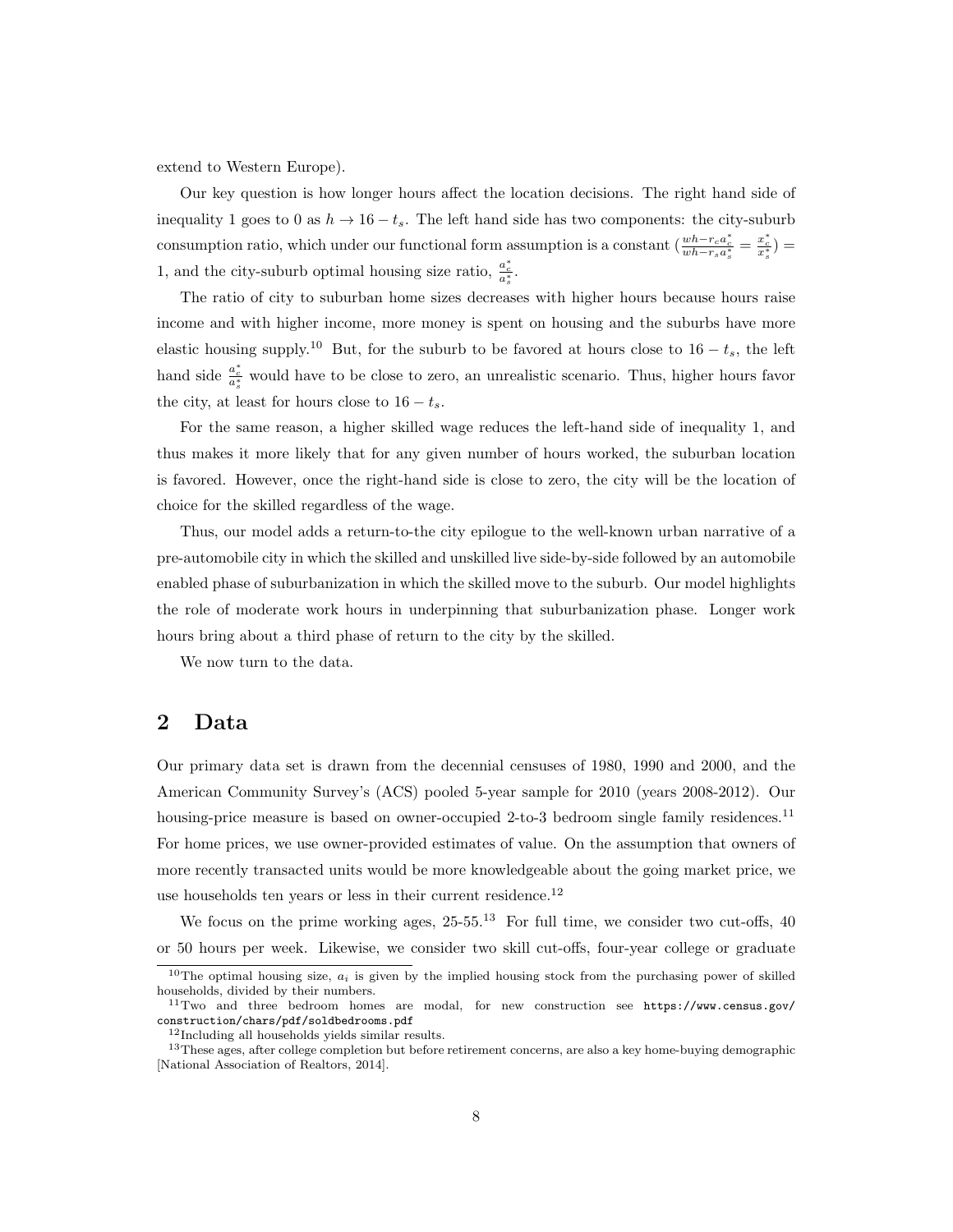degree.

We aggregate the micro data to the census tract and use the tract centroid for the distance calculation.<sup>14</sup>

Further details on data set and variable construction are in the Data Appendix.

#### **2.1 Sample cities**

We limit our sample to cities that were in the top-20 (population wise) either in 1970 or 2010. There were 27 such cities which for simplicity we will refer to as "top-20." The list was topped by New York City, Los Angeles and Chicago in both years. The number 20 spot was taken by Phoenix and Memphis in 1970 and 2010 respectively.

Top-20 was chosen because it includes all large cities and a good number of medium sized cities. While the same could be said for say the top-30, we settled for top-20 for reasons of convenience, as expanding the list beyond top 20 brings in a number of similarly sized cities.<sup>15</sup> The restriction to large and mid-size cities is deliberate, however. In addition to their quantitative importance, the agglomeration economies and congestion costs at work behind gentrification are not those of small towns.

Whether administratively part of the city or not, we include tracts within 35 miles of the CBD. (Appendix Table A1 lists the cities and their respective CBDs). This restriction is arbitrary but arguably delineates a commutable area, the outer reaches of which would be about a one-hour commute to the CBD. We have about 65 thousand tract-year observations, or an average of 600 tracts per city and year.<sup>16</sup>

#### **2.2 Bartik-type skilled labor demand shifter**

We use the public use version of the decennial censuses (IPUMS) to calculate a city-specific demand shifter for skilled employment from the national growth rates of employment of college workers in industry *h*, excluding the city in question, *−j*, weighted by each industry's 1970 employment share in city *j*.

<sup>14</sup>"Census tracts generally have a population size between 1,200 and 8,000 people, with an optimum size of 4,000 people." http://www.census.gov/geo/reference/gtc/gtc\_ct.html

<sup>&</sup>lt;sup>15</sup>The reasons are two-fold. First, the US population is mobile, resulting in substantial population changes. Second, while the population gap between cities at the top were sizable enough to maintain the ranking (the largest city, New York, is about twice the size of the runner up, Los Angeles, a difference of four million people), the gap narrows as one moves down the list (as predicted by Zipf's law). For instance, the population difference between number 19 (El Paso, population 649,121) and number 20 (Memphis, population 646,889) on the 2010 list was less than 3,000 – small enough to invite substantial rank mobility. Seattle, Denver, Minneapolis are some of the mid-size cities that were just outside the list, excluded not because we think they are different than some included, similarly sized cities. In fact, one reason for a top-20 cut off rather than say a top-30 is that the cities around that seam were quite similar. In other words, one way to view chosen cities is that we include all the largest cities and a sample of the mid-sized ones.

<sup>16</sup>For disclosure reasons, these numbers are rounded.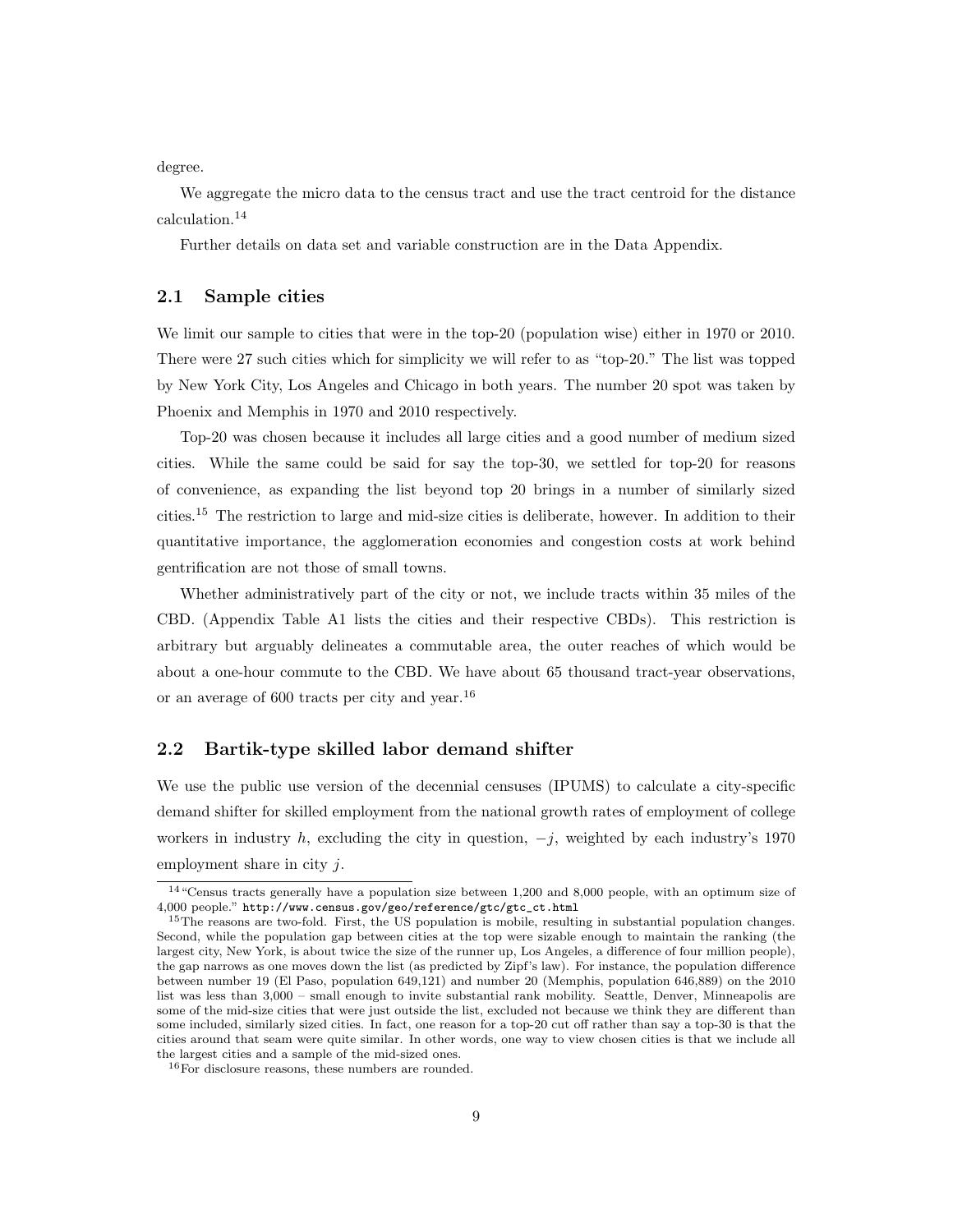The base year 1970 was chosen because of the role of the IT-revolution in raising the returns to skill and the shift away from manufacturing to high human capital services with significant economies of agglomeration.

Specifically, focusing on ages 25-55, we construct our Bartik demand shifter for skilled labor demand for city *j* and year *t* as:

$$
Z_{jt} = \frac{1}{N_{j,1970}} \sum_{h}^{41} n_{h,j,1970} \times (\ln n_{h,-j,t} - \ln n_{h,-j,1970}), \tag{2}
$$

where

 $N_{j,t}$  is the number of workers in city *j* and year  $t = 1980, 1990, 2000, 2010;$  $n_{h,j,t}$  is the number of college educated workers in industry h, city j, year t; and  $n_{h,-j,t}$  is the number of college workers in industry *h* and year *t*, excluding city *j*.

In words,  $Z_{jt}$  is the predicted skilled employment growth in city  $j$  calculated as the weighted sum of college employment growth nationally, excluding city  $j$ , in 41 industries where each industry is weighted according to the number of college workers employed in the industry in the city in 1970.

*Zjt* is book-ended by San Antonio and Washington DC. In 1980, San Antonio's predicted growth of college educated workers was 9 percent; the number for DC was 23 percent. In 2010, those numbers were 18 and 46 percent respectively (Table A1).

The Bartik shifter is city specific.<sup>17</sup> To allow the demand shifter to propagate differentially throughout the city we interact it with a measure of the tract distance from the CBD. We expect the demand shifter to operate more strongly in tracts close to the CBD (where skilled jobs are concentrated, see e.g., Figure 2).

#### **2.3 Descriptives**

Descriptive statistics (means) of the variables are presented in Table 1 by year and four distance intervals: 0-3, 3-10, 10-20, and 20-35 (miles from the CBD). We also present smoothed polynomials based on 1-mile distance intervals in a series of graphs.

We employ the following notation: BA-, less than four-year college; BA, four-year college but no advanced degree; MA+, advanced degree; and BA+ refers to BA and MA+ combined. Further, we let  $FT(h, e)$  denote the fraction of adults 25-55 with education  $e, e = BA + M A +$ and work weeks exceeding  $h, h = 40, 50$  hours.

Throughout, housing prices are expressed in 1980 constant dollars.

<sup>17</sup>Except Dallas-Fort Worth, coded as one city in the IPUMS.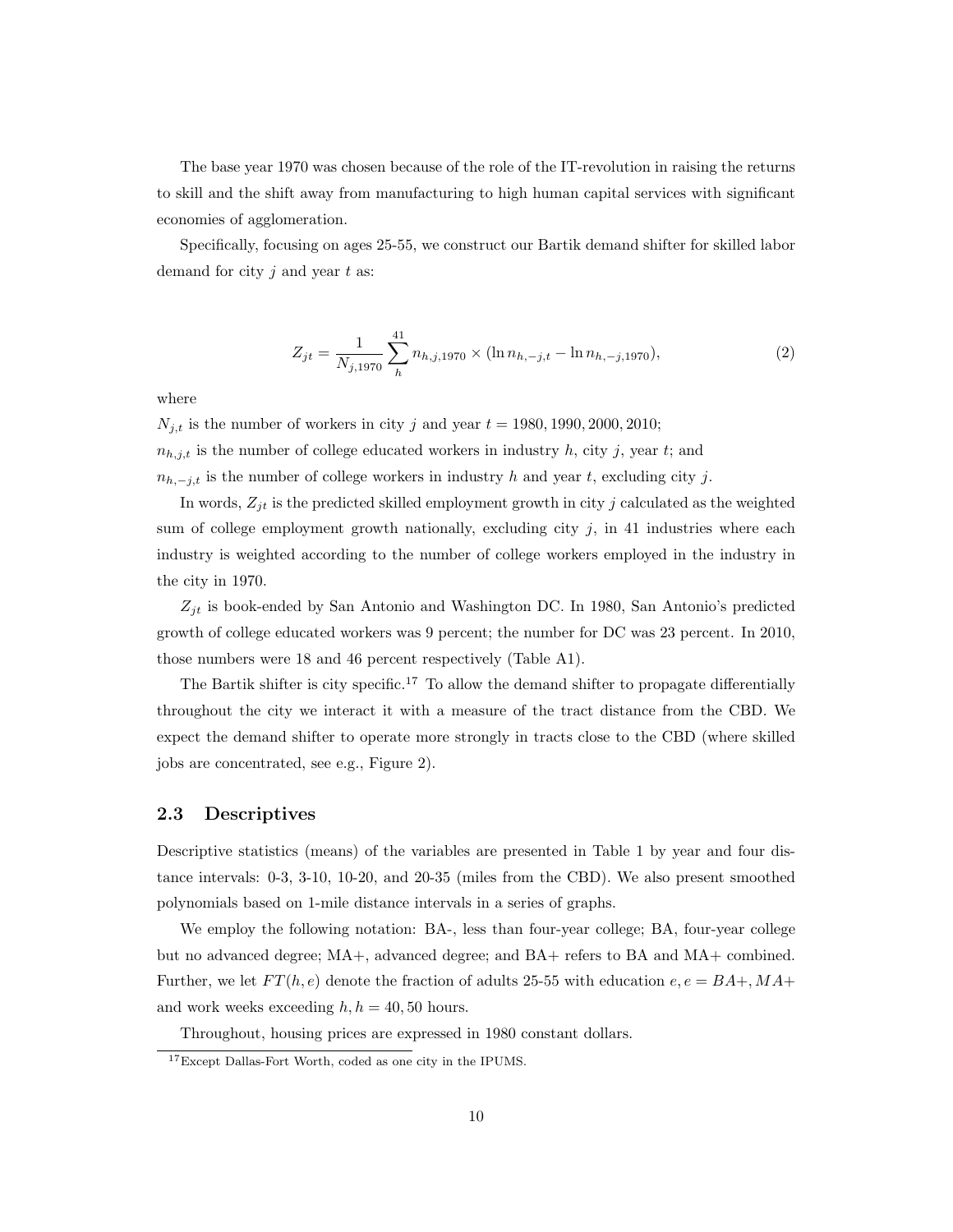**Home prices** Between 1980 and 2010, the median price for 2-to-3 bedroom one-family residences in the top-20 cities rose by 30 percent from \$92.5 to \$120.5 thousand and the increase was greater the more centrally located the tract. In the core  $(0.3 \text{ miles})$ , prices more than doubled. In tracts 3-10 miles out, prices rose by 60 percent, whereas price increases were a mere 10 and 6 percent in tracts 10-20 and 20-35 miles out, respectively – changes large enough to flip the price-distance profile. In 1980, prices in the periphery were 50 percent higher than in the center. By 2010, prices in the center were higher than in the periphery by some 40 percent (Table 1 and Figure 1).

**Location of jobs, distance from the CBD** Our hypothesis is premised on increasing demand for skilled workers combined with skilled jobs clustering in the city center. Figure 2 shows the fraction of jobs held by a given education group (BA-, BA, BA+, MA+) by distance from the CBD (among all jobs held by adults 25-55 within 35 miles from the CBD in a given year). We see an overall reduction in unskilled jobs and the erosion is particularly pronounced in the city center. In 1980, both skilled and unskilled jobs were concentrated in the city core. By 2010, unskilled jobs had declined markedly inside the 10-mile ring; whereas skilled jobs maintained their concentration in the CBD, and this was particularly pronounced for jobs held by workers with graduate degrees.

**Full-time skilled workers** Over the study period, the center became more full-time and skilled. In 1980, *F T*(40*, BA*+) was higher outside than inside the 10-mile perimeter. By 2010, *F T*(40*, BA*+) had risen markedly in the city core (0-3 miles), making up a third of its prime working age population. The shift towards the city center was even more pronounced among those working long  $(50+)$  hours (Table 1).<sup>18</sup>

Breakdown by gender reveals that full-time skilled women consistently favored the city core, and more so the longer the hours and the higher the education attained (Figure 3). Over time, however, this group grew substantially.

Full-time skilled men were more willing to live away from the CBD and this was particularly pronounced at the lower hour and skill cutoffs (Figure 4). Over time, however, men, in particular  $FT(50, MA+)$  men, approached women's proclivity for the central city (possibly because increasingly they were matched to women with similar education and hours, cf. Costa and Kahn [2000]).<sup>19</sup>

Since the genders exhibited similar location patterns, we will abstract from gender in the regression analysis.

<sup>18</sup>Meanwhile, unskilled full-time workers moved away from the center, Figure A7.

<sup>19</sup>This pattern also held nationally (Figures A1, A2, A3, and A4).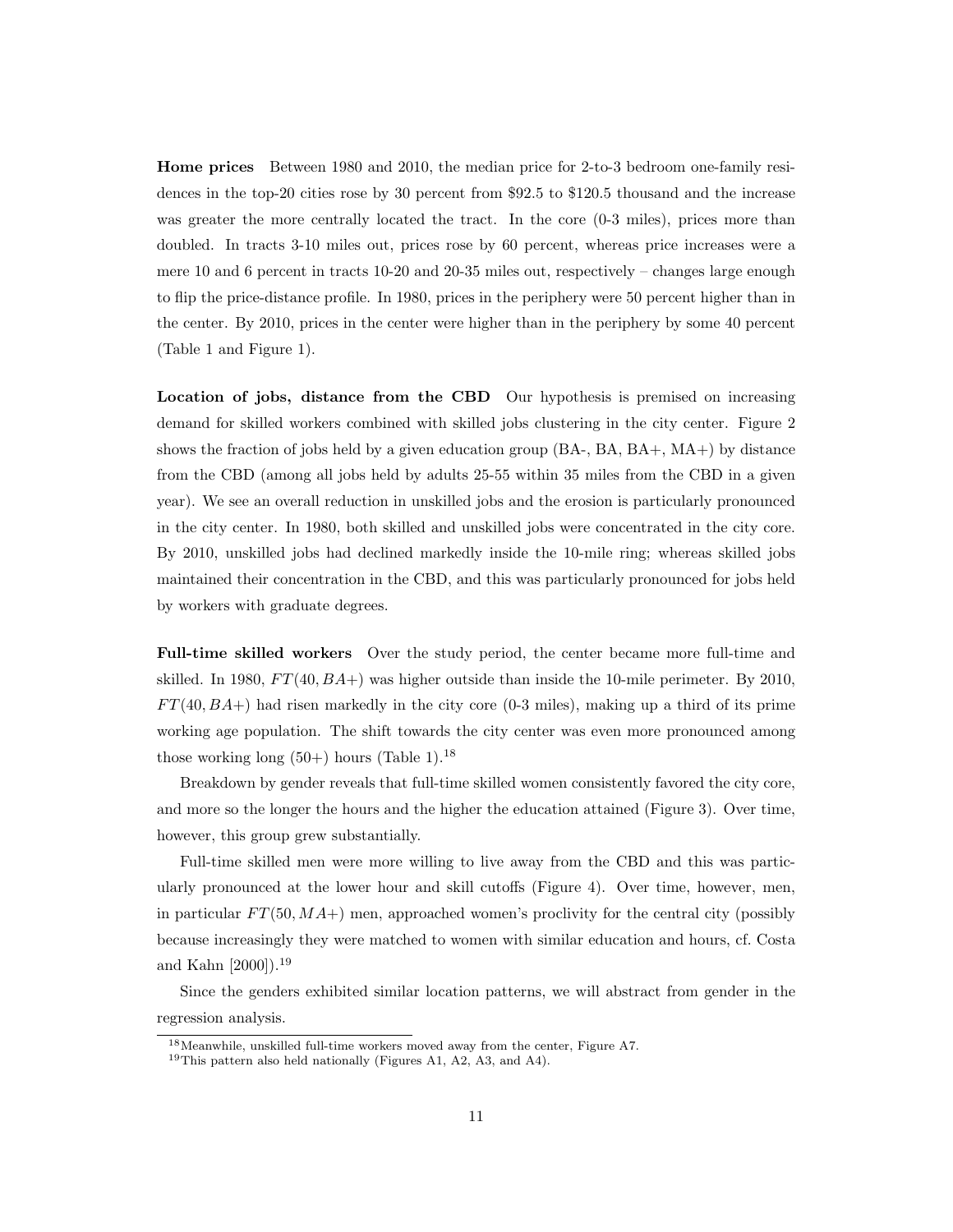**Age composition** Our focus on ages 25-55 may leave out important age groups, e.g., empty nesters.

Table 1 reports the population shares by age group and distance category and we see that the shares of the old and the young have declined overall, whereas the prime working age group increased by 13 percent (from 40 to 45 percent). Furthermore, the increase was concentrated in the 0-3 mile core, where their share went from 39 to 50 percent over the study period. These patterns are further shown in Figure 5. In 1980, the 25-55 age group's representation was j-shaped, bottoming out around 4 miles from the CBD. In 2010, the j had fallen on its back – the prime working ages dominated the city center, decreased with distance for the first 10 miles, to flatline beyond that point.

While young adults, 19 to 24 years old, have long favored the central city, their presence declined. Thus, this demographic does not seem to be a prime driver of gentrification, perhaps unsurprising considering their limited purchasing power.

As for ages 56 and up, this age group has grown overall but the growth was concentrated outside the 10 mile perimeter. Within 10 miles of the CBD, there was a decrease. This was true of both the 56-65 and the 66+ age groups, albeit more pronounced for the latter (Table 1).

Considering the role of public-school quality in the middle-class urban flight narrative, school-age children is an age group of particular interest. In 1980, 6-18 year olds made up about 9 percent of the population in the city core, by 2010 that number was down by a third (Table 1). In other words, the childlessness that characterized early gentrifiers (e.g., yuppies and gays [Black et al., 2002]) remains.

**Other demographics** Over the period, mean incomes rose by 25 percent and the gains were concentrated in tracts close to the CBD.<sup>20</sup> In the 0-3 mile core, incomes rose by almost 80 percent. Overall, the percent non-Hispanic white declined (12 percentage points), whereas the percent black held constant. In the central city, however, the pattern was reversed: the percent black declined while the percent non-Hispanic white was steady. As for marital status, marriage declined overall; in percentage terms the decline was steeper within 10 miles of the city center (Table 1).

<sup>20</sup>Total personal income, constant dollars.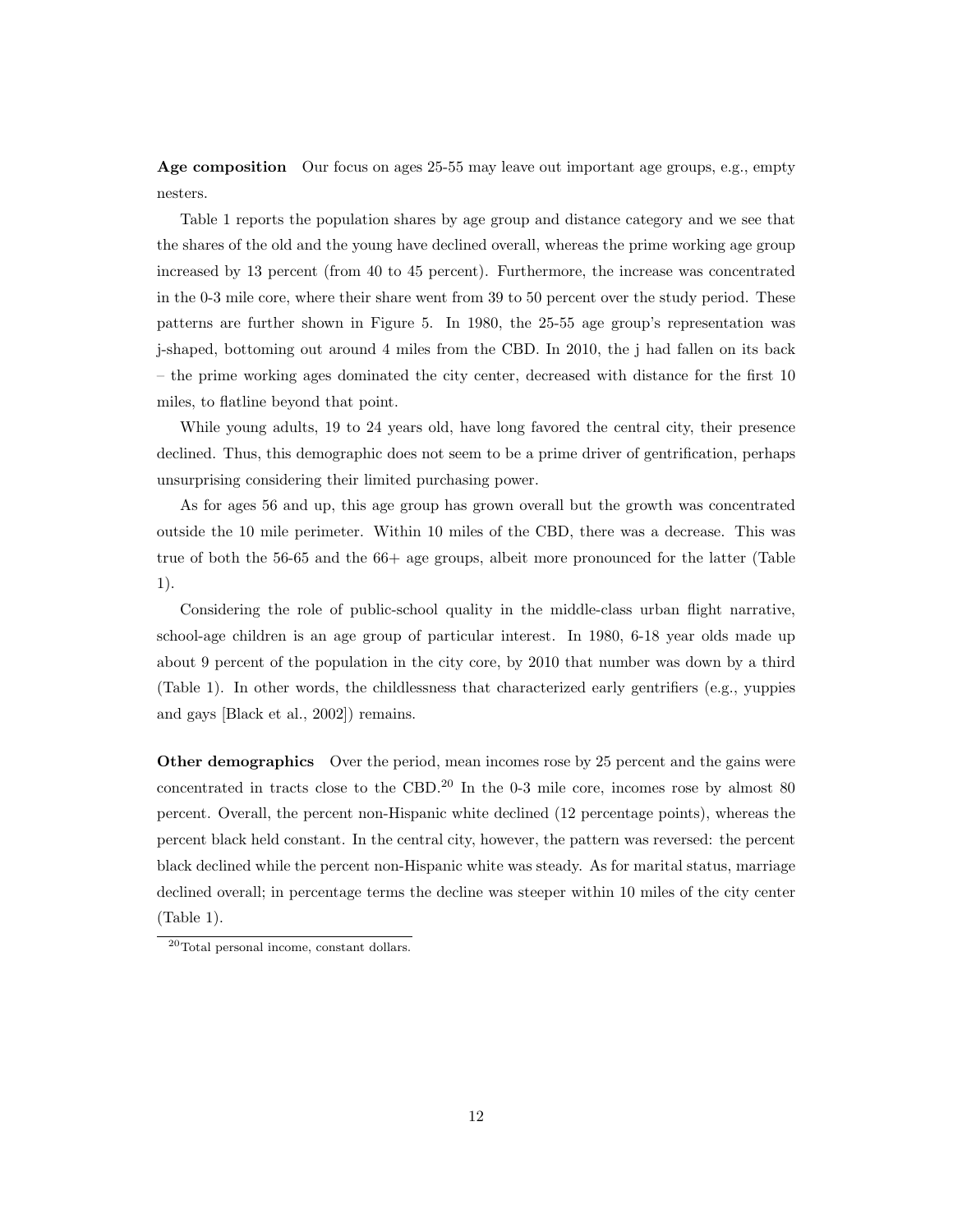## **3 Analysis**

This section has four parts. First, we show the direct effect of the skilled-labor demand shock on housing prices. The relationship is positive and greater the closer to the CBD, and holds for a number of cuts of the data suggesting that it is not exclusive to a particular period or cities.

Second, we show that the skilled demand shock raises the share of the population that was full-time and skilled, as would be expected, and the effect was greater the closer to the CBD. Furthermore, and reassuringly, the effect did not extend to the full-time but unskilled, and was substantially weaker (and statistically insignificant) for just the skilled (no hours requirement).

Third, we present OLS and IV results for the relationship between housing prices and skilled labor supply, where we employ the skilled-labor demand shifter as our instrument.

Fourth, we discuss higher incomes as an alternative explanation. While the full-time and skilled group overlaps with "the rich," the two groups are not identical allowing for some daylight between them.

#### **3.1 Housing prices and skilled-labor demand shifter**

For the reduced form effect of the skilled-labor demand shock on housing prices we estimate a regression of the following form:

$$
PRICE_{ijdt} = \beta_0 \times Z_{jt} + \mathbf{F}'_{ijdt} \beta_1 \times Z_{jt} + \alpha_j + \alpha_d + \alpha_t + \epsilon_{ijdt},
$$
\n(3)

where  $PRICE_{ijdt}$  is the housing price in tract *i* at distance *d* from the CBD of city *j* in year *t*,  $Z_{jt}$  is the exogenous labor demand shock in city *j* in year *t* (see equation 2) and  $F_{ij}$  is an  $m \times 1$  vector with functions of tract distance from the CBD,  $dist_{ijdt}$ , and  $\beta_1$  is the conformable vector of parameters. We allow for distance differential impacts of  $Z_{jt}$  through  $F'_{ijdt}$   $\beta_1 \times Z_{jt}$ . The coefficient vector of interest is  $\beta_1$  and we hypothesize that the effect of  $Z_{it}$  is greater close to the CBD. To capture this distance differential effect, we consider three specifications of  $F_{i\,j\,dt}$ :

$$
F_{ijdt} = \begin{cases} D3_d = (d1_d, d2_d, d3_d)' & (m = 3) \text{ or;} \\ d1_d, & (m = 1) \text{ or;} \\ (dist_{ijdt}, dist_{ijdt}^2)' & (m = 2), \end{cases}
$$

where  $dk_d$ ,  $k = 1, 2, 3$  indicates the 0-3 mile core, the 3-10 mile ring, and the 10-20 mile ring respectively (the 20-35 mile ring is the reference category). These rings were chosen based on preliminary inspection of the data. In the third specification, the distance differential effect is modelled as a quadratic function of distance.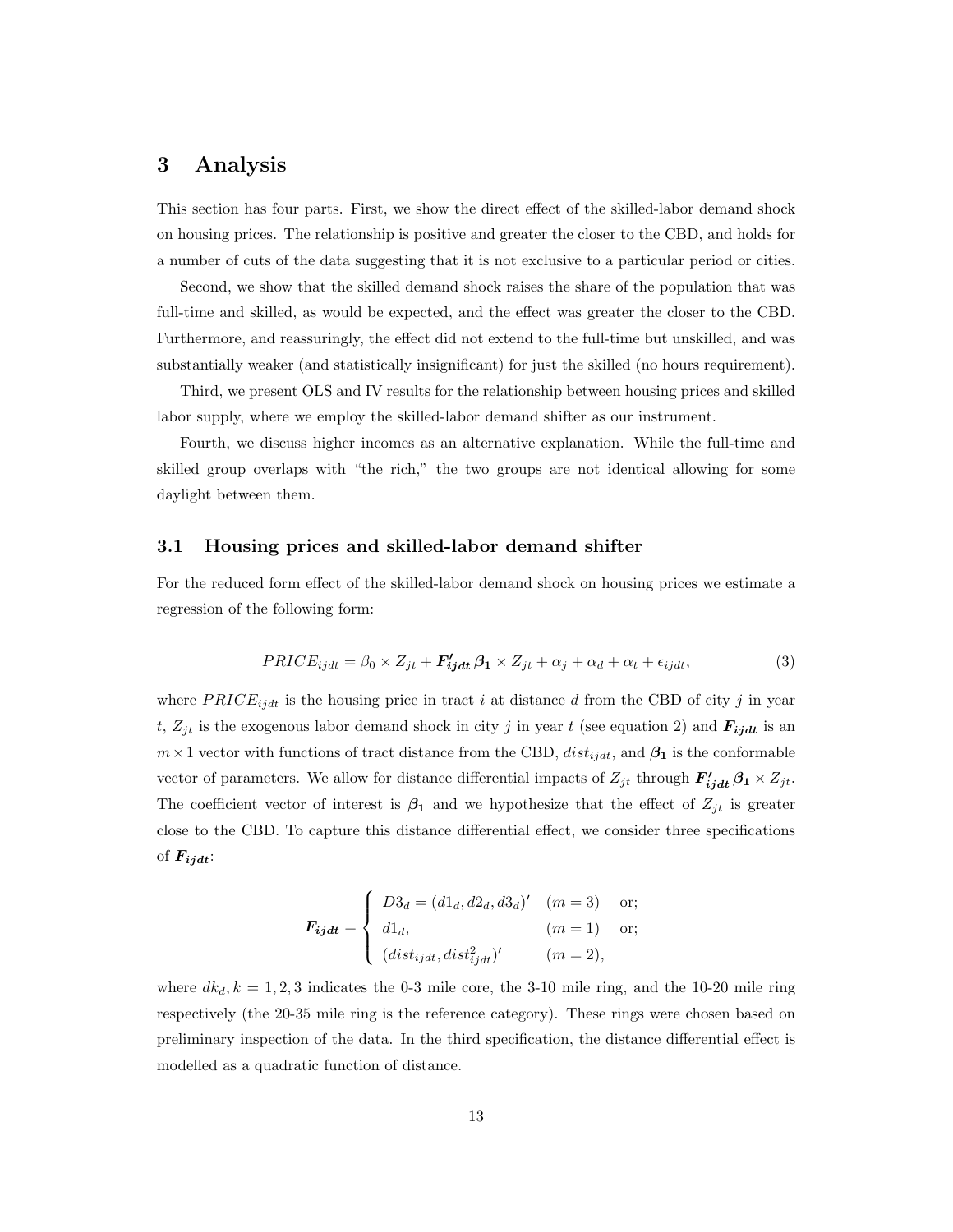City, distance and year fixed effects are captured by  $\alpha_j$ ,  $\alpha_d$  and  $\alpha_t$ . Distance fixed effects control for factors that vary systematically with distance, viz. housing density and land rents. We discretize the distance fixed effects by using the three distance dummies in  $D3_d$ . We also consider two-by-two interactions, city-year  $(\alpha_{jt})$ , city-distance  $(\alpha_{jd})$ , and distance-year  $(\alpha_{dt})$ .

City-year fixed effects parcel out time effects common to a city, for instance, city-wide changes to law-and-order or lending policies.

Distance-year fixed effect allow for the overall price-distance relationship to change over time. Parsimony guided our choice of  $D3<sub>d</sub>$ , the chosen intervals captured shared price dynam $ics.$ <sup>21</sup>

Ideally, we would like to control for time-invariant tract characteristics but tracts were not constant between the censuses. While there are cross-walk files, the process introduces measurement error. Therefore, in the main analysis, we favor the repeated cross-sectional data where *in lieu* of tract fixed effects we include city-specific distance fixed effects (successive 1mile radius indicators for the first 20 miles). As a robustness exercise, we cross walk tracts and the results were robust to the inclusion of tract fixed effects.

The inclusion of the full set of fixed effects means that much of the city-year-distance level variation is absorbed – leaving little, but more exogenous, residual variation for recovering our main parameter vector of interest  $\beta_1$ .

Throughout, we cluster standard errors at the city level and weigh tracts by population size.<sup>22</sup>

Table 2, column 1, shows the results from regressing  $PRICE_{ijdt}$  on the demand shifter  $Z_{jt}$ , city, distance, and year fixed effects. We see that a higher  $Z_{jt}$  is associated with higher housing prices: 1 unit of  $Z_{jt}$  is associated with an additional \$522k. The average change in *Z* was 0.128 and thus the implied price change is about \$70k (out of an observed difference of \$88k, Table 1).

The average effect of the demand shifter  $Z_{jt}$  masks substantial heterogeneity (column 2). The effect in the 0-3 mile core is more than twice as large as the effect in the 3-10 mile ring (588.9/234.5=2.51), and more than six times the effect in the 10-20 mile ring. As for the 20-35 mile ring, the effect is positive but not statistically significant (the coefficient on  $Z_{jt}$ ).

Columns 3-5 sequentially introduce city-year, city-distance and distance-year fixed effects. These fixed effects partial out confounders which correlate with the demand shock and vary at the corresponding level. Column 3 replaces the city- and year fixed effects with the more flexible city-year fixed effects (the main effect of  $Z_{jt}$  can no longer be recovered since it varies

 $21$ Results were similar for finer distance-year fixed effects, therefore the more parsimonious specification was chosen.

<sup>22</sup>Ages 35-55. Regression results not using weights were similar.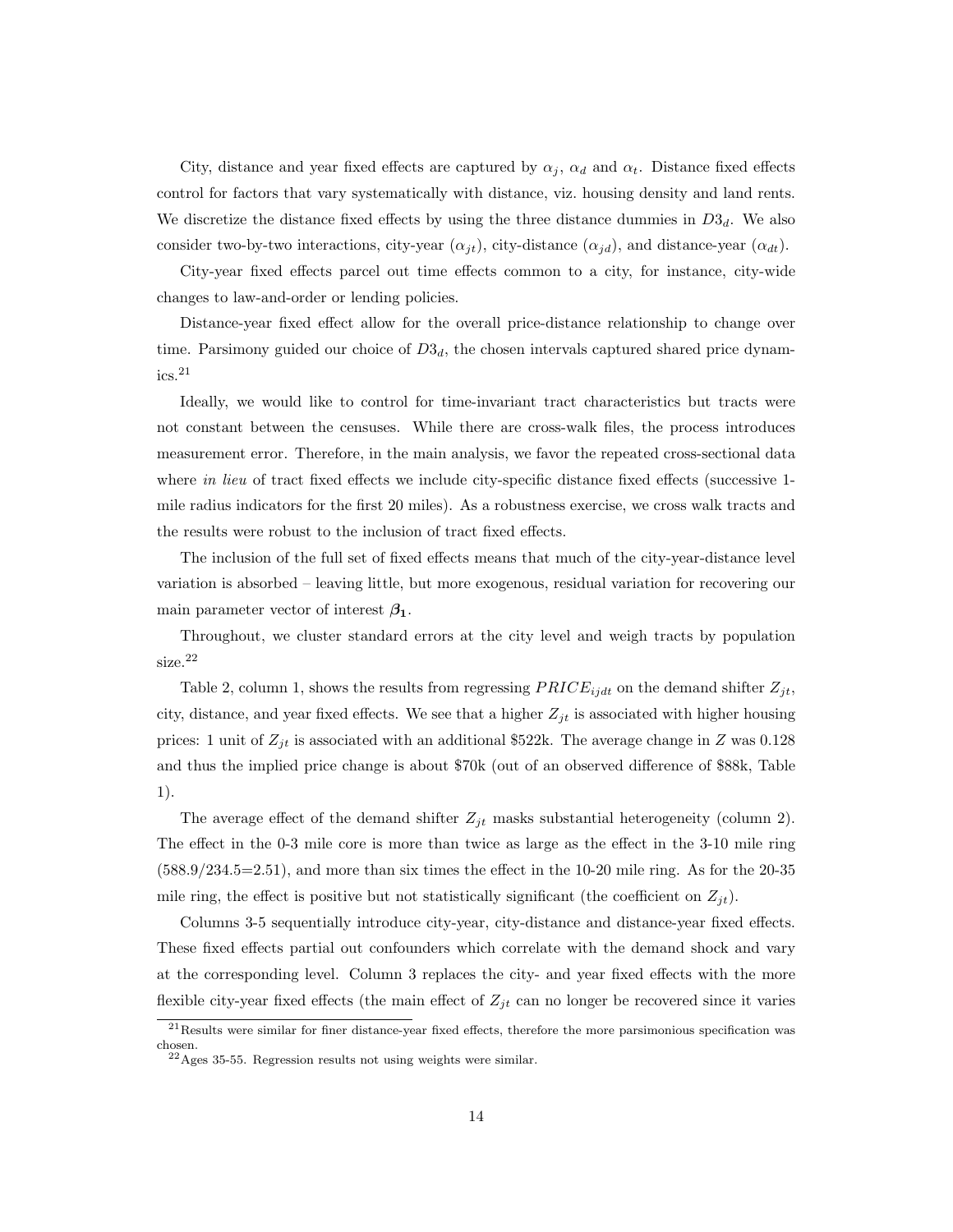at the city-year level). Column 4 replaces distance fixed effects by city-distance fixed effects. The results remain similar.

Column 5 adds distance-year fixed effects, which strengthens the city-core (*d*1) effect. However, the coefficient on the demand shock in the next ring (3-10 miles) becomes statistically insignificant (but not statistically different from the effect in the 10-20 mile ring (*d*3)). Therefore, in column 6, we drop the *d*2 and *d*3 interactions but keep the full set of fixed effects – the core effect remains.

Columns 7-9 let a square polynomial capture the distance-differential effect of  $Z_{jt}$  and sequentially introduces city-year, city-distance and distance-year fixed effects. As expected, the demand-shock effect decreases with distance, at a decreasing rate. The introduction of more demanding fixed effects reduces the coefficient estimates, but they remain statistically significant throughout.

As a robustness check, we also estimate the above specifications using logged housing prices (Appendix Table  $A2$ ).<sup>23</sup> We see similar results, except that once distance-year fixed effects are included, result only survive in the specification using a square polynomial to capture the distance-differential effect (column 9).

Overall, results remain qualitatively similar in the face of different fixed effects – reassuring evidence that the demand shock is largely unrelated to other city-year, city-distance and distance-year varying characteristics. Results are also robust to alternative distance-differential effects in  $F_{ijdt}$ . Henceforth, we focus on a parsimonious-spline modelling of the distancedifferential effects, that is,  $\mathbf{F}_{\mathbf{i}\mathbf{j}\mathbf{d}\mathbf{t}}$  is either  $(d1_d, d2_d, d3_d)$  or  $d1_d$ .

Before turning to our hypothesized mechanism – longer hours raising the salience of centrality – we investigate possible confounders.

**Time-invariant tract characteristics** To account for time-invariant tract effects, we use cross-walk files to construct a panel data set.<sup>24</sup> The procedure results in loss of fidelity, however. With this caveat in mind, column 1 of Table 3, Panels A and B, shows the results from adding tract fixed effects.<sup>25</sup> Results are quite similar to those found in the cross-sectional data set (cf. column 4 and 5, Table 2), suggesting that city-distance fixed effects serve as passable substitutes.

Lower crime? High crime rates arguably contributed to urban flight [Cullen and Levitt, 1999]. It stands to reason that the drastic decline in crime since the early 1990s would have

<sup>23</sup>Arguably, for owner-occupied homes the primary driver of willingness to pay is the user value rather than the return on investment, one reason to favor prices in levels.

 $^{24}\rm{From}$  US2010, http://www.s4.brown.edu/us2010/Researcher/Bridging.htm

 ${}^{25}$ City-distance fixed effects are absorbed by the tract fixed effects.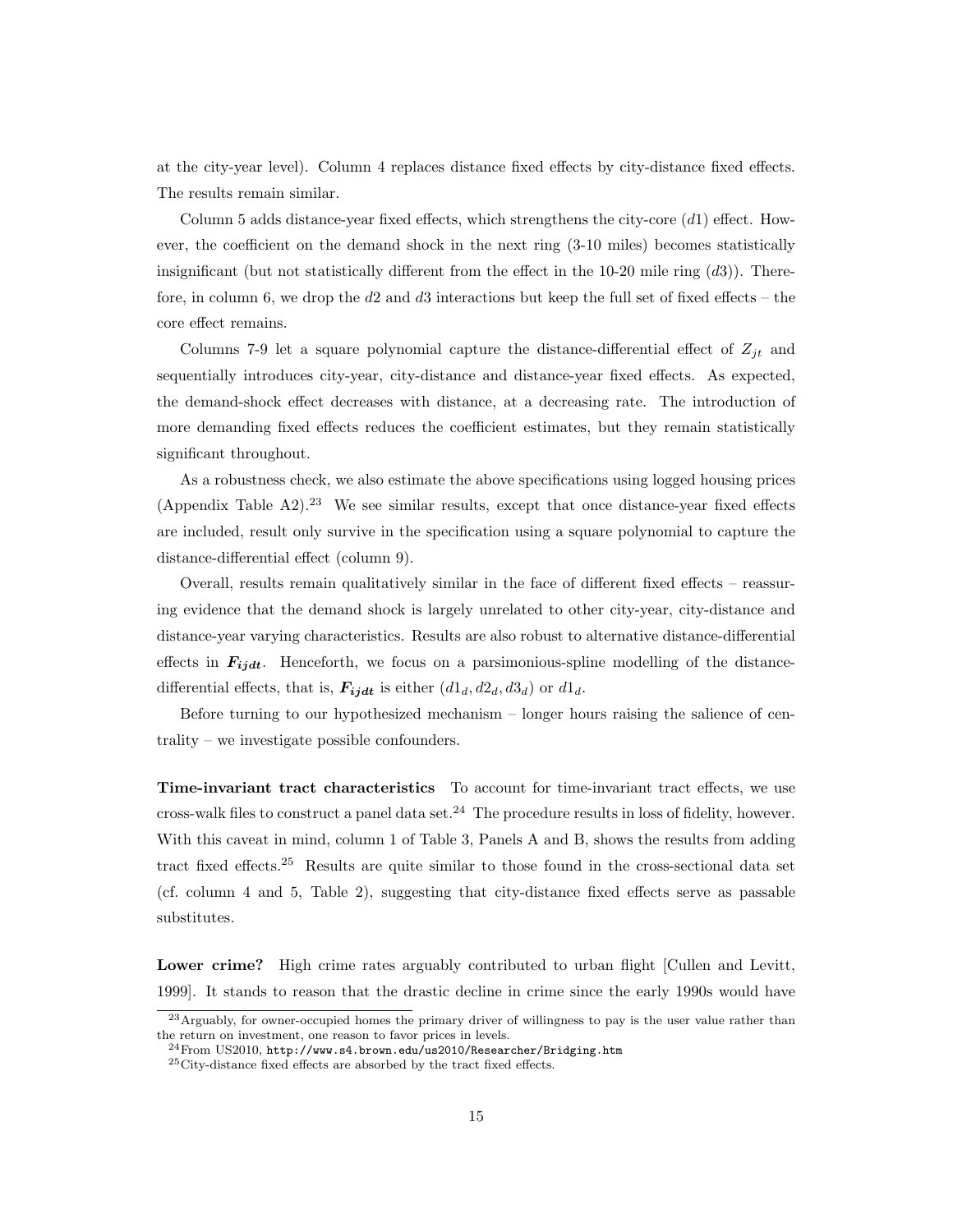the reverse effect.<sup>26</sup> But crime is also a potential left-hand side variable. A better educated and more employed demographic presumably reduces crime rates (e.g., they may be more law abiding and/or have higher demand for law and order).

That notwithstanding, European cities did not experience inner-city crime anywhere near US levels but have seen similar, core-centered urban renewal, e.g., Carpenter and Lees [1995], Boterman et al. [2010]. Further, Ellen and O'Regan [2010] extended Cullen and Levitt's analysis through the 1990s, thus studying periods of both rising and declining crime. They found only a limited role for crime, consistent with the pattern seen in Figure 1: the price-distance relationship pivoted already in the 1980s, years before the decline in violent crime.

Limiting our sample to 1980 and 1990, we find that effects for the years of rising crime are similar to those for the whole period (Table 3, column 2). Results remain statistically significant through the inclusion of city-year and city-distance fixed effects (Panel A). However, once once distance-year fixed effects are added (Panel B) the results for the later period are stronger (column 3). In fact, the results for years 1980 and 1990 lose significance (column 2).<sup>27</sup>

We also split the sample into a high and a low decline group.<sup>28</sup> Qualitatively, results hold in both groups (Table 3, columns 4 and 5).

Some of the cities with the steepest housing price increases saw the largest reductions in crime, New York City being a case in point. Excluding New York City, the effects remain (Table 3, column  $6$ ).<sup>29</sup>

In sum, while lower crime has made the central city more livable, the sources of gentrification may lie elsewhere.

**Population growth** Overall, our sample cities grew over the study period, but 10 of the 27 cities lost population. On average, shrinking cities lost 29% of their population (Appendix Table A8).

Grouping of cities by population growth is interesting for a number of reasons. First, growth in the number of rich households may be one reason prices have risen in the central city. Cities that lost population presumably had less crowding of the rich. Second, real estate is durable

<sup>26</sup>The origins of the rise and fall of crime are debated. A non-exhaustive list includes the removal of school prayers, abortion legalization [Donohue and Levitt, 2001, Foote and Goetz, 2008], more aggressive and targeted policing, greater incarceration rates, electronic surveillance, ATMs and credit cards, the crack epidemic, and environmental factors such as lead exposure [Reyes, 2007].

<sup>&</sup>lt;sup>27</sup>Since the analysis breaks the sample by only two consecutive years (which are likely similar) adding the very demanding specification with both city-year and distance-year fixed effects absorbs most of the variation of the instrument.

<sup>&</sup>lt;sup>28</sup>The grouping was done with a view to split the sample in terms of number tracts (Table A7). The decline was measured over the period 1985-2012, the years for which crime statistics are readily available. http: //www.ucrdatatool.gov/Search/Crime/Local/TrendsInOneVarLarge.cfm

<sup>29</sup>Other reasons to exclude New York City is its population size. Its prominence in finance, business, and culture may also make its real estate market singular.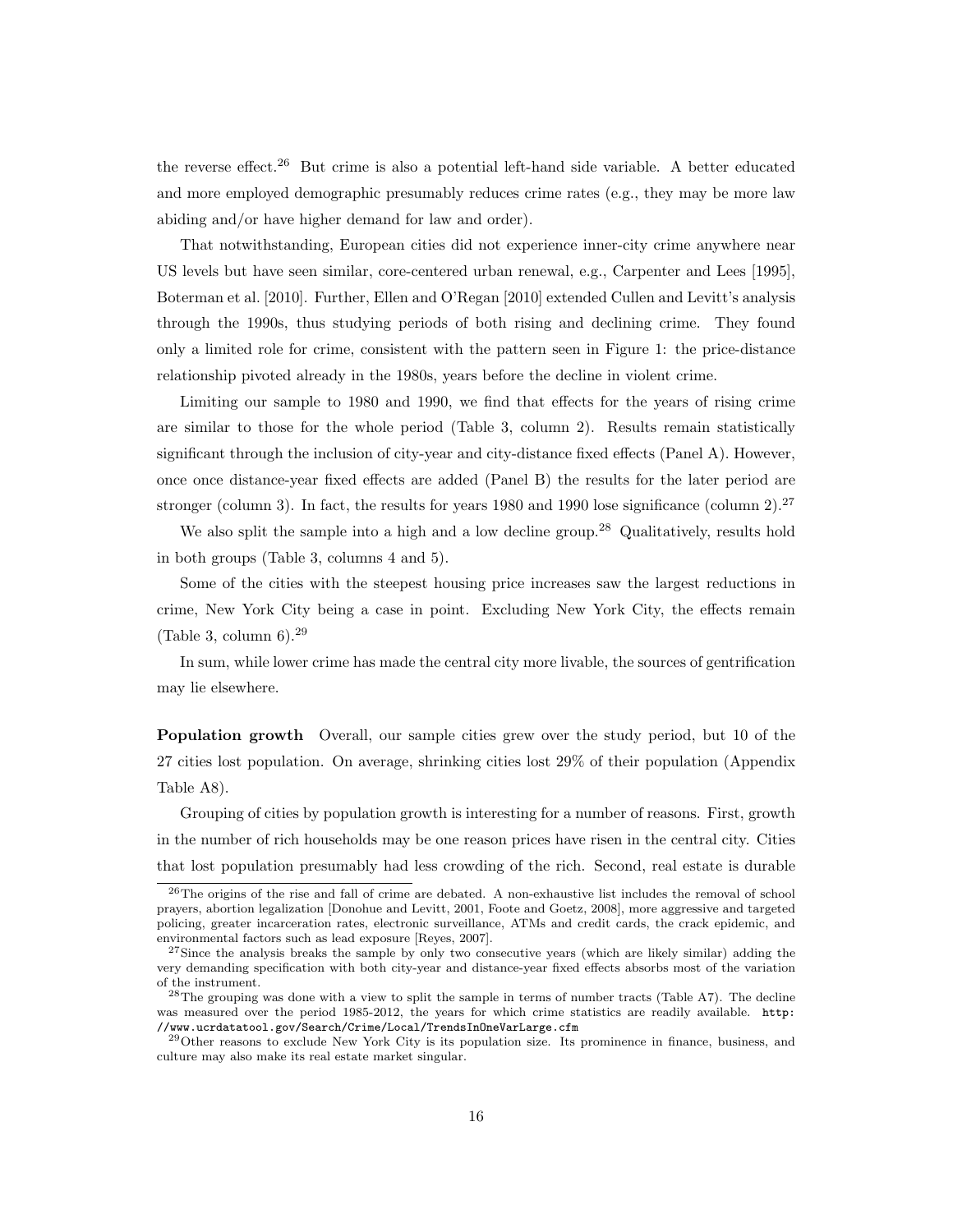and it is possible that results are driven by the bottom falling out of the real estate market in cities with shrinking populations. While still a story of the center holding, it would be a more narrow one than that of gentrification. Third, road congestion reduces the time and convenience advantage of automobile travel and thus part of the suburban appeal [Glaeser et al., 2008]).<sup>30</sup> Congestion presumably eased or at least increased less in cities that shrunk. Fourth, subpar economic performance and predominant location in the rust belt suggest limited presence of foreign buyers in cities that shrunk. Fifth, zoning and other restrictions on construction presumably has a limited role in cities that shrunk.

Table 3, shows the results from splitting the sample by population growth (column 7, negative, column 8, positive). We see that the results are quite similar in the two subsamples, corroborating similar price-distance patterns (Appendix Figures A5 and A6). The inclusion of distance-year fixed effects (Panel B) affects the magnitude of the coefficient estimates but not the qualitative results. Population loss, however, resulted in lower overall price pressure. By contrast, in cities that grew, the demand shock propagated *throughout* the city (while being substantially stronger in the 0-3 mile core).

#### **3.2 Full-time skilled work and the demand shifter**

We now examine the first order effect of the Bartik shock on labor supply. Table 4, panel A shows the results for *F T*(40*, BA*+): full-time workers with a college degree or more. The specifications are those of Table 2 (except its column 2, omitted for brevity).

We see that the demand shock has a positive, but insignificant effect on  $FT(40, BA+)$ (column 1), but there is important heterogeneity by distance: most of the effect is concentrated in the 0-3 mile core (column 2) and this result strengthens as fixed effects are added (columns 3 and 4). We also see that inclusion of the full set of fixed effects does not leave enough variation to identify effects outside the 0-3 mile core (column 4). Therefore, we drop the ring interaction terms to focus on the 0-3 mile core (column 5). The coefficient estimate implies an increase in *F T*(40*, BA*+) of 16.5 (129.4*×*0.128) percentage points, or 3/4 of the observed price increase in the 0-3 mile core.

The results for full-time workers with a graduate degree or more, *F T*(40*, MA*+), are in panel B. The implied change in  $FT(40, MA+)$  in the 0-3 mile core is 7.4 (57.52 $\times$ 0.128) percentage points, or 80% of the observed change (column 5).

Results using *F T*(50*, BA*+) and *F T*(50*, MA*+) yielded similar results (Appendix Table A3).

So far, we have looked at the intersection of skills and hours. We believe the intersection

<sup>&</sup>lt;sup>30</sup>The daily commuting time has rise by about eight minutes since 1980 [McKenzie and Rapino, 2011].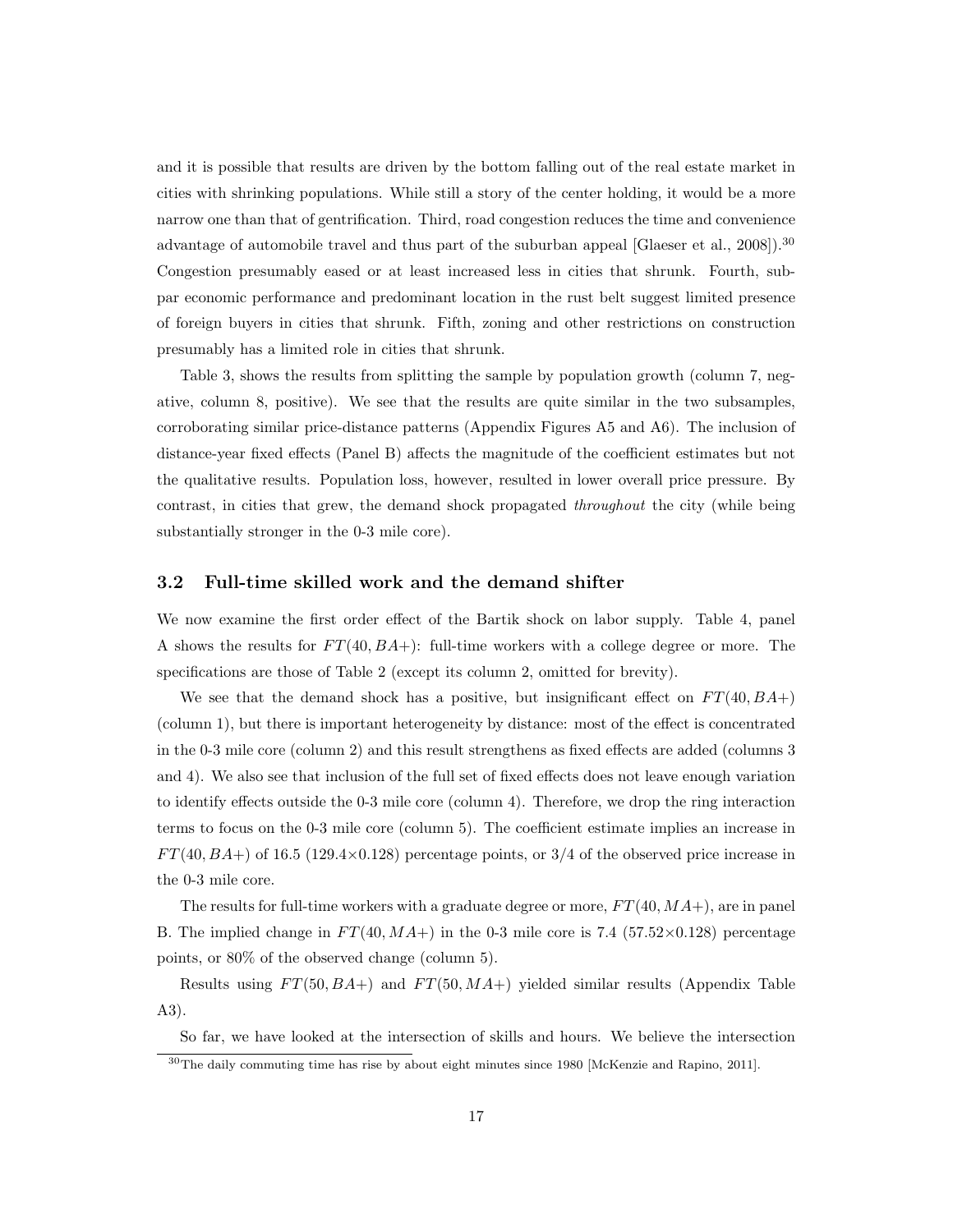of skills and hours is important for two reasons. First, skilled workers have high wages and can thus outbid the competition and resulting in upward pressure on prices in their location of choice. Second, long hours downgrade the importance of spacious residential quarters in favor of proximity to work.

However, gentrification could be driven by full-time unskilled workers or skilled workers regardless of hours. Table 5, column 1 substitutes *F T*(40*, BA−*) for the dependent variable. The estimated effect of the skilled demand shock is negative (and borderline significant) in the city core while a positive effect can be found in the third ring (10-20 miles out). Thus it appears that although the skilled-demand shock could have raised demand for unskilled labor as well (e.g., due to complementarities or spill-overs), *F T*(40*, BA−*) did not increase in the CBD, consistent with their being priced out. As for the skilled, unconditional on hours worked, we find a weaker centralizing effect of the demand shifter (column 2). Working fewer hours, their willingness to live away from the CBD may be higher.

The remainder of Table 5 presents results for other tract characteristics that plausibly changed with the Bartik demand shifter: percent black, white (non-Hispanic), married, and average personal income. We shall return to the role of income in Section 3.4, but for now note that since these variables correlate with  $FT(40, BA+)$ , we expect to find a relationship. Indeed, a higher demand shifter is linked to the city center being whiter, more married, and higher income. The reason we favor  $FT(40, BA+)$  over these other demographics is its direct and causal link to growth in skill-intensive industries – race, income, or marital status we view as incidental to this primary relationship.

#### **3.3 Housing prices and full-time skilled work**

We now turn to our hypothesis: more hours worked by the skilled is behind the ascendancy of centrality. Omitted variables that vary across space and time in a way that correlates with both housing prices and tract demographics would bias results in a simple OLS regression. To guard against such confounding, we use the Bartik-type demand shifter for skilled labor. Under the assumptions that the demand shifter affects housing prices only through the posited channel and is orthogonal to any unobservable tract-by-year characteristics in the housing price equation, we can instrument the full-time skilled measure by the Bartik demand shifter in equation 4.

This identification strategy handles changes in other demographic characteristics that follow from an increase in the full-time skilled population, as long as these characteristics do not enter directly into the housing-price equation. "Permissible" indirect effects include changes to the retail landscape, level of law and order, quality of public schools, etc. that stem from the social, economic or political clout of a skilled, steadily employed population.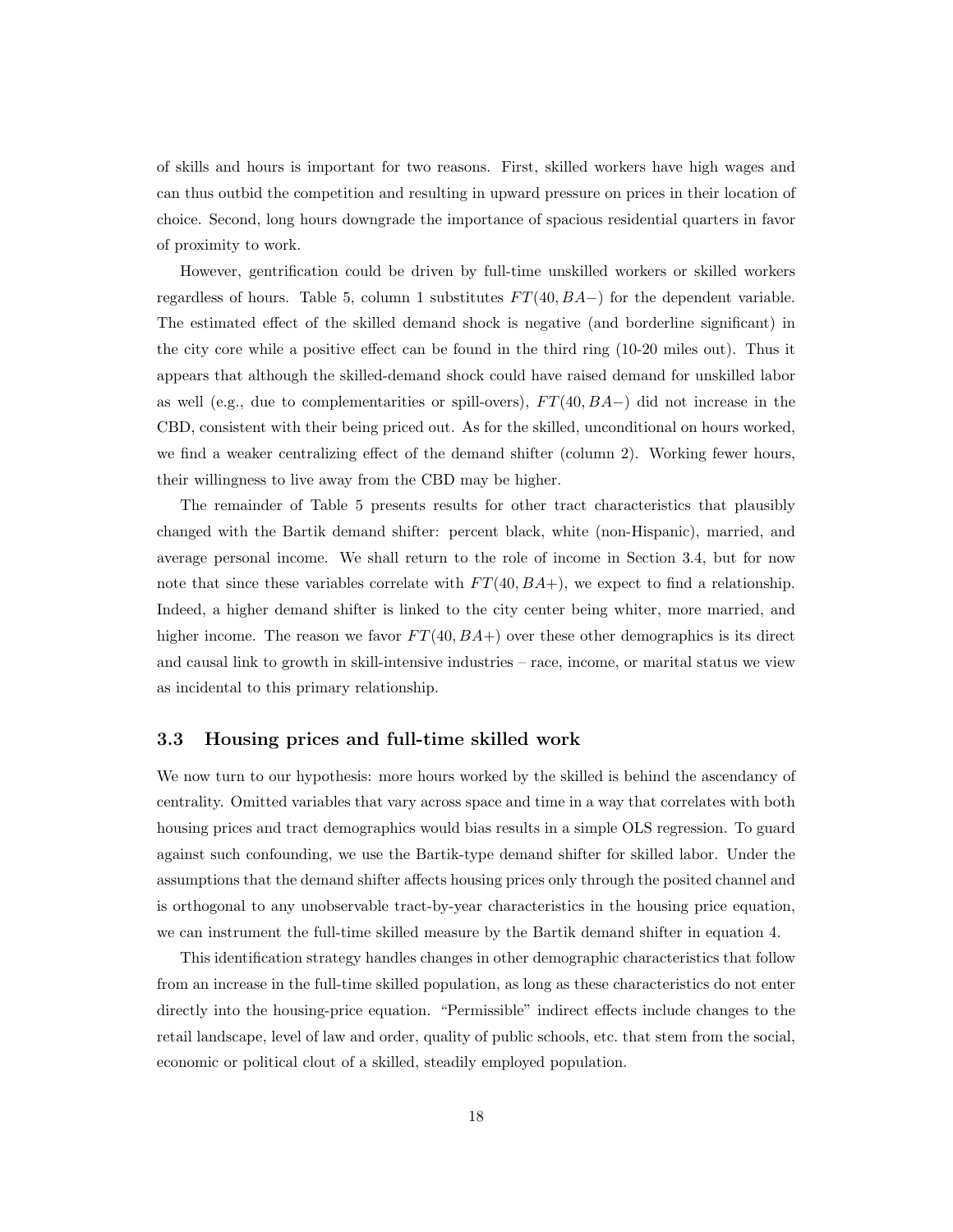More worrying would be if demand growth for skilled labor affected factors that moved housing prices. For instance, a higher Bartik may result in higher tax revenues, allowing for better policing, infrastructure, or civic initiatives that improved quality of life, generally, but more so closer to the city center.

Another possible threat to our identification strategy is that a higher Bartik may signal greater demand for office space in the center – higher home prices in this scenario could be the result of dwindling supply of residential real estate. Demand-induced new construction would work against such an effect. Also, the anecdotal evidence contained in the term "residential conversion" is born out by permitting statistics [Thomas, 2009, 2010, Ramsey, 2012] and population statistics paint a similar picture. Between 2000 and 2010, the central city population grew, reversing decades of population loss [Baum-Snow and Hartley, 2016]. Still, the IV results should be interpreted with these caveats in mind.

Our regression is of the following form:

$$
PRICE_{ijdt} = \alpha_1 FT(h, e)_{ijdt} + \alpha_2 dist_{ijdt} FT(h, e)_{ijdt} + \alpha_3 dist_{ijdt} + \alpha_{jt} + \alpha_{jd} + \alpha_{dt} + \epsilon_{ijdt},
$$
(4)

where the interaction term captures differential effects of  $FT$  on housing prices by tract distance from the CBD, and  $\alpha_{jt}$ ,  $\alpha_{jd}$  and  $\alpha_{dt}$  are the previously defined city-year, city-distance, and distance-year fixed effects.

Table 6, column 1, shows the OLS results from estimating equation 4 with *FT* alone. Panel A shows the results for *F T*(40*, BA*+) and the estimated coefficient implies an average increase in housing prices by \$21k (1.829*×*12.57). Column 2 adds distance-year fixed effects and the result remains virtually unchanged. Columns 3 and 4 allow for a distance-differential effect of *F T* and we see that while of the expected sign and statistically significant (column 3), this distance differential effect wanes once distance-year fixed effects are included (column 4), bringing the estimated effect of full-time skilled workers close to that obtained without the interaction term (column 2). Panel B shows the results for  $FT(40, MA+)$  and we see similar results (results using *F T*(50*, BA*+) and *F T*(50*, MA*+) were also similar, see Appendix Table A4).

Since the OLS results could be biased, we now turn to the IV regression. However, the full set of fixed effects leaves little residual variation for the demand shock exploited in our IV strategy. This is particularly problematic when instrumenting more than one endogenous variable.

Therefore, we present two types of IV specifications. Ones where we instrument *F T* only and ones where we allow the effect of FT to vary with distance. In the latter case, we need more than one instrument. To that end, we interact the Bartik shifter *Z* with the three distance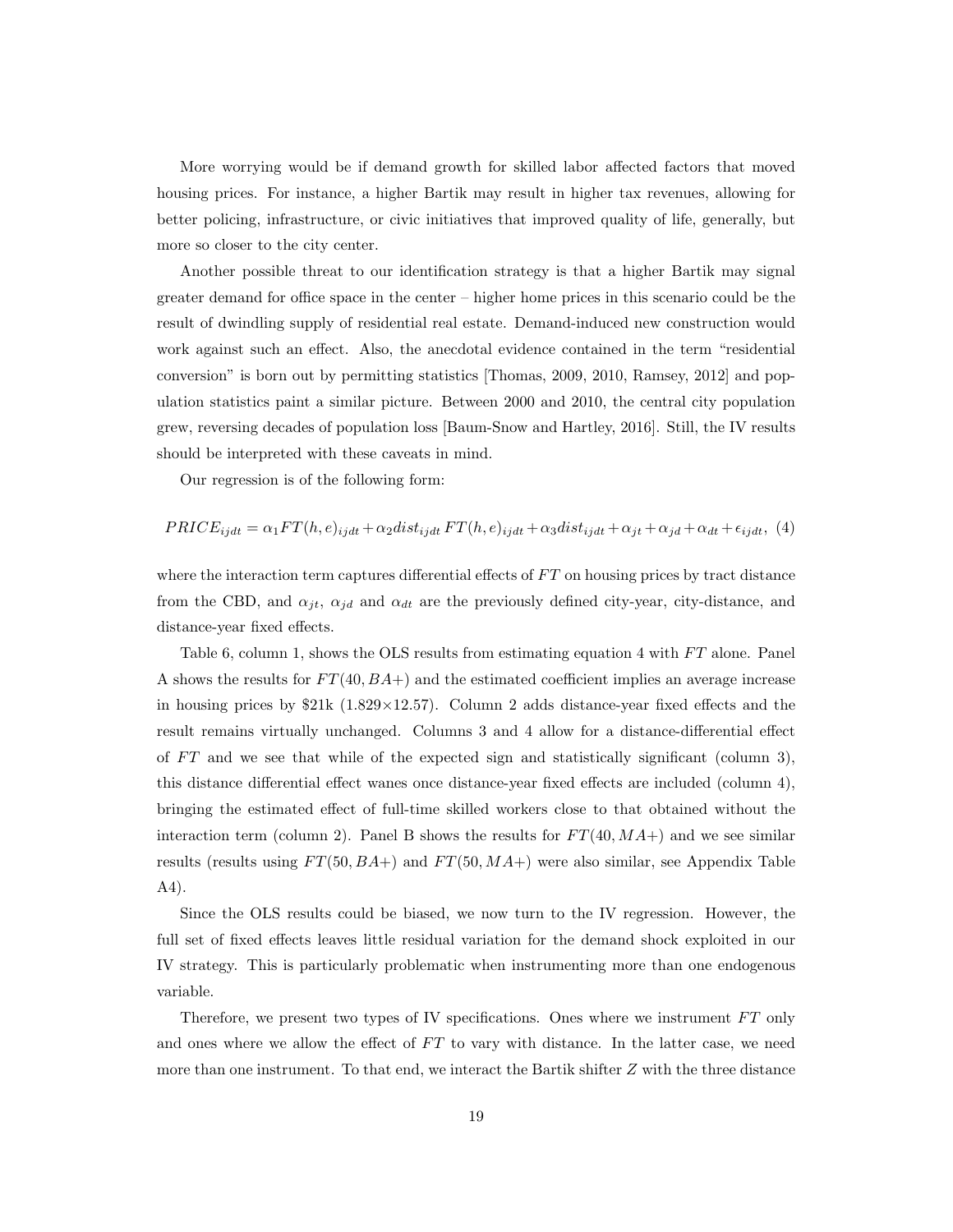dummies. However, the strength of the instruments vary inversely with distance and is further weakened once the full set of fixed effects are included. Therefore, we also present a specification where we include only city-year and city-distance fixed effects.

Table 7 presents the results, Panel A for *F T*(40*, BA*+) and Panel B for *F T*(40*, MA*+). In column 1,  $FT$  is instrumented by  $(d1_d, d2_d, d3_d) \times Z_{jt}$ . We see a statistically significant positive effect, similar in magnitude to the OLS results. However, statistical significance is lost once distance-year fixed effects are included (column 2). In this specification, the FIRST STAGE effect of the demand shock on  $FT$  is confined to the first distance ring (cf. Table 4, column 4); the test for weak instruments also points in this direction (the test statistics indicate that the 2SLS bias could be as large as 30%). This is perhaps unsurprising given that the fixed effects absorb much of the variation in the instruments.

To maintain a strong first stage while including the full set of fixed effects, we restrict the instrument list to  $d1_d \times Z_{jt}$  (cf. Table 4, column 5); the resulting IV estimate is twice the size of the OLS estimate, and statistically significant (Table 7, column 3).

Columns 4 and 5 allow the effect of *FT* to vary with distance to the CBD. The inclusion of two potentially endogenous variables necessitates more than one instrument and we revert to using  $(d1_d, d2_d, d3_d) \times Z_{jt}$ . In line with expectations, we find evidence of the effect of *FT* being strongest closer to the CBD, and the negative coefficient on the interaction term remains statistically significant also when the full set of fixed effects is included (unlike the OLS results). Unsurprisingly, however, the inclusion of the full set of instruments weakens the instruments (column 5).

In sum, Table 7 shows that whenever the full set of fixed effects are included and weak instruments are a concern (columns 2 and 5), the IV results line up in magnitude with the OLS results. However, when instruments are strong (columns 3 and 4), the IV results are larger in magnitude.

We take these findings as evidence that the causal effect of FT on housing prices exceeds the OLS estimates. New construction is a candidate reason why OLS would underestimate the causal effect of *F T*. While the bulk of residential construction is greenfield development, since the early 1990s there has been a marked shift towards brownfield development [Thomas, 2009, 2010, Ramsey, 2012].<sup>31</sup>

Figures 6 and 7 show the results from our two favored specifications. Figure 6 shows the predicted price changes from the Table 7, column 3 specification, favored because of its strong first stage. We see that the model does well close to the CBD but over predicts price changes away from the CBD, suggestive of the presence of a distance differential effect possibly from

<sup>31</sup>We present the IV results for the alternative specifications and samples of Table 3 in the Appendix.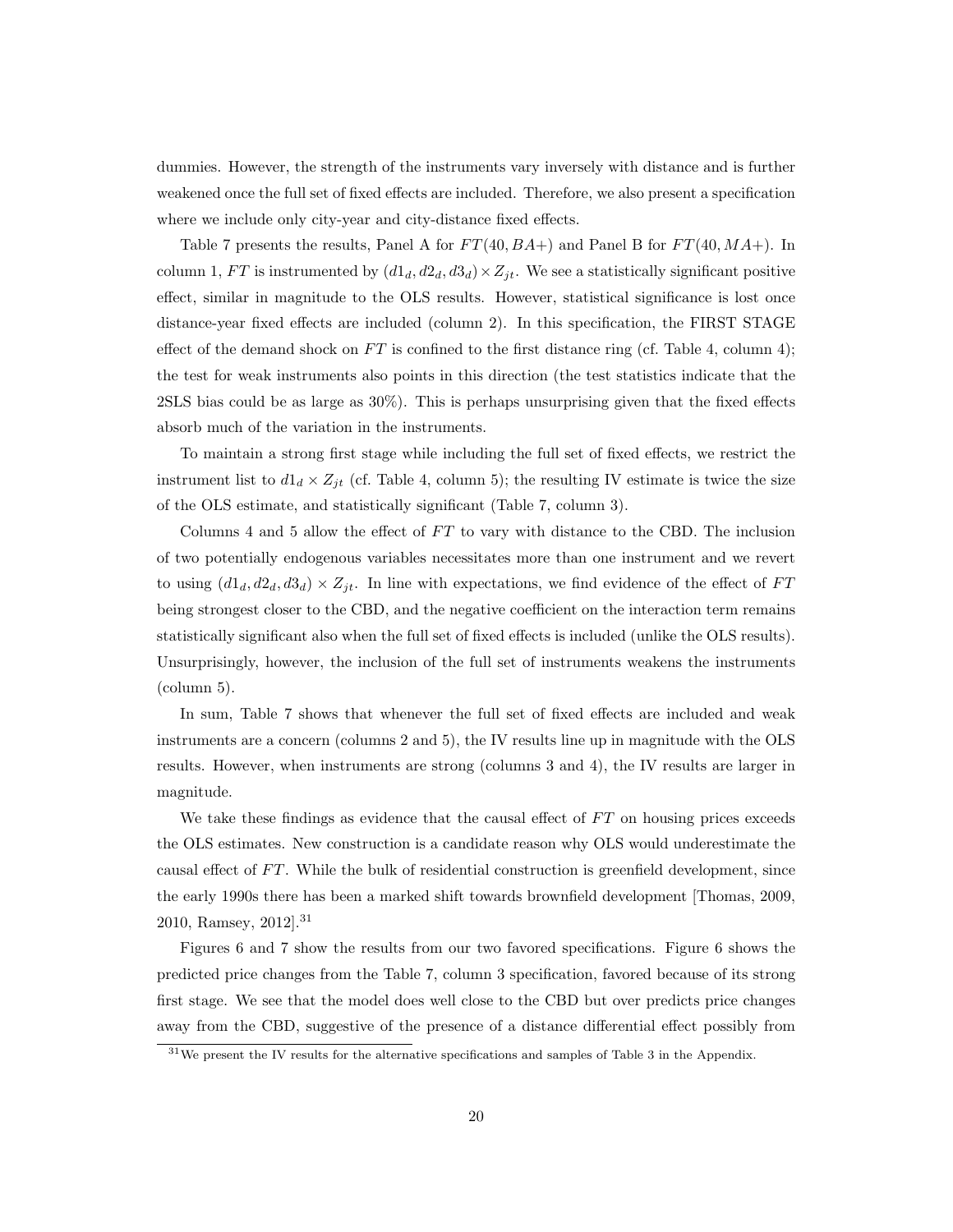distance-varying housing supply elasticity.

Figure 7 shows the implied price changes from the Table 7, column 4 specification, and we see that the predicted changes track the observed ones closely. The stronger first stage is our reason for favoring this specification, a strength that comes at the price of its only including city-year and city-distance fixed effects.

### **3.4 Why is this not just about more rich people?**

Since 1980, the US population has grown by almost 100 million, and incomes have risen especially in the right tail of the distribution [Kopczuk et al., 2010].<sup>32</sup> Thus, the last decades' rich are both richer and more numerous than in the post-WWII period, which could account for rebound of the central city [Gyourko et al., 2013].

This alternative story emphasizes higher income rather than hours and turns on the central city having an advantage in providing high-end amenities. We now discuss this possibility, starting with the city as provider of consumption amenities and then turning to the hours vs. income distinction.

**Consumption amenities** Historically significant or difficult-to-repurpose real estate, or facilities with particular space demands have a measure of exogeneity; once in place, there is a strong presumption in favor of their continued existence. Examples include historical buildings, museums, parks, or golf courses. Gentrification could be explained by a shift in tastes from activities where the suburbs have an advantage (e.g., golf) to ones where the central city has an advantage (e.g., museums) [Couture and Handbury, 2015]. However, such an explanation leaves the taste shift unaccounted for.

The city center may also be a natural home for consumption amenities prized by high-income individuals, for instance, restaurants and bars [Glaeser et al., 2001]. Greater demand for such amenities could be one reason for gentrification. But is it truly the case that the central city has an advantage in providing consumption amenities? Restaurants of all stripes can be found outside of city centers.<sup>33</sup> While it may be the case that restaurant offerings in the city-center have improved, that could be the outcome rather than the driver of gentrification [Albouy and Lue, 2015, Hwang and Lin, forthcoming].

The "spreading" through space – one location's good amenities boosting the attractiveness of nearby areas – suggests a handle on endogeneity [Guerrieri et al., 2013]. However, the question of ground zero remains.

<sup>&</sup>lt;sup>32</sup>See Davis and Heathcote [2007] for the rising share of land rent in housing values.

<sup>33</sup>The Michelin restaurant guide was conjured up as a marketing ploy by the eponymous tire maker.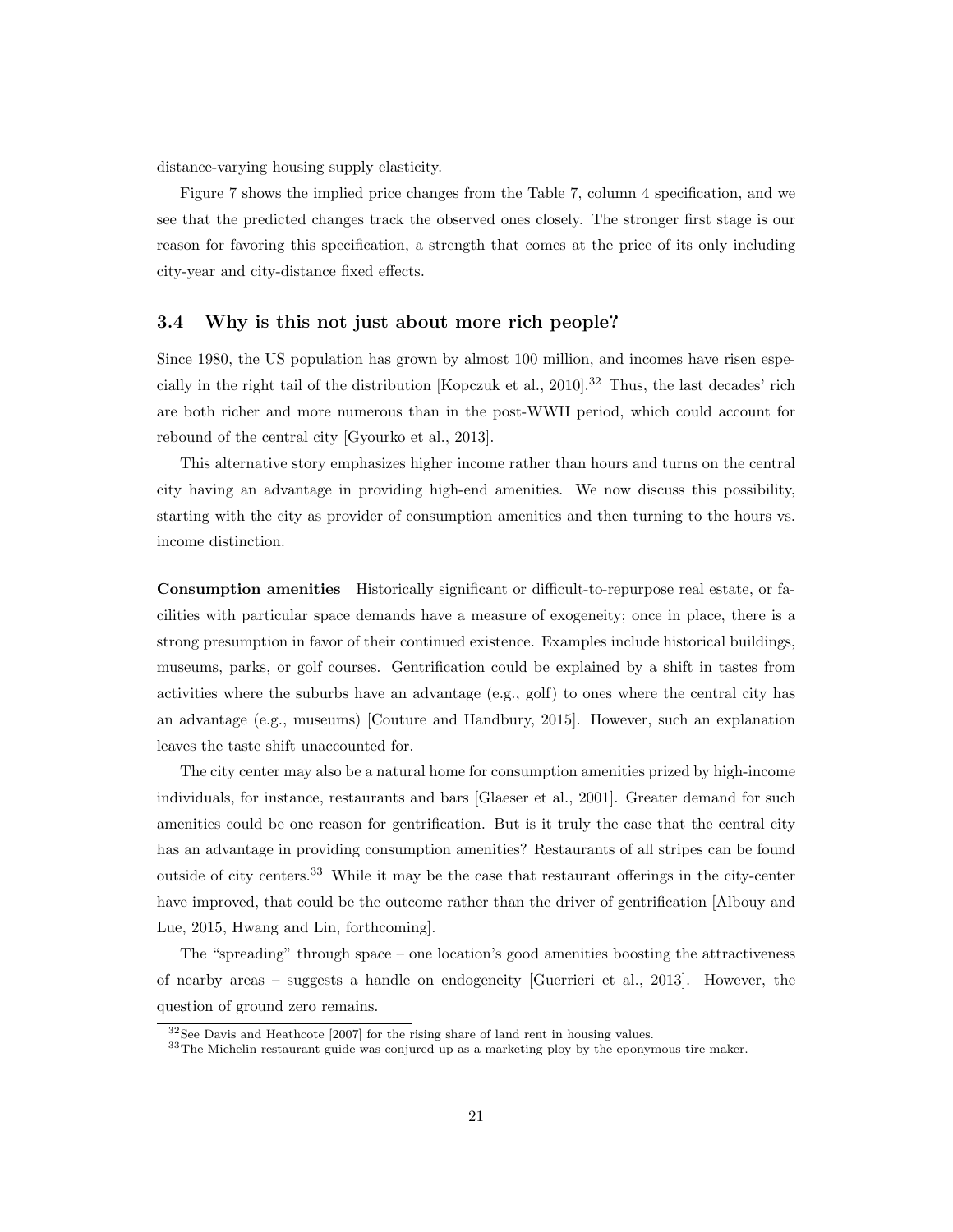Reverse commuting has been taken as evidence that urban revival is driven by centrally located consumption amenities [Glaeser et al., 2001, Couture and Handbury, 2015]. Reverse commuting is also consistent with our proposed explanation. Once the center attracts a more affluent demographic, we would expect local amenities to follow suit and to generate their own gravitational field.

Reverse commuters in our hypothesis increasingly have to compete with a high income demographic who in addition to access to local amenities can enjoy living close to work. Therefore, we expect reverse commuting to be modest in size, a conjecture confirmed in our data. Defining reverse commuting as living inside the 3 mile radius core but working outside of it, we found reverse commuters to be a small (about 3 percent) and dwindling share of the prime working age in the 27 cities analyzed and this held whether conditioning on education level and full-time work. $34$ 

**Hours vs. Income** The reason we have focused on the full-time and skilled rather than just the rich is the role of leisure scarcity in the location decision. However, the substantial overlap between the two groups makes separation difficult. Ideally, we would like to control for income in the housing price equation, but for that we would need an additional instrument.

Wanting that, we take households of a given income but different *F T*(40*, BA*+) status and compare location patterns. Since for the topic at hand, high income households are of particular importance, we focus on the top of the income distribution.

To avoid having the income distribution being mechanically affected by the share of households headed by singles (which has increased), we consider the individual income distribution.<sup>35</sup> Singles are simply assigned their total personal income. For couples, we assume income pooling and each spouse is assigned half of the couple's combined total personal income.<sup>36</sup>

The income distribution is computed separately for each city and year, the underlying assumption being that competition for housing is local to the city. We restrict the sample to household heads and spouses as applicable.<sup>37</sup> For disclosure reasons, we present descriptives by 20-quantiles (ventiles), but results were similar using percentile bins (not reported).

We classify householders as "high" or "low" depending on their  $FT(40, BA+)$  status. Singles

<sup>&</sup>lt;sup>34</sup>The numbers for no-college, just college, and graduate degree was 3.4, 3.1 and 4.2 percent respectively in 1980, and 1.8, 2.6 and 3.6 in 2010. Conditioning on working full time (40 hours per week or more), the numbers were 3.5, 3 and 4 percent in 1980, and 1.8, 2.8 and 3.8 in 2010.

<sup>&</sup>lt;sup>35</sup>The distinction between households and individuals becomes less important with positive assortative matching [Juhn and Murphy, 1997, Heim, 2007, DiCecio et al., 2008, McGrattan and Rogerson, 2008, Schwartz, 2010], lower degree of intra-household specialization, and more singles.

<sup>&</sup>lt;sup>36</sup>In the preliminary analysis, we considered alternative ways to compute income for individuals in couples, such as the sum of incomes divided by factors other than 2. Our findings were not sensitive to these alternative calculations.

 $\rm ^{37}This$  restriction is only made for in this section where we analyze location by income.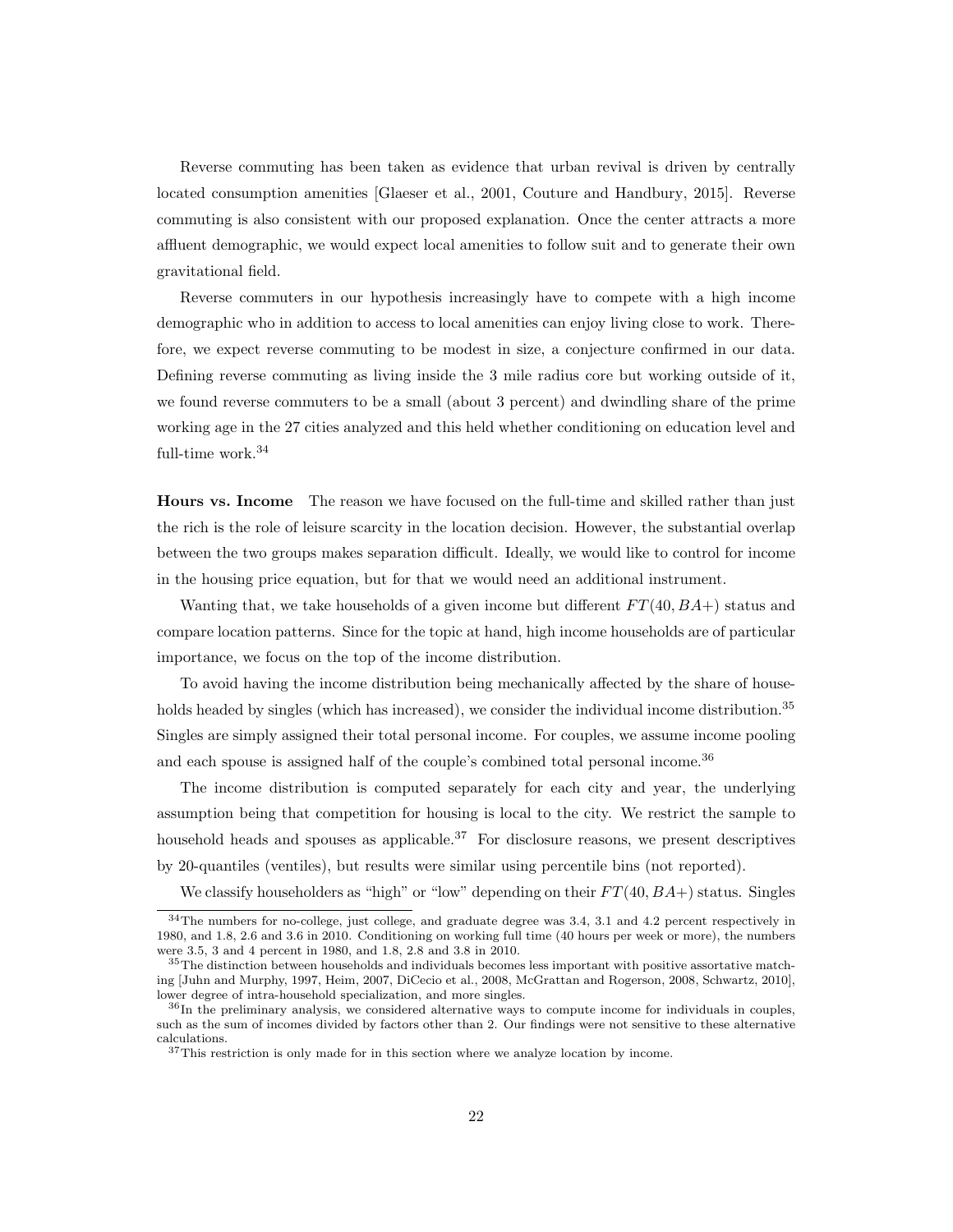are high if they have four-year college and work more than 40 hours per week, and low otherwise. For couples, to be in the high group, we require both spouses to have the above attributes.

Figure 8 shows the 1980 and 2010 distance distributions of individuals in the 20-quantiles starting at percentile 50, 75, 85, and 95 respectively. We see that higher income indeed increased the probability of locating in the city center. While there is a pronounced 'suburban hump' for lower incomes, it is much attenuated at top incomes. Interestingly, the tendency of 'the rich' to located close to the city center has not increased despite considerable income growth at the top of the distribution.

To study how the income distribution varies by distance to the CBD, we divide the population into four income groups (0-50, 50-75, 75-95, and 95-100th percentile), and look at their representation in each 1-mile distance ring from the CBD (Figure 9). Focusing on the very first mile, we see that top-5 percent's representation actually shrunk somewhat between 1980 and 2010; this first mile became richer however, thanks to healthy growth of the 50-95 income percentile segment.

For our purposes, however, the most interesting change is that within each income group, high types gained on low types, and the growth was stronger the higher the income group and the closer to the CBD.

To show these changes more clearly, we difference the two years and scale by group size (5 in the case of the 95-100 group, 20 in the case of the 75-95 group, etc.). Figure 10, left panel, shows the changes and we see a clear income divide. The change is most striking for the near suburbs (5-15 miles) where above-median income groups reduced their presence. This change is mirrored near the CBD, with increased representation of the 50-95 percentiles. The right panel breaks out high and low types in each income group and we see that the pattern is driven by the overall growth of high-income high types and their favoring of the center.<sup>38</sup>

So far we have ignored the differences between couples and single. The last decades have seen a growing corps of professional singles, a group who may have particular affinity for city life. Figure 11 shows the same series as Figure 8, but separates couples and singles. We see that neither group increased their propensity to locate in the city center. As for the high/low distinction, Figure 12 shows that for both years, high-type couples are more likely to locate in or near the city center and the gap becomes more pronounced a higher incomes. Figure 13 shows the analogous series for singles and a similar pattern is evident. High-type singles are much more prone to locate centrally.

As a final piece of descriptives, Figure 14 shows the composition of heads and spouses, by

<sup>38</sup>Figure 10 is also suggestive of why price developments in exclusive suburbs have been much more muted. For instance, while real estate prices in Manhattan rose by 33% in the last 10 years, they shrunk in suburbs such as White Plains and Chappaqua, affluent towns in the NYC metro area, http://www.neighborhoodscout.com/.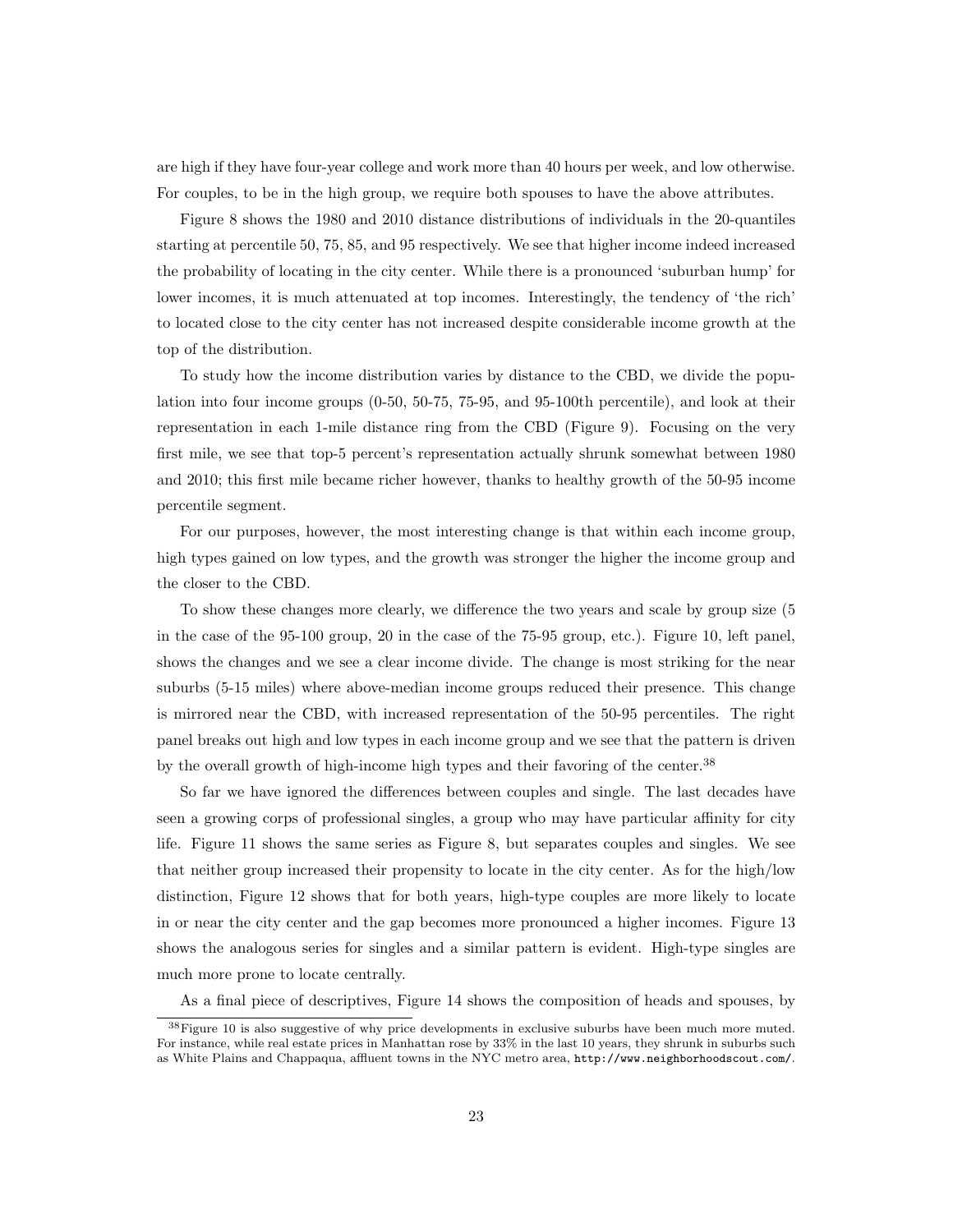type (high/low) and marital status (single/couple) by income percentile (20-quantiles, centered on the marker point). We see substantial growth of high types, particularly towards the top of the distribution. In 1980, the majority of individuals were in low-type households and this was true throughout the income distribution. In 2010, past the 80th percentile, high types constitute the majority.

Thus, we find that full-time skilled households increased over our study period and the increase was greater towards the top of the income distribution. Further, while single households increased, high-type couple households dominated growth at the top. For both singles and couples, and throughout the income distribution<sup>39</sup> high-type households were more likely to locate in or close to the CBD relative to their low-type counterpart. This was true both in 1980 and 2010. Looking at the income and type distribution by distance to the CBD, two things stand out: (i) the growth of higher income groups in the CBD was broad based, extending beyond the very rich; and (ii) the gain was driven by full-time skilled workers.

## **4 Discussion**

Suburbanization and central-city decline dominated the US urban landscape for most of the 20th Century. As the century drew to a close, however, change was clearly underway. Today, gentrification has outgrown its erstwhile niche status and headlines a broad-based revival of the central city.

The underlying factor, we have proposed, can be found in high-income households spending more time at work and less at home, as exemplified by the decline of the traditional breadwinnerhousewife household in favor of dual earner couples and singles at the top of the income distribution.

That this development favors central city over suburban location follows from standard models of land and time use – suburban living offers space against a commute. Less nonmarket time reduces the enjoyment of the former and heightens the burden of the latter. To the best of our knowledge, however, this is the first paper to emphasize dwindling non-market time of high-income households as the driver of gentrification.

The empirical analysis has pooled men and women, despite the importance of women's entry into the labor force for reducing high-income households' non-market time. In the preliminary analysis we looked at men and women separately but did not find gender differential effects of note, possibly because the expansion of hours has been qualitatively similar for skilled men and women. A counter factual worth considering, however, is whether gentrification would have

<sup>39</sup>Except at the very bottom, not reported.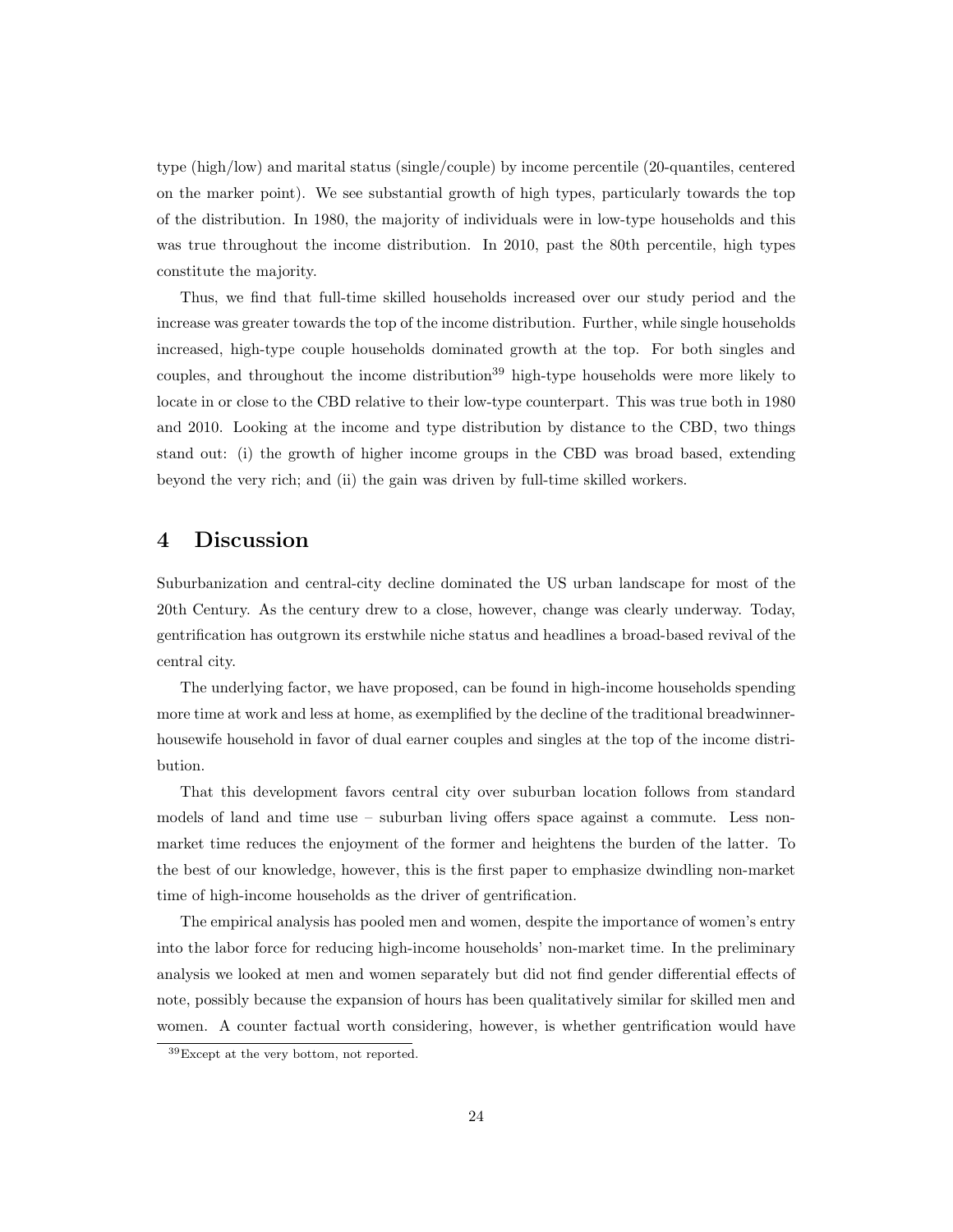grown out of its niche status if married women had stayed home.

Gentrification is not unique to the US, but decades of suburbanization lends it a distinct character, e.g., Saint-Paul [2015]. US cities' lacking in historically significant real estate has been pointed to as one explanation for the different starting points [Hohenberg and Lees, 1995, Brueckner et al., 1999]. Our paper suggests another: the greater purchasing power of the US middle class. Circa 1850, US overtook Western Europe in terms of GDP per capita, and by 1950 the latter was a mere half of the former.<sup>40</sup> In other words, the limited purchasing power of the European middle class post WWII may have contributed to their favoring existing city-core real estate over new construction, leaving the latter for low-cost or public housing.

In future, the current trend of long hours among "the rich" may stall or reverse. If so, another wave of urban flight may be in the cards as the affluent find time to golf and garden. In the meantime, however, a combination of high density housing and mass transit can help keep the city not just productive, but also affordable and livable.

 $^{40}\rm{The\;Maddison-Project\;http://www.ggdc.net/maddison/maddison-project/home.htm}$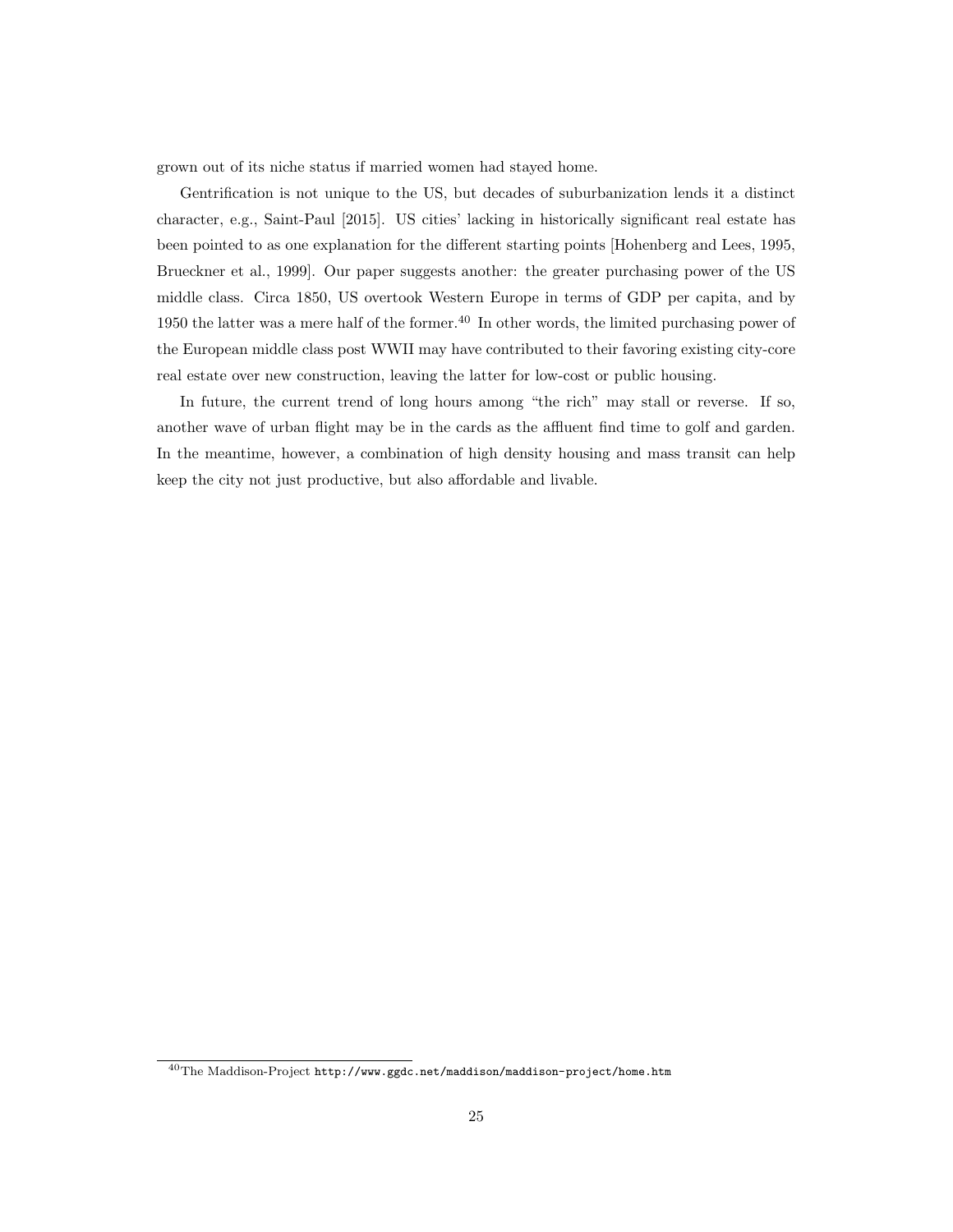# **References**

- Mark Aguiar and Erik Hurst. *The Increase in Leisure Inequality 1965-2005*. The AEI Press, 2009.
- David Albouy and Bert Lue. Driving to opportunity: Local rents, wages, commuting, and sub-metropolitan quality of life. *Journal of Urban Economics*, 89:74 – 92, 2015.
- David H. Autor, Lawrence F. Katz, and Melissa S. Kearney. Trends in U.S. wage inequality: Revising the revisionists. *The Review of Economics and Statistics*, 90(2):300–323, May 2008.
- Timothy J. Bartik. *Who Benefits from State and Local Economic Development Policies?* W.E. Upjohn Institute for Employment Research, Kalamazoo, MI, 1991.
- C. F. Baum. Enhanced routines for instrumental variables/generalized method of moments estimation and testing. *Stata Journal*, 7(4):465–506, 2007.
- Nathaniel Baum-Snow and Daniel Hartley. Causes and consequences of central neighborhood change, 1970-2010. May 2016.
- Paul Beaudry, Mark Doms, and Ethan Lewis. Should the Personal Computer Be Considered a Technological Revolution? Evidence from US Metropolitan Areas. *Journal of Political Economy*, 118(5):988–1036, October 2010.
- Dan Black, Gary Gates, Seth Sanders, and Lowell Taylor. Why do gay men live in San Francisco? *Journal of Urban Economics*, 51(1):54 – 76, 2002.
- Dan A. Black, Natalia A. Kolesnikova, and Lowell J. Taylor. Why do so few women work in New York (and so many in Minneapolis)? labor supply of married women across U.S. cities. *Journal of Urban Economics*, 79(January):59–71, 2014.
- Willem R. Boterman, Lia Karsten, and Sako Musterd. Gentrifiers settling down? patterns and trends of residential location of middle-class families in Amsterdam. *Housing Studies*, 25(5): 693 – 714, 2010.
- Jan K. Brueckner and Stuart S. Rosenthal. Gentrification and neighborhood housing cycles: will America's future downtowns be rich? *Review of Economics and Statistics*, 91(4):725–743, November 2009.
- Jan K. Brueckner, Jacques-Francois Thisse, and Yves Zenou. Why is central Paris rich and downtown Detroit poor?: An amenity-based theory. *European Economic Review*, 43(1):91 – 107, 1999.
- Juliet Carpenter and Loretta Lees. Gentrification in New York, London and Paris: an international comparison. *International Journal of Urban and Regional Research*, 19(2):286, 1995.
- Dora Costa and Matthew E. Kahn. Power couples: Changes in the locational choice of the college educated, 1940-1990. *Quarterly Journal of Economics*, 115(4):1287–1315, November 2000.
- Dora L. Costa. The wage and the length of the work day: From the 1890s to 1991. *Journal of Labor Economics*, 18(1):156–181, 2000.
- Victor Couture and Jessie Handbury. Urban revival in America, 2000 to 2010. November 2015.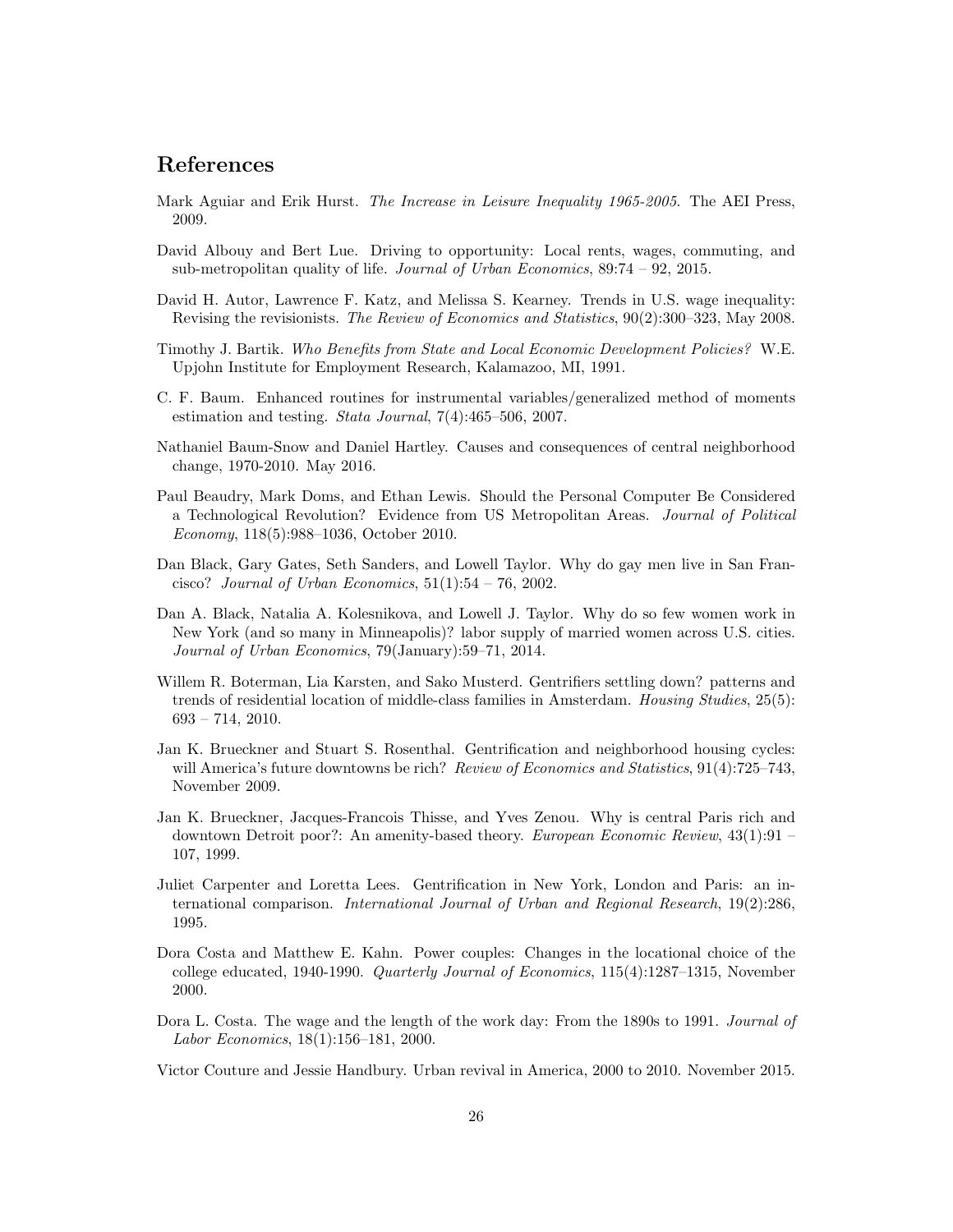- Julie B. Cullen and Steven D. Levitt. Crime, urban flight, and the consequences for cities. *Review of Economics and Statistics*, 81(2):159–169, May 1999.
- Morris A. Davis and Jonathan Heathcote. The price and quantity of residential land in the United States. *Journal of Monetary Economics*, 54(8):2595 – 2620, 2007.
- Riccardo DiCecio, Kristie M. Engemann, Michael T. Owyang, and Christopher H. Wheeler. Changing trends in the labor force: A survey. *Federal Reserve Bank of St. Louis Review*, 90 (1), January/February 2008.
- John J. III Donohue and Steven D. Levitt. The impact of legalized abortion on crime. *Quarterly Journal of Economics*, 116(2):379–420, May 2001.
- Gretchen Livingston DVera Cohn and Wendy Wang. After decades of decline, a rise in stayat-home mothers. Social & demographic trends, Pew Research Center, April 2014.
- Lena Edlund, Cecilia Machado, and Maria Sviatschi. Bright minds, big rent: Gentrification and the rising returns to skill. Working Paper 21729, National Bureau of Economic Research, November 2015.
- Ingrid Gould Ellen and Katherine O'Regan. Crime and urban flight revisited: The effect of the 1990s drop in crime on cities. *Journal of Urban Economics*, 68(3):247 – 259, 2010.
- Giovanni Favara and Jean Imbs. Credit supply and the price of housing. *American Economic Review*, 105(3):958–92, 2015.
- Christopher Foote and Christopher Goetz. The impact of legalized abortion on crime: Comment. *Quarterly Journal of Economics*, 123(1), February 2008.
- Leigh Gallagher. *The End of the Suburbs: Where the American Dream Is Moving*. Portfolio/Penguin, 2014.
- Edward L. Glaeser and Joseph Gyourko. Urban decline and durable housing. *Journal of Political Economy*, 113(2):pp. 345–000, 2005.
- Edward L. Glaeser, Jed Kolko, and Albert Saiz. Consumer city. *Journal of Economic Geography*, 1(1):27–50, 2001.
- Edward L. Glaeser, Matthew E. Kahn, and Jordan Rappaport. Why do the poor live in cities? the role of public transportation. *Journal of Urban Economics*, 63(1):1 – 24, 2008.
- Edward L. Glaeser, Joshua D. Gottlieb, and Joseph Gyourko. Can cheap credit explain the housing boom. Technical report, Harvard University and Wharton, 2010.
- Claudia Goldin. A grand gender convergence: Its last chapter. *American Economic Review*, 104(4):1091–1119, 2014.
- Veronica Guerrieri, Daniel Hartley, and Erik Hurst. Endogenous gentrifcation and housing price dynamics. *Journal of Public Economics*, 100:45–60, 2013.
- Joseph Gyourko, Christopher Mayer, and Todd Sinai. Superstar cities. *American Economic Journal: Economic Policy*, 5(4):167–99, 2013.
- Bradley T. Heim. The incredible shrinking elasticities: Married female labor supply, 1978-2002. *The Journal of Human Resources*, 42(4):pp. 881–918, 2007.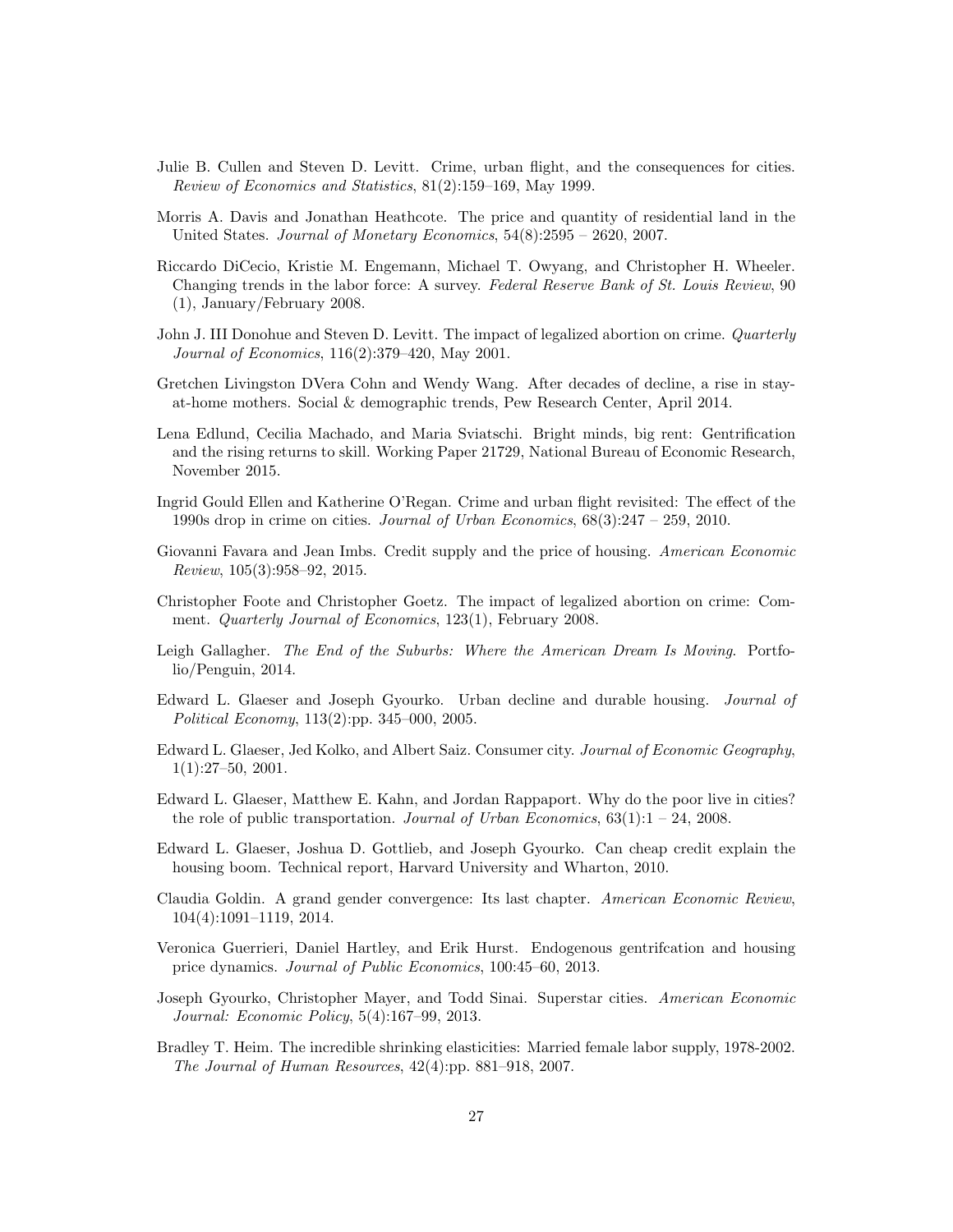- Paul M. Hohenberg and Lynn Hollen Lees. *The making of urban Europe, 1000-1994*. Harvard University Press, Cambridge, MA, 1995.
- Jackelyn Hwang and Jeffrey Lin. What have we learned about the causes of recent gentrification? *Cityscape*, forthcoming.
- William R. Johnson. House prices and female labor force participation. University of Virginia, January 2012.
- Chinhui Juhn and Kevin M. Murphy. Wage inequality and family labor supply. *Journal of Labor Economics*, 15(1):72–97, January 1997.
- Chinhui Juhn, Kevin M. Murphy, and Brooks Pierce. Wage inequality and the rise in returns to skill. *Journal of Political Economy*, 101(3):410–442, June 1993.
- Lawrence F. Katz and Kevin M. Murphy. Changes in the relative wages, 1963-87: supply and demand factors. *Quarterly Journal of Economics*, 107(1):35–78, February 1992.
- Wojciech Kopczuk, Emmanuel Saez, and Jae Song. Earnings inequality and mobility in the united states: Evidence from social security data since 1937. *Quarterly Journal of Economics*,  $125(1):91 - 128$ , 2010.
- Peter J. Kuhn and Fernando A. Lozano. The expanding workweek? understanding trends in long work hours among U.S. men, 1979-2004. Discussion Paper 1924, IZA, 2006.
- Stephen F LeRoy and Jon Sonstelie. Paradise lost and regained: Transportation innovation, income, and residential location. *Journal of Urban Economics*, 13(1):67–83, 1983.
- Janice Fanning Madden. Consequences of the growth of the two-earner family urban land use and the growth in two-earner households. *American Economic Review*, 70(2):191–197, 1980.
- Ellen McGrattan and Richard Rogerson. Changes in the distribution of family hours worked since 1950. Research Department Staff Report 397, Federal Reserve Bank of Minneapolis, 2008.
- Brian McKenzie and Melanie Rapino. Commuting in the United States, 2009. American Community Survey Reports ACS-15, Census Bureau, Washington, DC, 2011.
- Peter Mieszkowski and Edwin S. Mills. The causes of metropolitan suburbanization. *Journal of Economic Perspectives*, 7(3):135–147, Sum 1993.
- Enrico Moretti. Real wage inequality. *American Economic Journal-Applied Economics*, 5(1): 65–103, Jan 2013.
- National Association of Realtors. Home buyer and seller generational trends. Technical report, 2014. http://www.realtor.org/sites/default/files/reports/2014/2014-home-buyer-and-sellergenerational-trends-report-full.pdf.
- Walter Oi. Residential location and labor supply. *Journal of Political Economy*, 84(4):S221– S238, 1976.
- Francois Ortalo-Magne and Andrea Prat. On the political economy of urban growth: Homeownership versus affordability. *American Economic Journal: Microeconomics*, 6(1):154–81, 2014.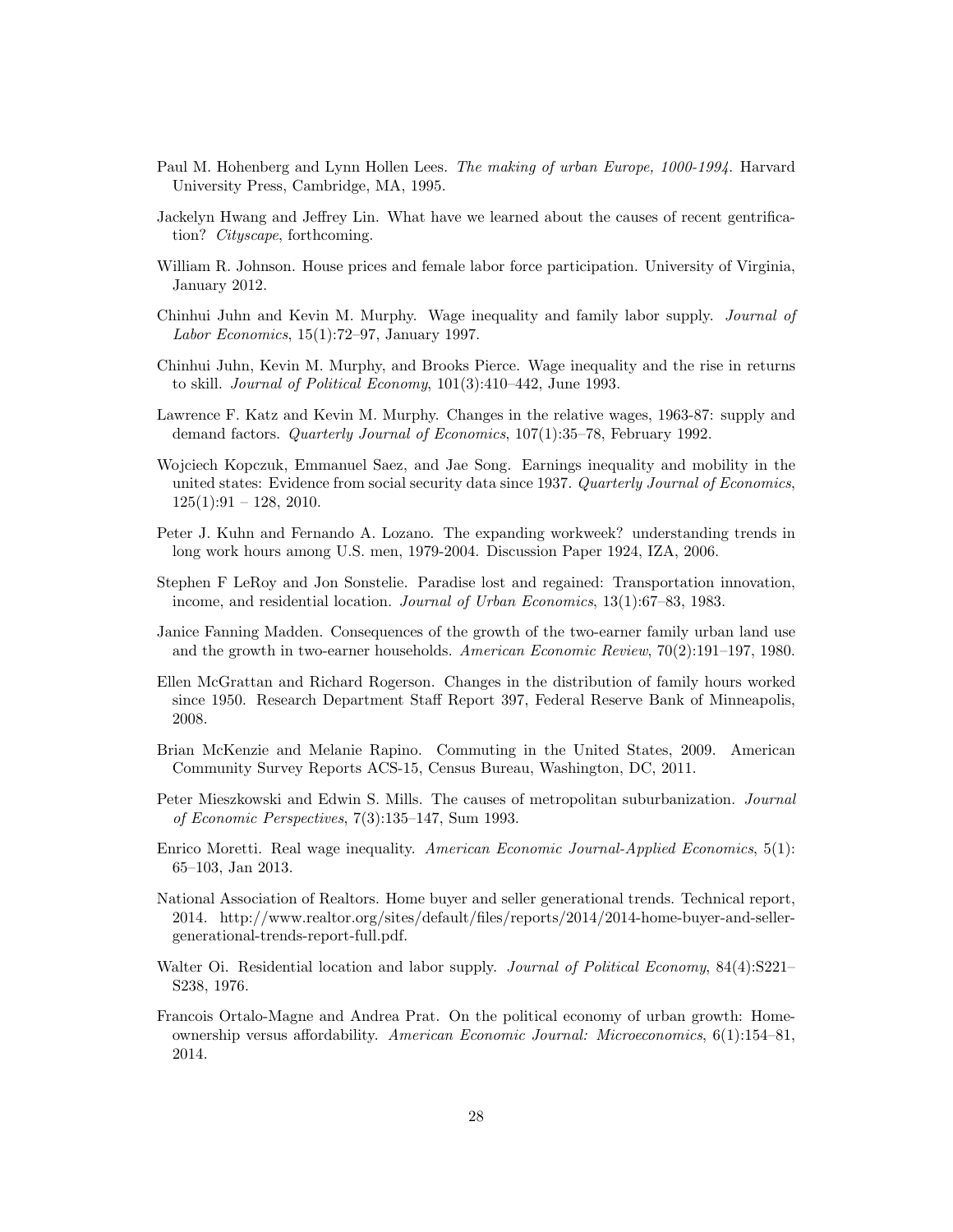- Kevin Ramsey. Residential construction trends in Americas metropolitan regions. Technical report, U.S. Environmental Protection Agency, 2012.
- Jordan Rappaport. Monocentric city redux. Research Working Paper 14-09, The Federal Reserve Bank of Kansas City, 2014.
- Jordan Rappaport. Productivity, congested commuting, and metro size. Research Working Paper 16-03, The Federal Reserve Bank of Kansas City, 2016.
- Jessica Wolpaw Reyes. Environmental policy as social policy? The impact of childhood lead exposure on crime. *B E Journal of Economic Analysis & Policy*, 7(1), 2007.
- Gilles Saint-Paul. Bobos in paradise: Urban politics and the new economy. Discussion Paper 10879, Centre for Economic Policy Research, 2015.
- Christine R. Schwartz. Earnings inequality and the changing association between spouses earnings. *American Journal of Sociology*, 115(5):pp. 1524–1557, 2010.
- James H. Stock and Motohiro Yogo. Testing for weak instruments in linear iv regression. In Donald W. K. Andrews and James H. Stock, editors, *Identification and Inference for Econometric Models: Essays in Honor of Thomas Rothenberg*. Cambridge University Press, 2005.
- John Thomas. Residential construction trends in Americas metropolitan regions. Technical report, U.S. Environmental Protection Agency, 2009.
- John Thomas. Residential construction trends in Americas metropolitan regions. Technical report, U.S. Environmental Protection Agency, 2010.
- Michelle J. White. A model of residential location choice and commuting by men and women workers. *Journal of Regional Science*, 17(1):41–51, 1977.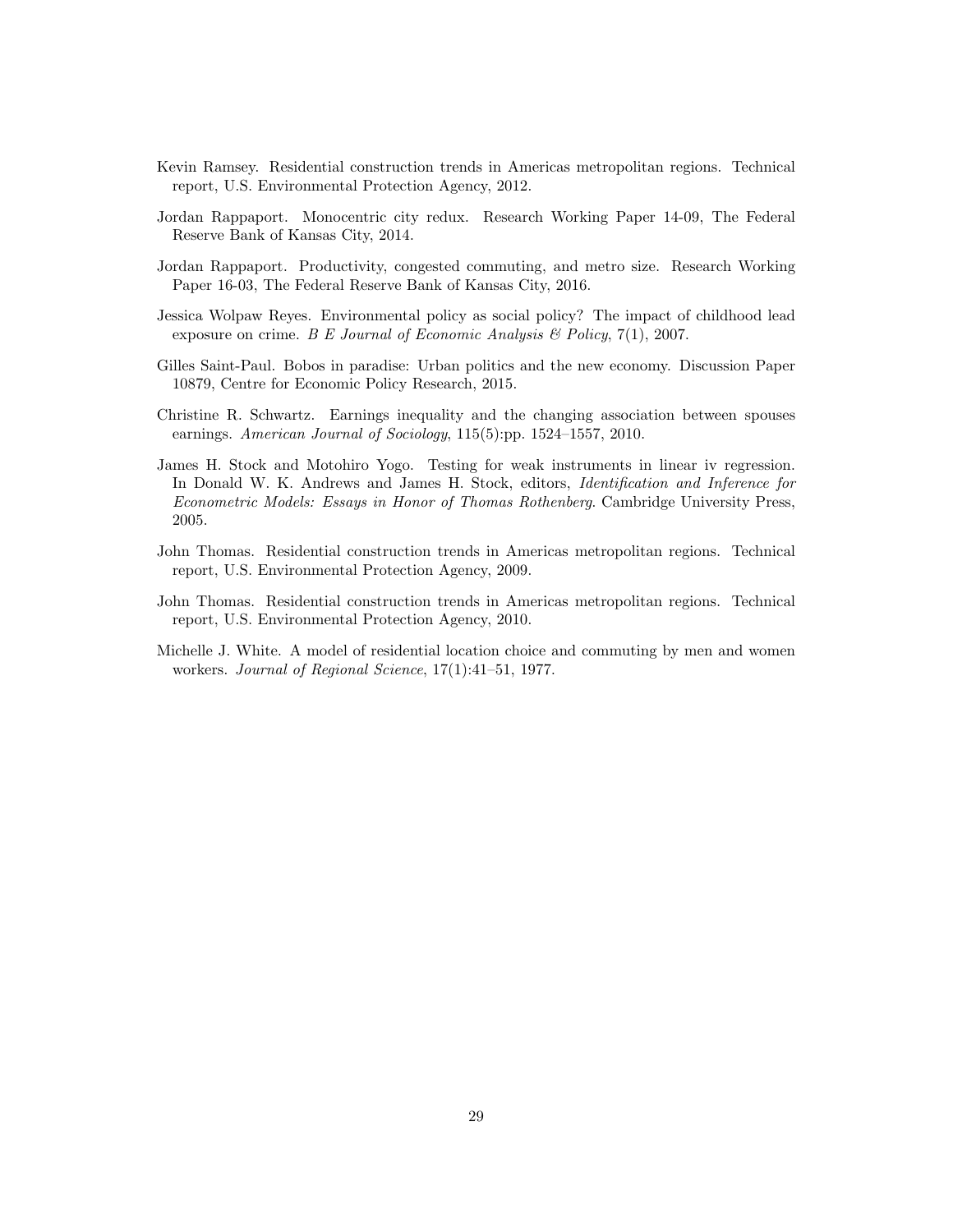# **Graphs**





Source: 1980, 1990, 2000 census and 5-year sample for 2010 American Community Survey, restricted use data. The sample corresponds to tracts in our top-20 US cities (27 in all, see table A1), within 35 miles of the CBD.

Notes: The figure shows the median home price in tract by the tract's distance from the CBD, for each census year. Home prices (in 1980 dollars) are for owner occupied, 2-3 bedrooms, and one-family units. 20 miles includes 20-35 miles. See the Appendix for further variable and sample construction details.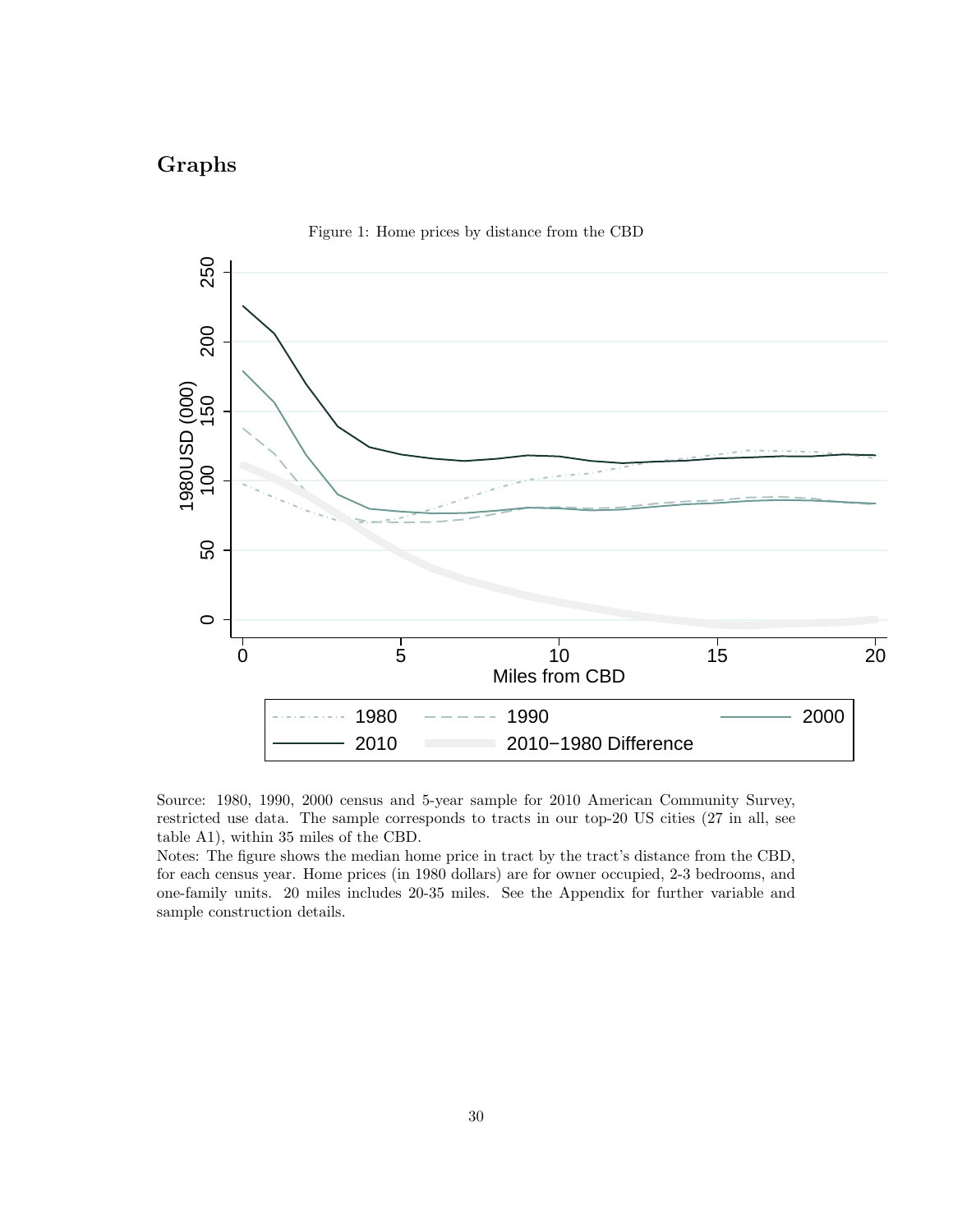

Figure 2: Skill and distance distribution of jobs

Notes: The figure shows the percent of jobs held by individuals (ages 25-55) with education *e* = *BA−, BA, BA*+*, MA*+ by job location (tract) distance from the CBD, and census year. BA+ corresponds to a four-year college degree or more; BA- is its complement. BA corresponds to a four-year college degree only; MA+ corresponds to an advanced degree. Each line integrates to the fraction of jobs help by an education group in a given year. For example, in 2010 about 1.8*×*35=60% of all jobs within 35 miles were held by individuals with less than a BA degree. See the Appendix for further variable and sample construction details.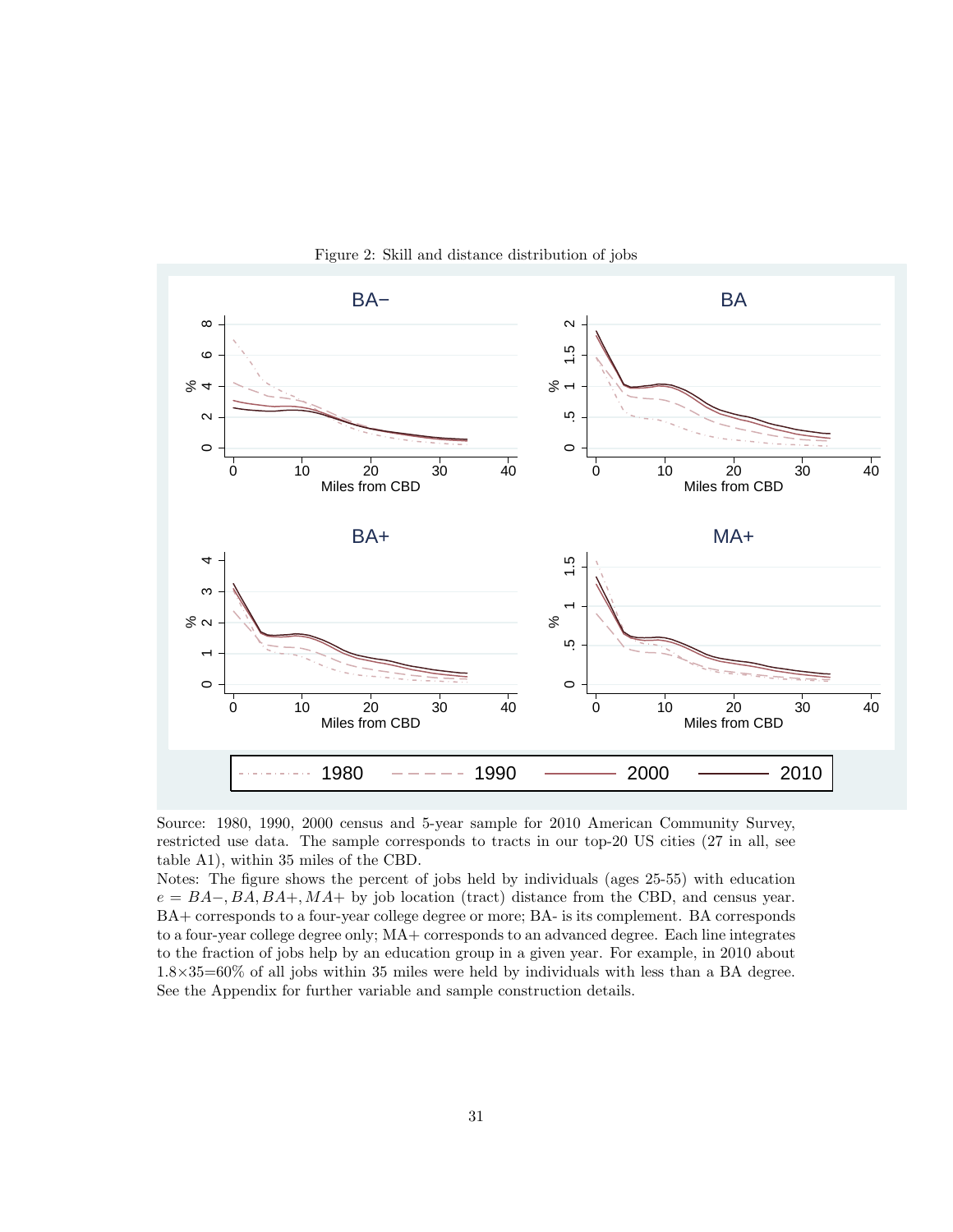

Figure 3: % Full time and skilled by distance from the CBD, women 25-55

Notes: The figure shows the percent of women  $(25-55)$  that work more than  $h = 40, 50$ hours/week and have education  $e = BA, MA + by$  tract distance from the CBD and census year. Values at distance 20 gives the average for the distance interval 20-35 miles.

BA corresponds to a four-year college degree and MA+ corresponds to an advanced degree or more.

For example, in 2010, around 26% of women (25-55) living in the CBD (miles from CBD=0) had a BA degree and worked 40 hours/week or more. See the Appendix for further variable and sample construction details.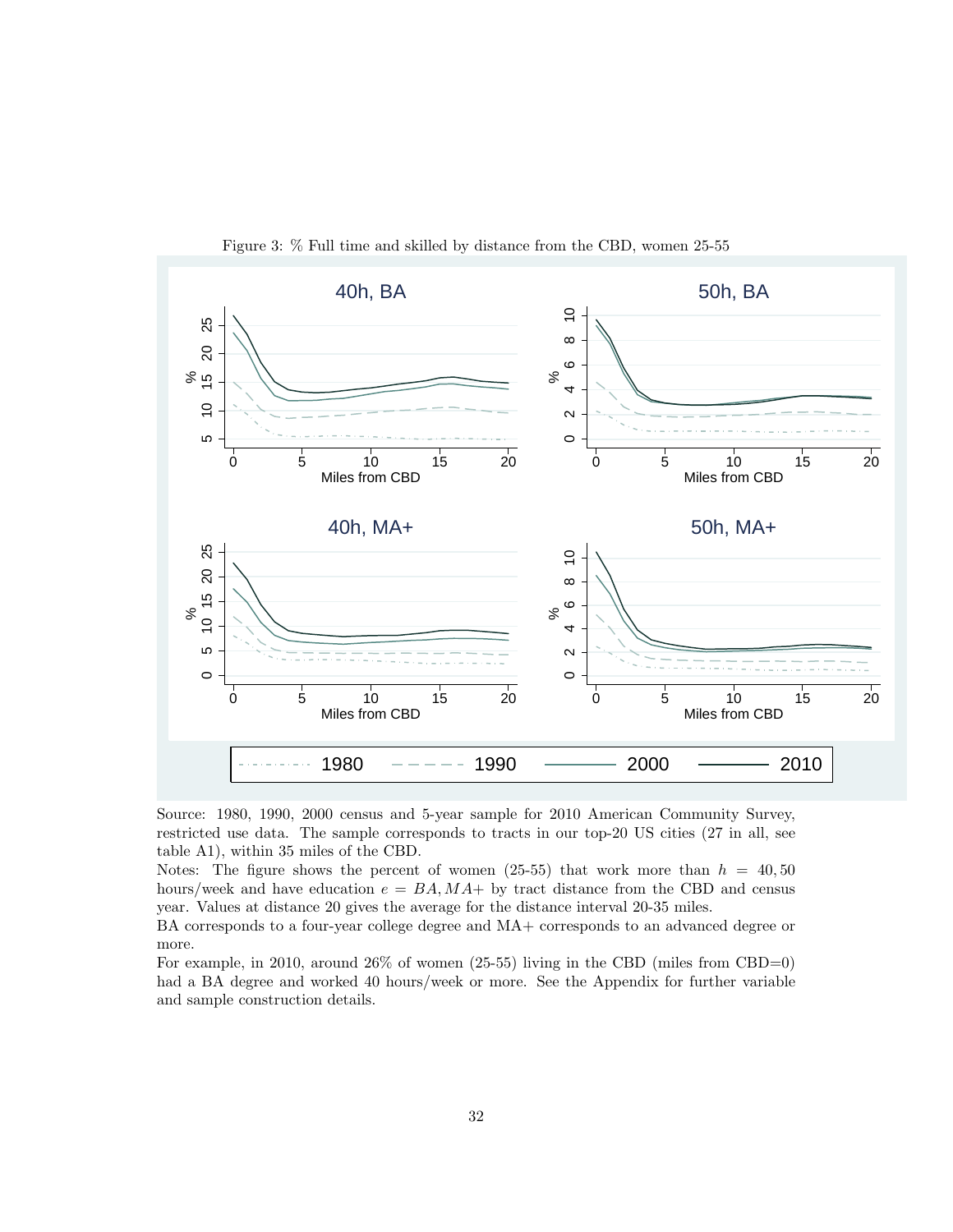

Figure 4: % Full time and skilled by distance from the CBD, men 25-55

Notes: The figure shows the percent of men  $(25-55)$  that work more than  $h = 40, 50$  hours/week and have education  $e = BA$ ,  $MA+$  by tract distance from the CBD and census year. Values at distance 20 gives the average for the distance interval 20-35 miles.

BA corresponds to a four-year college degree and MA+ corresponds to an advanced degree or more.

For example, in 2010 around 30% of men (25-55) living in the CBD (miles from CBD=0) had a BA degree and worked 40 hours/week or more.

See the Appendix for further variable and sample construction details.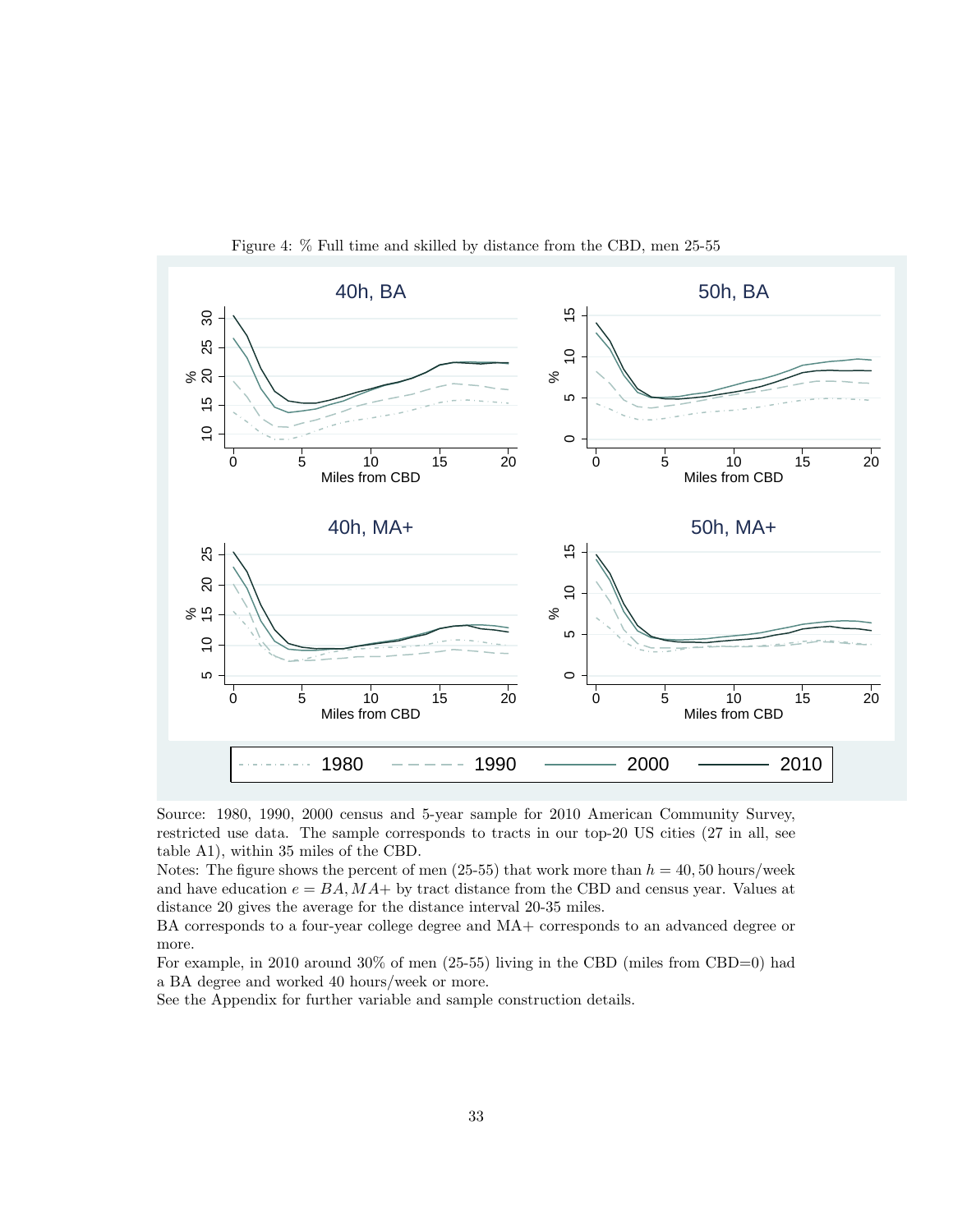

Figure 5: Age distribution by residence location

Notes: The figure shows the (tract) population age distribution by tract distance to the CBD. Values at distance 20 gives the average for the distance interval 20-35 miles. For example, in 2010 about 12% of individuals living in the CBD (miles from CBD=0) belonged to age group 0-18. See the Appendix for further variable and sample construction details.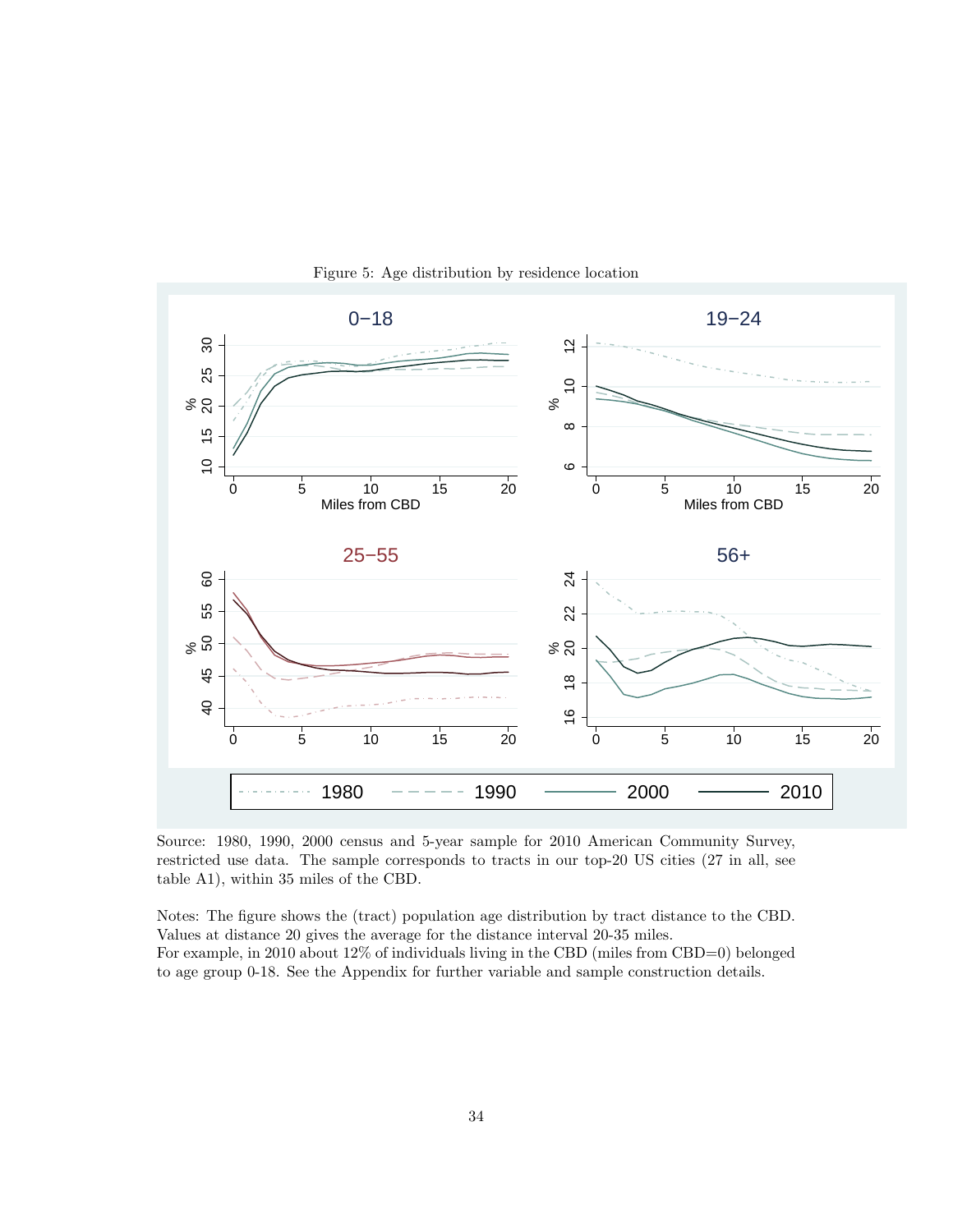

Notes: The figure shows the predicted price change using the regression results from Table 7, column 3 and observed changes in the explanatory variable  $FT(h, e)$  by distance to the CDB. Values at distance 20 gives the average for the distance interval 20-35 miles.



Figure 7: Predicted v. Actual Price increase, '000 1980\$

Notes: The figure shows the predicted price change using the regression results from Table 7, column 4 and observed changes in the explanatory variable  $FT(h, e)$  by distance to the CDB. Values at distance 20 gives the average for the distance interval 20-35 miles.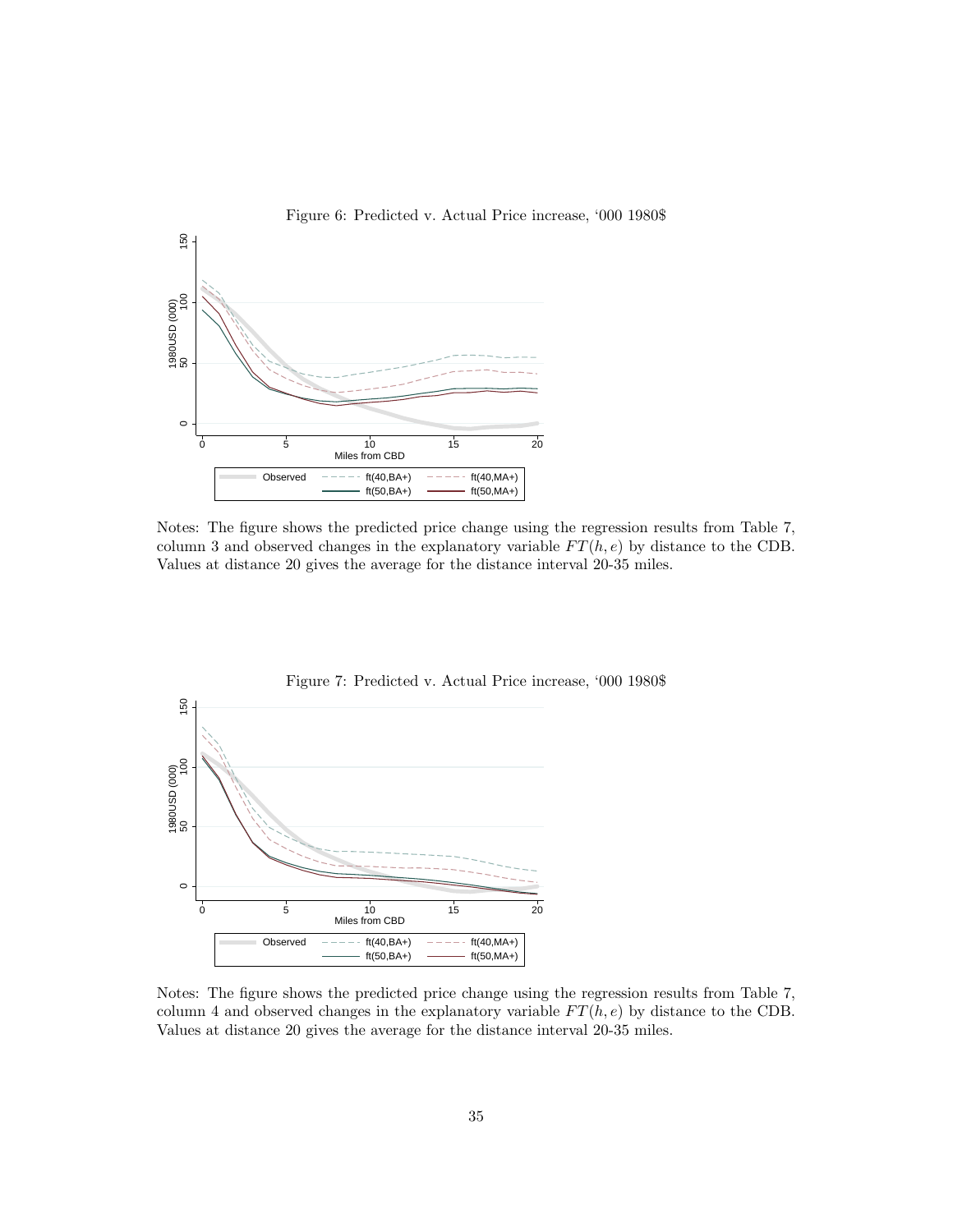

Figure 8: Location by distance to the CBD, income ventile and year

Source: 1980 decennial census and 5-year sample for 2010 American Community Survey, restricted use data. Notes: The sample is restricted to heads and spouses, 25-55 years old. The income distribution is the individual income distribution where income for singles is total personal income. For couples, each person is assigned half of the spouses' combined total personal incomes. The income distribution is computed separately for each city and year. Example: In 1980, 2 percent of individuals in the 75-80 ventile lived within 1 mile of the CBD, whereas almost 4 percent of the top 5 percentiles did so. The numbers for 2010 were similar with a slight decrease in the fraction of individuals in the 95-100 percentile who lived within 1 mile of the CBD.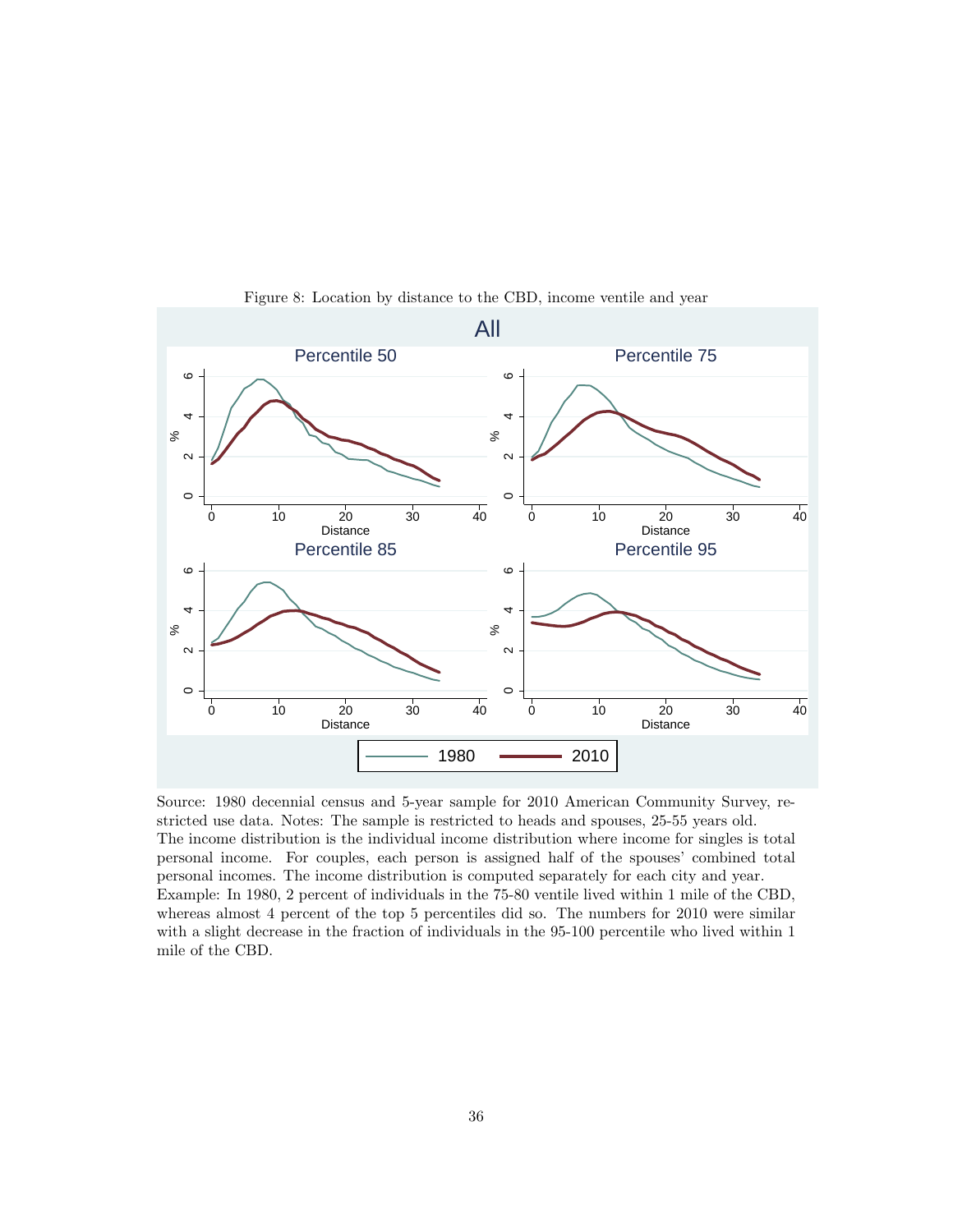

Figure 9: Income distribution by distance to the CBD, by year

The income distribution is the individual income distribution where income for singles is total personal income. For couples, each person is assigned half of the spouses' combined total personal incomes. The income distribution is computed separately for each city and year. High – works 40 hours a week or more and have a four-year college degree, if part of a couple, these requirements need to be fulfilled by both spouses.

 $Low - not high.$ 

Example: The bar labeled 0 on the x-axis shows that within the first mile of the CBD center point, in 1980, 14.3 percent had incomes in the 95-100th percentile, about half of whom were of the high type. In 2010, the 95-100th percentile's fraction had fallen to 11.9 percent, and the group was overwhelmingly of the high type.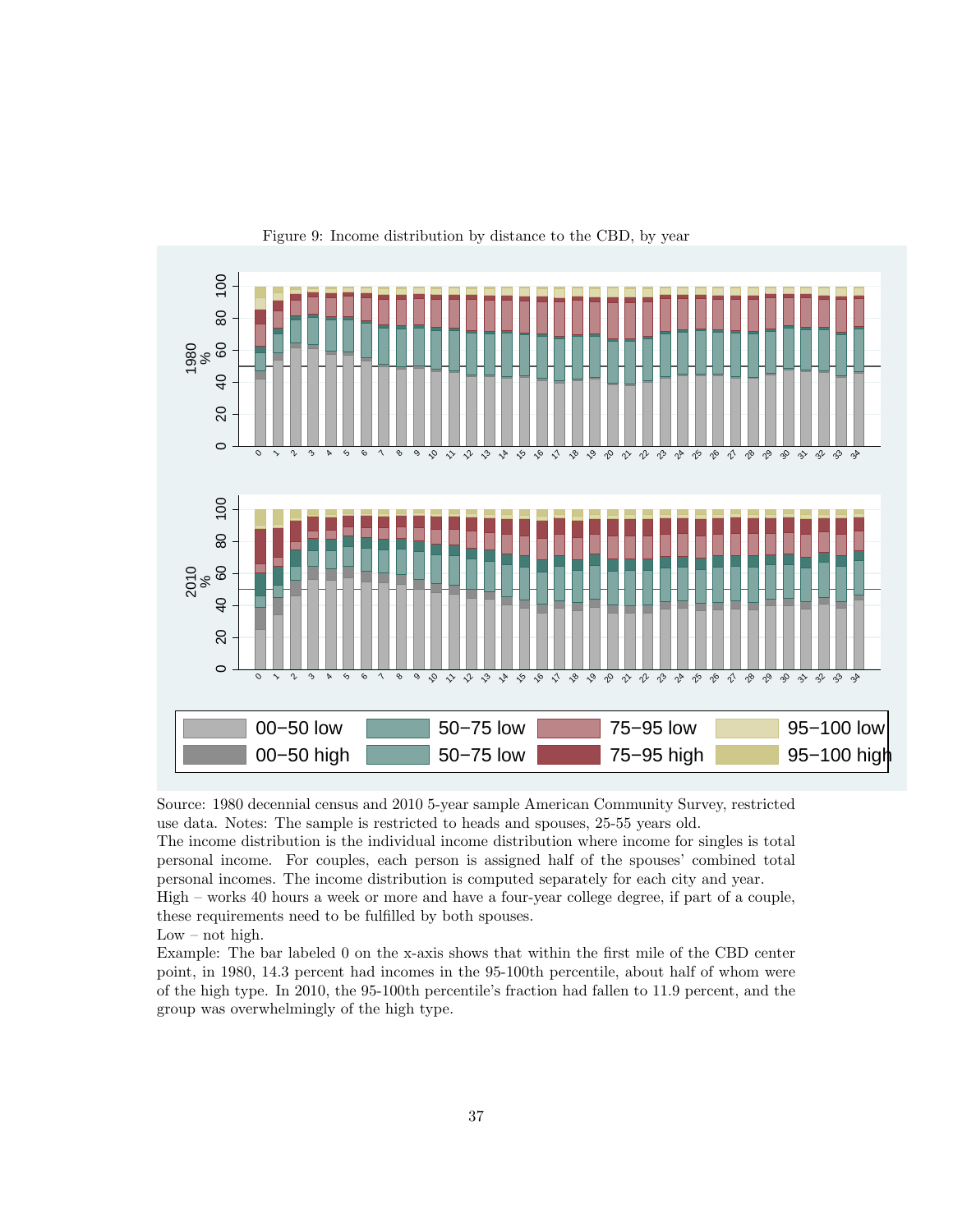

Figure 10: 1980-2010 Changes in income groups by distance to the CBD

Source: 1980 decennial census and 2010 5-year sample American Community Survey, restricted use data.

Notes: The sample is restricted to heads and spouses, 25-55 years old.

The income distribution is the individual income distribution where income for singles is total personal income. For couples, each person is assigned half of the spouses' combined total personal incomes. The income distribution is computed separately for each city and year. This graph illustrates the change in income groups' representation, the difference between the

panels in Figure 9, scaled by the group size.

Left panel:

Income groups, without regard for whether high or low.

Right panel:

High – Solid line. Works 40 hours a week or more and have a four-year college degree, if part of a couple, these requirements need to be fulfilled by both spouses.

Low – Dashed line. Not high.

Example: The left panel shows the change from 14.3 to 11.9 percent in the 0-1 mile (from the CBD) for the 95-100th percentile group seen in Figure 9 as  $-0.5$  ( $\approx$ -2.4/5). The right panel shows that this decline in the top income group was driven by low-types.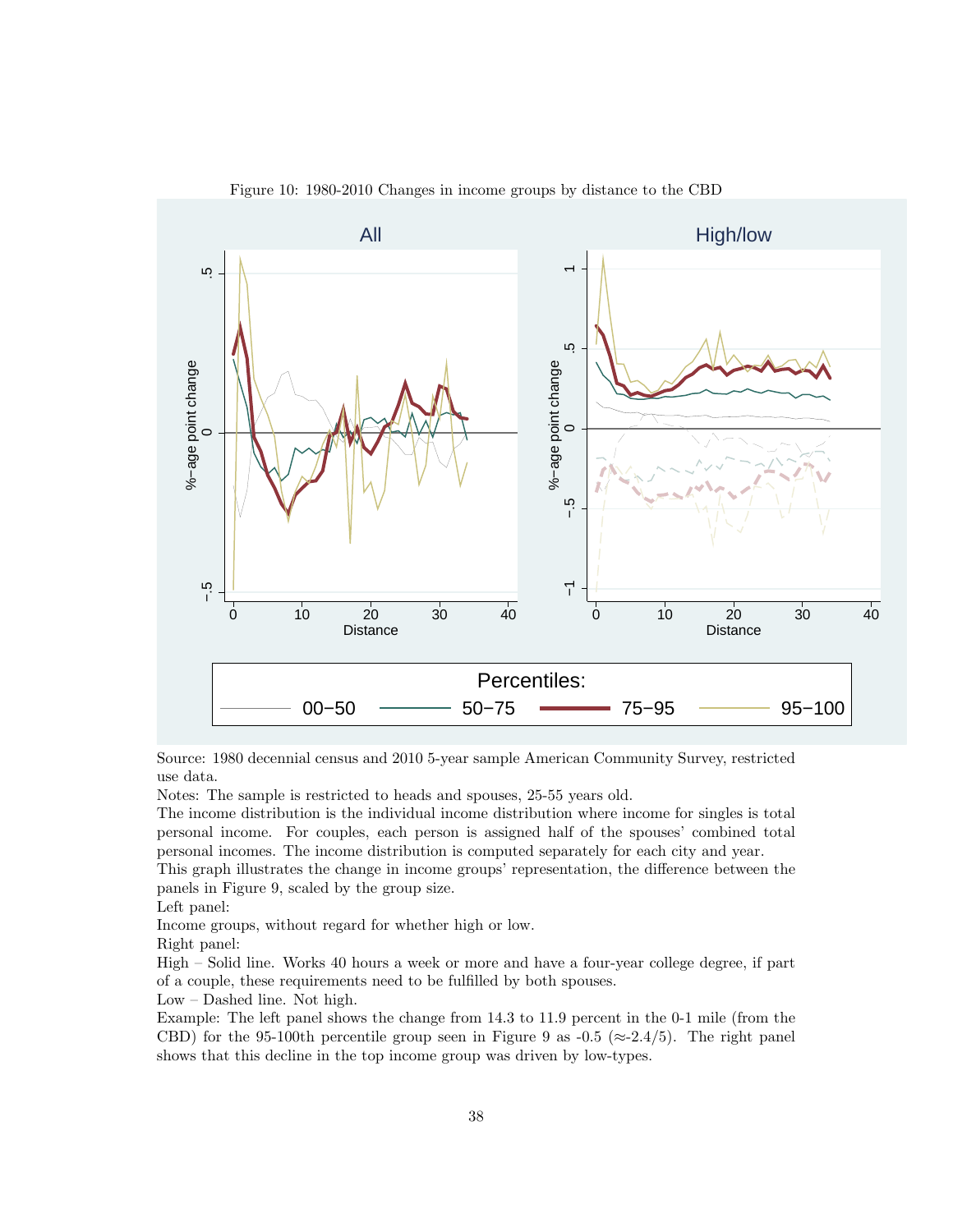

Figure 11: Location by distance to the CBD, by marital status, income ventile and year

The income distribution is the individual income distribution where income for singles is total personal income. For couples, each person is assigned half of the spouses' combined total personal incomes. The income distribution is computed separately for each city and year. The income percentile indicates the ventile's starting percentile, i.e., percentile 50 indicates incomes in the 50-55th percentile range.

Example: The top right panel shows that among those with incomes in the 75-80th percentile, in both years, about two percent lived within one mile of the CBD center point.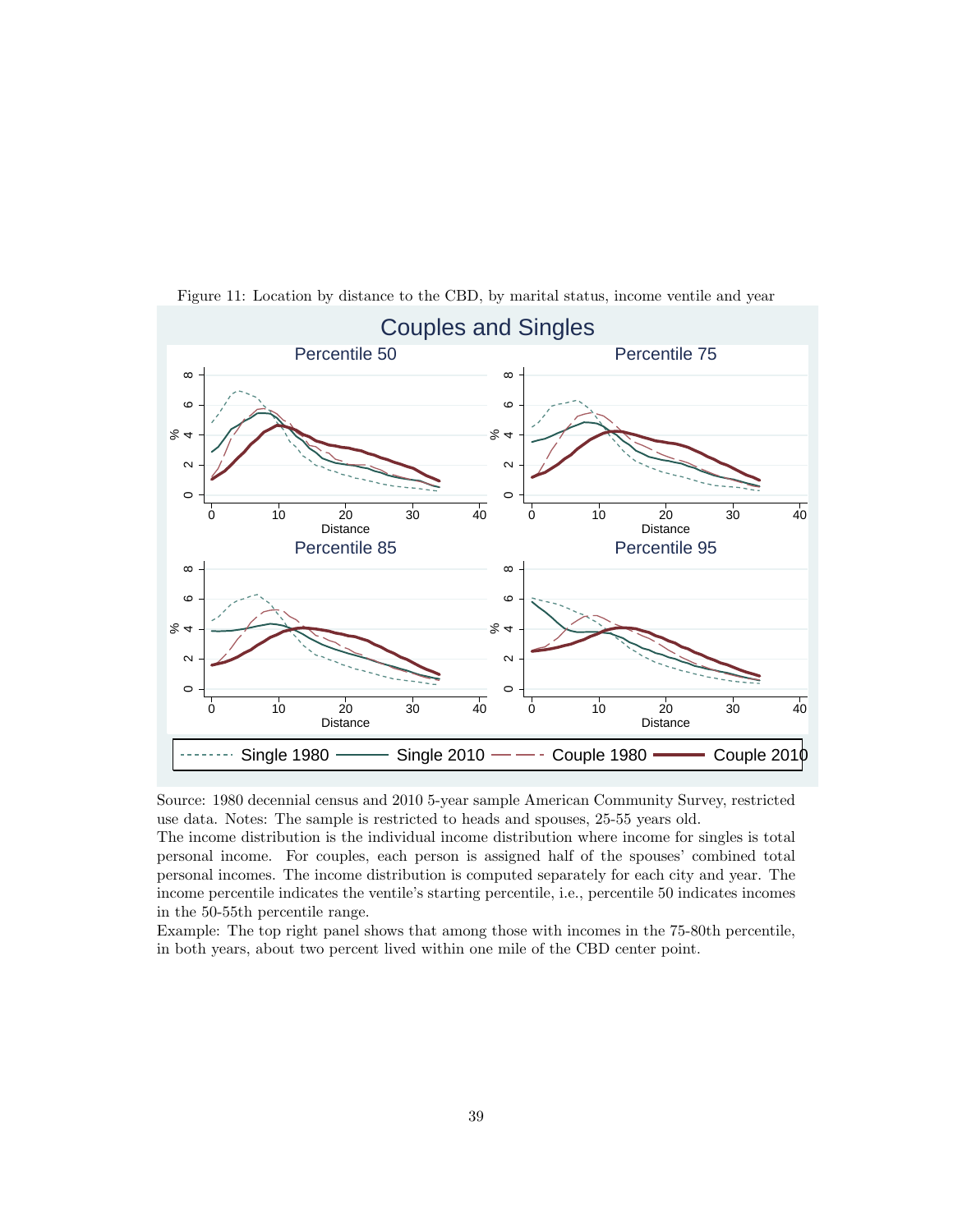

Figure 12: Location by distance to the CBD, couples by high/low status, income ventile and year

The income distribution is the individual income distribution where for couples, each person is assigned half of the spouses' combined total personal incomes. The income distribution is computed separately for each city and year. The income percentile indicates the ventile's starting percentile, i.e., percentile 50 indicates incomes in the 50-55th percentile range.

Couple-high – both spouses work 40 hours a week or more and have four-year college degrees. Couple-low – couple, not high.

Example: The top right panel shows that among couples whose income fell within the 75-80th percentile, two percent of high types and about one percent of low types lived within one mile of the CBD center point in 1980 and 2010.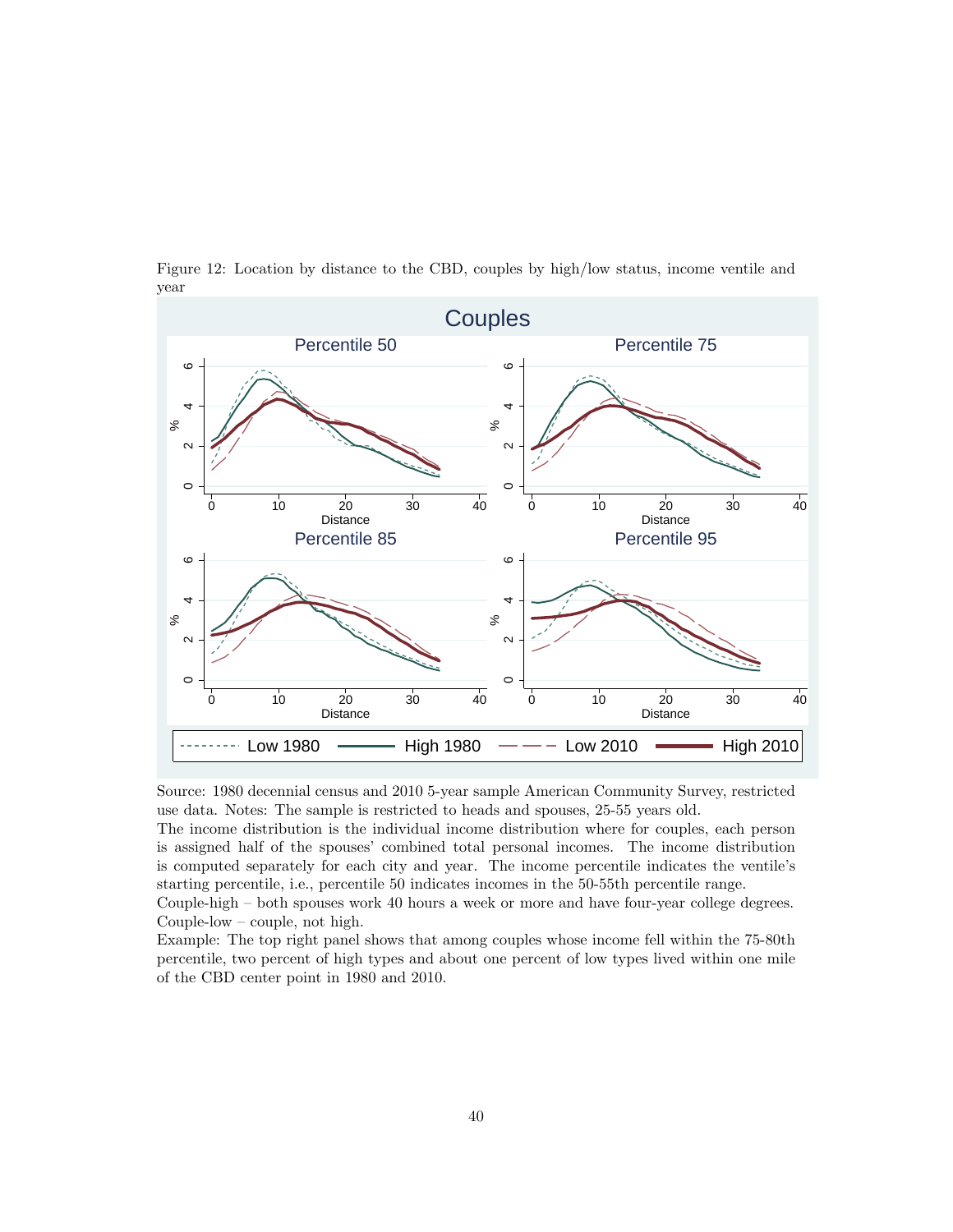

Figure 13: Location by distance to the CBD, singles by high/low status, income ventile and year

The income distribution is the individual income distribution where income is total personal incomes. The income distribution is computed separately for each city and year. The income percentile indicates the ventile's starting percentile, i.e., percentile 50 indicates incomes in the 50-55th percentile range.

Single-high – works 40 hours a week or more and has four-year college degree.

Single-low – single, not high.

Example: The top right panel shows that among couples whose income fell within the 75-80th percentile, two percent of high types and about one percent of low types lived within one mile of the CBD center point in 1980 and 2010.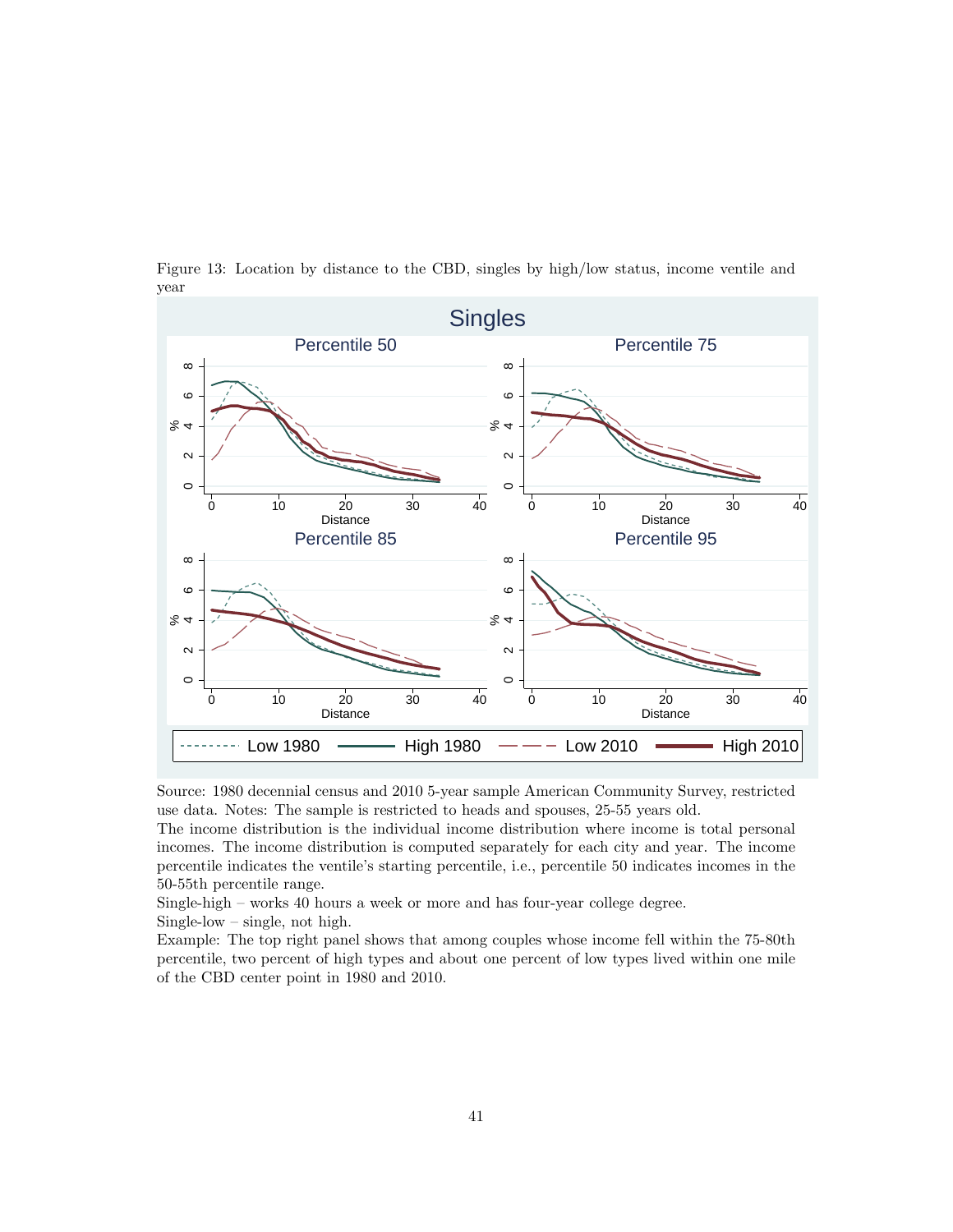

Figure 14: Demographic composition by income percentile and year

Source: 1940-2010 Decennial censuses, Integrated Public Use Microdata Series (IPUMS). Notes: The sample is restricted to heads and spouses, 25-55 years old.

The income distribution is the individual income distribution where income for singles is total personal income. For couples, each person is assigned half of the spouses' combined total personal incomes. The income distribution is computed separately for each city and year. Single-high – works 40 hours a week or more and has four-year college degree. Single-low – single, not high.

Couple-high – both spouses work 40 hours a week or more and have four-year college degrees. Couple-low – couple, not high.

The demographic composition is computed for each 20-quantiles (ventiles), with markers at the ventile midpoint.

Example: In 1980, 20 percent of individuals in the 95-100 ventile were high-type couples, in 2010, that figure had risen to almost 50 percent.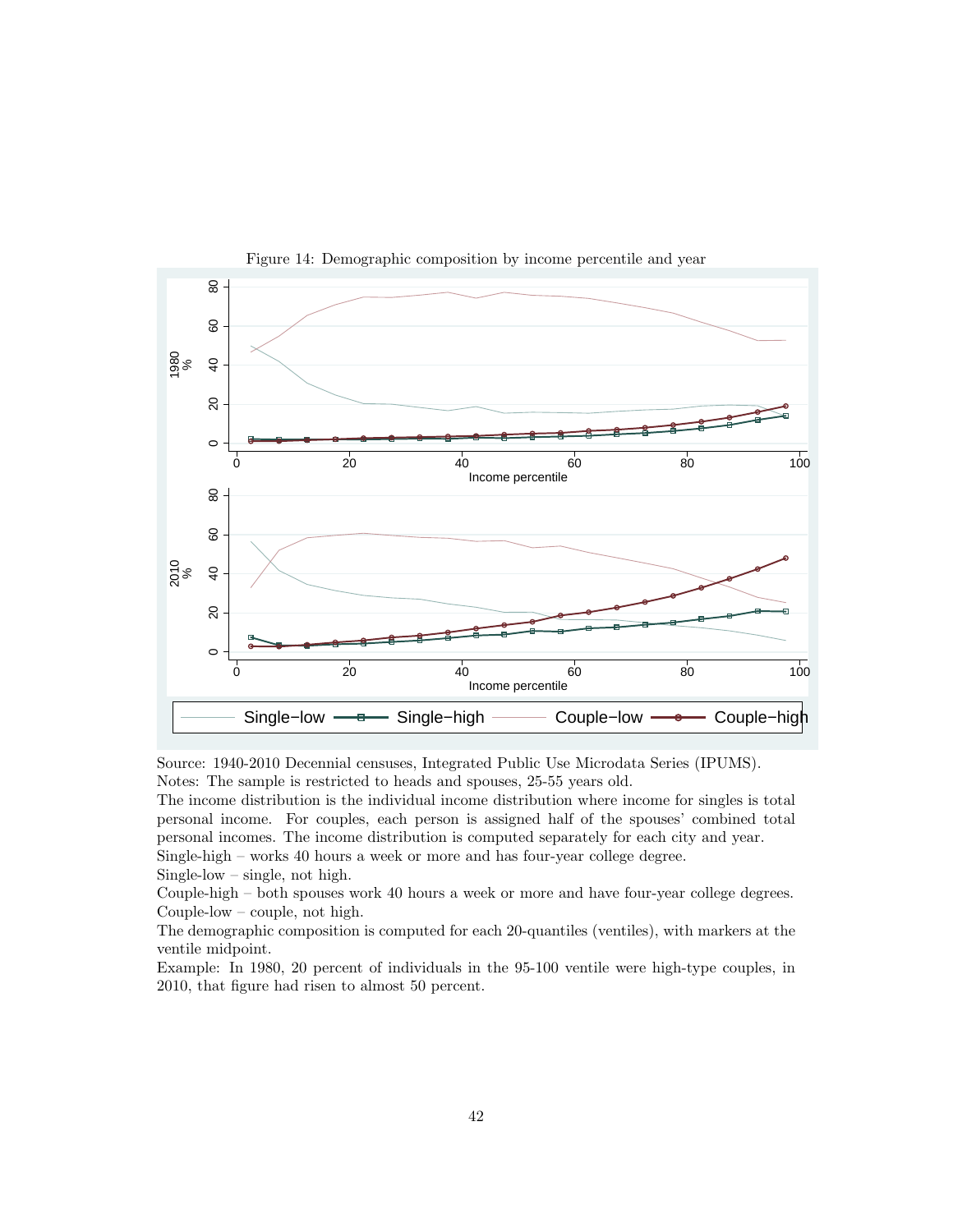# **Tables**

Unless otherwise specified, the analysis is based on the decennial censuses and the American Community Survey, restricted use data. Throughout, sample sizes have been rounded to nearest 1000 for disclosure reasons. The repeated cross section has 65 thousand tract-years (53 thousand excluding New York); and the panel data set has 48 thousand tract-years.

|               |                     |                  |                    | Table 1: Summary Statistics |                         |                     |
|---------------|---------------------|------------------|--------------------|-----------------------------|-------------------------|---------------------|
|               |                     | $\overline{(1)}$ | $\overline{(2)}$   | $\overline{(3)}$            | (4)                     | $\overline{(5)}$    |
|               |                     |                  |                    | Distance to the CBD (miles) |                         |                     |
| Variable      | Year                | $d1=[0,3]$       | $d2=(3,10)$        | $d3=(10,20)$                | $\overline{d4=(20,35)}$ | $\overline{[0,35)}$ |
|               |                     |                  |                    |                             |                         |                     |
| Home price    | 1980                | 66.64            | 79.16              | 108.23                      | 114.06                  | 92.5                |
| $('000 1980\$ | 2010                | 154.77           | 115.07             | 119.22                      | 120.5                   | 120.54              |
|               | $\overline{\Delta}$ | 88.13            | 35.91              | 10.99                       | 6.44                    | 28.04               |
|               |                     |                  |                    |                             |                         |                     |
| $FT(40,BA+)$  | 1980                | 13.78            | 12.92              | 15.19                       | 15.05                   | 14.05               |
|               | 2010                | 35.13            | 23.15              | 27.22                       | 28.29                   | 26.62               |
|               | $\overline{\Delta}$ | 21.35            | $\overline{10.23}$ | 12.03                       | 13.24                   | 12.57               |
|               |                     |                  |                    |                             |                         |                     |
| $FT(40, MA+)$ | 1980                | 6.37             | 5.42               | 6.12                        | 5.64                    | 5.77                |
|               | 2010                | 15.5             | 8.92               | 10.1                        | 10.35                   | 10.13               |
|               | $\overline{\Delta}$ | 9.13             | $\overline{3.5}$   | 3.98                        | 4.71                    | 4.36                |
|               |                     |                  |                    |                             |                         |                     |
| $FT(50,BA+)$  | 1980                | 4.03             | 3.43               | 4.3                         | 4.44                    | 3.92                |
|               | 2010                | 14.32            | 7.25               | 8.81                        | 9.69                    | 8.86                |
|               | $\overline{\Delta}$ | 10.29            | 3.82               | 4.51                        | 5.25                    | 4.94                |
|               |                     |                  |                    |                             |                         |                     |
| $FT(50, MA+)$ | 1980                | 2.29             | 1.82               | 2.06                        | 1.93                    | 1.96                |
|               | 2010                | 7.28             | 3.4                | 3.8                         | 4.02                    | 3.95                |
|               | $\overline{\Delta}$ | 4.99             | 1.58               | 1.74                        | 2.09                    | 1.99                |
| Income        | 1980                | 10.53            | 12.06              | 14.25                       | 14.3                    | 12.94               |
| ('000 1980\$) | 2010                | 17.98            | 13.99              | 17.22                       | 18.77                   | 16.53               |
|               | Δ                   | 7.45             | 1.93               | 2.97                        | 4.47                    | 3.59                |
|               |                     |                  |                    |                             |                         |                     |
| White         | 1980                | 48.99            | 62.43              | 75.61                       | 85.73                   | 68.87               |
|               | 2010                | 44.97            | 38.81              | 53.91                       | 66.37                   | 51.06               |
|               | $\overline{\Delta}$ | $-4.02$          | $-23.62$           | $-21.7$                     | $-19.36$                | $-17.81$            |
|               |                     |                  |                    |                             |                         |                     |
| <b>Black</b>  | 1980                | 32.89            | 23.61              | 13.41                       | 6.78                    | 18.7                |
|               | 2010                | 25               | 27.22              | 15.43                       | 7.49                    | 18.25               |
|               | Δ                   | $-7.89$          | 3.61               | 2.02                        | 0.71                    | $-0.45$             |
|               |                     |                  |                    |                             |                         |                     |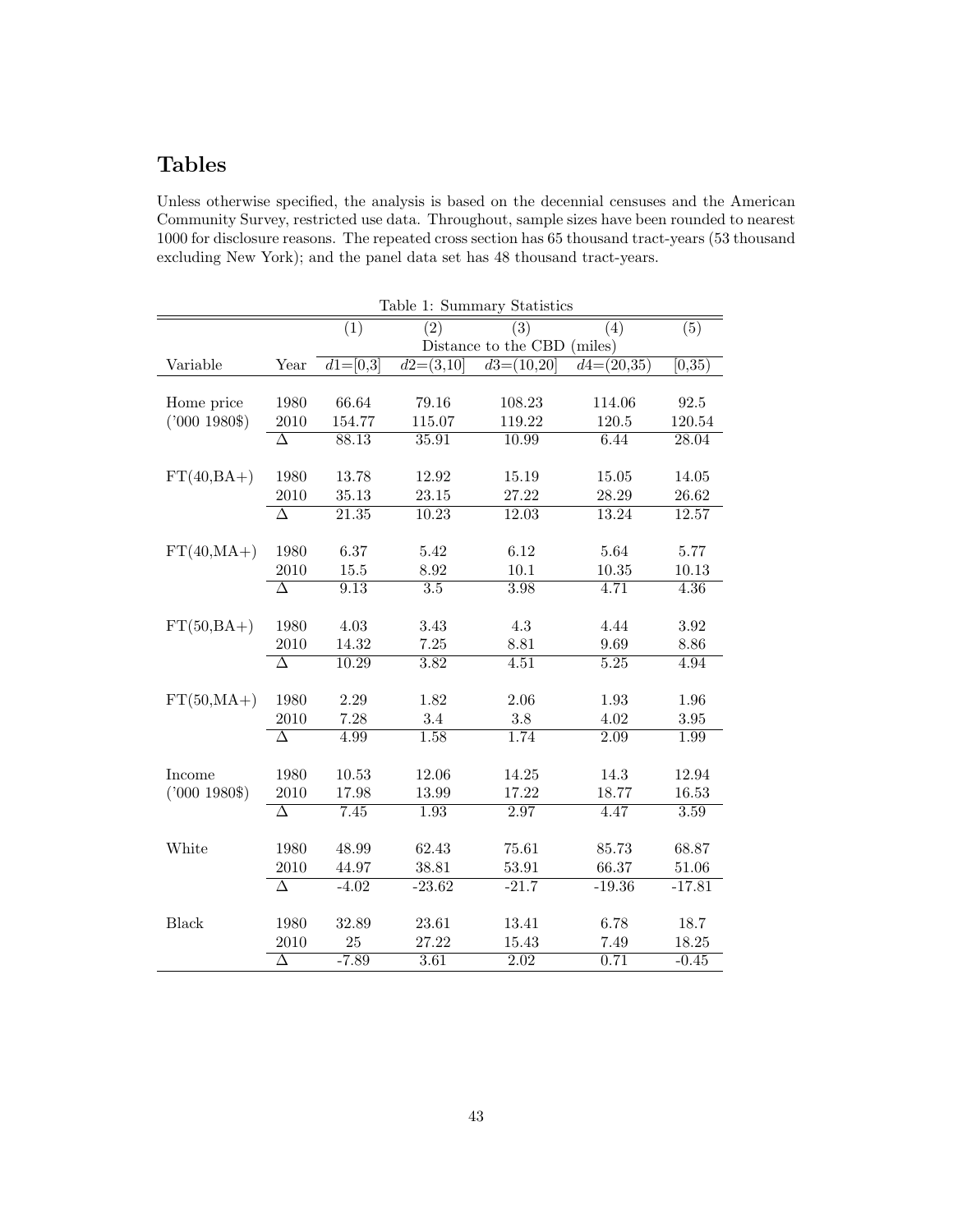|           |                     | (1)                   | (2)            | (3)                         | (4)          | (5)                 |
|-----------|---------------------|-----------------------|----------------|-----------------------------|--------------|---------------------|
|           |                     |                       |                | Distance to the CBD (miles) |              |                     |
| Variable  | Year                | $d\overline{1=[0,3]}$ | $d2 = (3, 10)$ | $d3=(10,20)$                | $d4=(20,35)$ | $\overline{[0,35)}$ |
| Married   | 1980                | 46.29                 | 62.67          | 72.22                       | 77.35        | 66.32               |
|           | 2010                | 36.13                 | 48.25          | 60.72                       | 66.59        | 56.14               |
|           | Δ                   | $-10.16$              | $-14.42$       | $-11.5$                     | $-10.76$     | $-10.18$            |
| Ages:     |                     |                       |                |                             |              |                     |
| $0 - 5$   | 1980                | 8.03                  | 7.85           | $7.51\,$                    | 8.23         | 7.82                |
|           | 2010                | 6.99                  | 8.32           | 8.04                        | 8.12         | 8.08                |
|           | $\overline{\Delta}$ | $-1.04$               | 0.47           | 0.53                        | $-0.11$      | 0.26                |
|           |                     |                       |                |                             |              |                     |
| $6 - 12$  | 1980                | 9.04                  | 9.56           | 10.09                       | 11.02        | 9.9                 |
|           | 2010                | 6.58                  | 9.02           | 9.63                        | 10.12        | 9.33                |
|           | $\overline{\Delta}$ | $-2.46$               | $-0.54$        | $-0.46$                     | $-0.9$       | $-0.57$             |
|           |                     |                       |                |                             |              |                     |
| 13-18     | 1980                | 8.97                  | 9.66           | 10.62                       | $11.35\,$    | 10.16               |
|           | 2010                | 6.05                  | 8.12           | 8.64                        | 8.83         | 8.33                |
|           | $\overline{\Delta}$ | $-2.92$               | $-1.54$        | $-1.98$                     | $-2.52$      | $-1.83$             |
|           |                     |                       |                |                             |              |                     |
| 19-24     | 1980                | 12.45                 | 11.21          | 10.41                       | 10.46        | 10.97               |
|           | 2010                | 10.31                 | 8.58           | 7.36                        | 6.77         | 7.84                |
|           | $\wedge$            | $-2.14$               | $-2.63$        | $-3.05$                     | $-3.69$      | $-3.13$             |
|           |                     |                       |                |                             |              |                     |
| $25 - 55$ | 1980                | 39                    | 38.7           | 40.52                       | 40.81        | 39.63               |
|           | 2010                | 50.45                 | 45.53          | 44.64                       | 44.63        | 45.34               |
|           | Δ                   | 11.45                 | 6.83           | 4.12                        | 3.82         | 5.71                |
|           |                     |                       |                |                             |              |                     |
| $56 - 65$ | 1980                | 9.74                  | 10.86          | 10.67                       | 9.21         | 10.42               |
|           | 2010                | 9.67                  | 9.88           | 10.7                        | 10.88        | 10.39               |
|           | Δ                   | $-0.07$               | $-0.98$        | 0.03                        | 1.67         | $-0.03$             |
|           |                     |                       |                |                             |              |                     |
| 66-       | 1980                | 12.76                 | 12.16          | 10.18                       | 8.93         | 11.09               |
|           | 2010                | 9.95                  | 10.55          | 10.99                       | 10.64        | 10.68               |
|           | $\overline{\Delta}$ | $-2.81$               | $-1.61$        | 0.81                        | 1.71         | $-0.41$             |

Table 1: Summary Statistics, continued

Note: percent unless otherwise indicated. Income is total personal income. Source: Decennial censuses and the American Community Survey, restricted use data.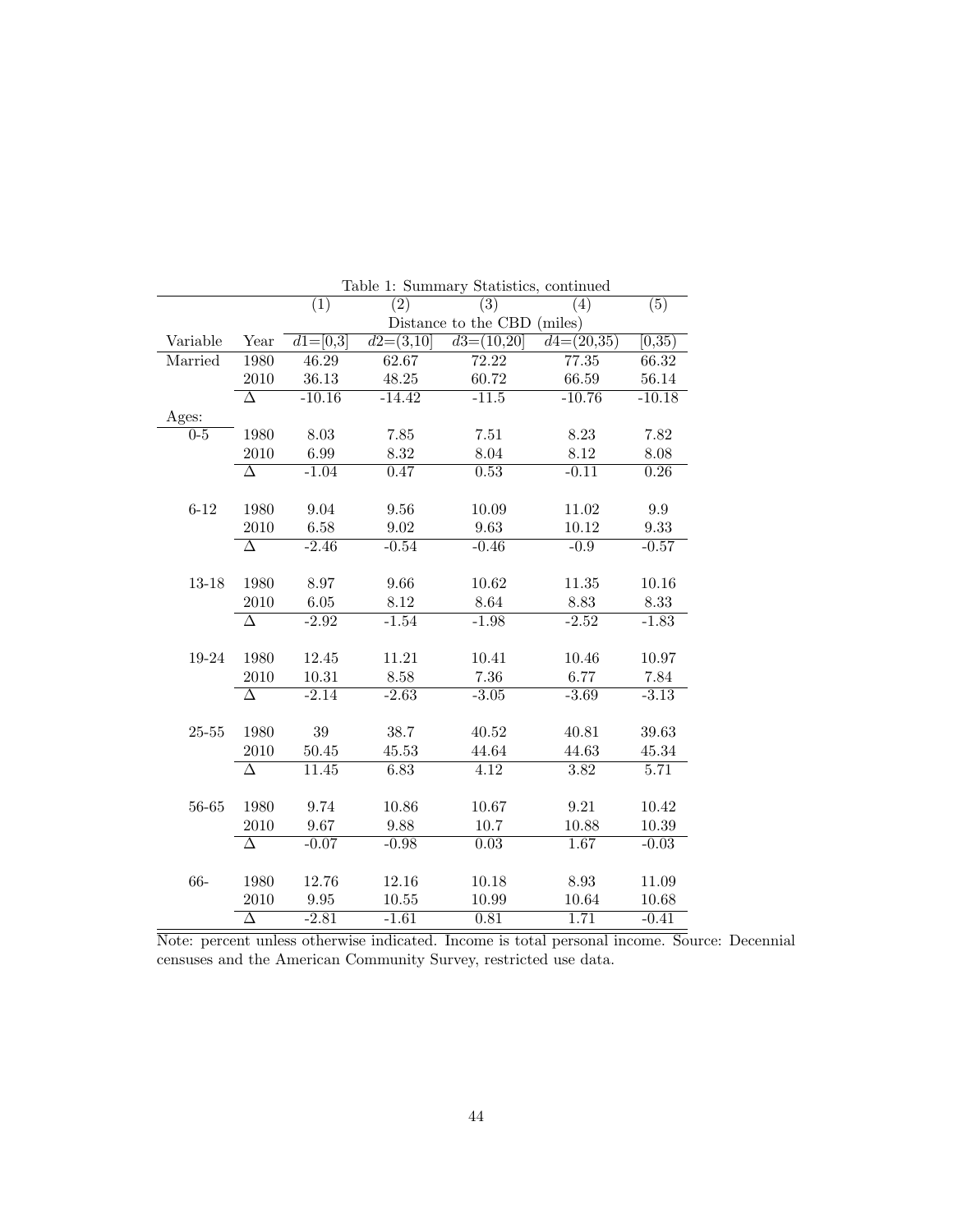|                | $\overline{(1)}$ | $\overline{(2)}$                  | $\overline{(3)}$      | $\overline{(4)}$                             | $\overline{(5)}$      | $\overline{(6)}$     | $\overline{(7)}$                 | $\overline{(8)}$       | $\overline{(9)}$       |
|----------------|------------------|-----------------------------------|-----------------------|----------------------------------------------|-----------------------|----------------------|----------------------------------|------------------------|------------------------|
|                |                  |                                   |                       | Dependent Variable: Home price ('000) 1980\$ |                       |                      |                                  |                        |                        |
| Ζ              | $522.0*$         | 425.7                             |                       |                                              |                       |                      |                                  |                        |                        |
|                | [278.0]          | [264.1]                           |                       |                                              |                       |                      |                                  |                        |                        |
| $Z\times$      |                  |                                   |                       |                                              |                       |                      |                                  |                        |                        |
| $\overline{d}$ |                  | $588.9***$<br>[168.6]             | $580.7***$<br>[169.1] | $633.1***$<br>[123.1]                        | $777.4***$<br>[264.1] | $561.7**$<br>[259.7] |                                  |                        |                        |
| $d2\,$         |                  | $234.5^{\ast\ast\ast}$<br>[52.21] | 249.7***<br>[49.95]   | $285.2***$<br>[54.47]                        | $235.6\,$<br>[144.8]  |                      |                                  |                        |                        |
| $d3\,$         |                  | $88.25***$<br>[18.25]             | $98.22***$<br>[18.49] | $153.8***$<br>[41.01]                        | $319.5*$<br>[173.0]   |                      |                                  |                        |                        |
| $Z\times$      |                  |                                   |                       |                                              |                       |                      |                                  |                        |                        |
| dist           |                  |                                   |                       |                                              |                       |                      | $\text{-}50.30^{***}$<br>[13.92] | $-47.79***$<br>[7.843] | $-42.65***$<br>[9.668] |
| $dist^2$       |                  |                                   |                       |                                              |                       |                      | $1.053***$<br>[0.307]            | $0.928***$<br>[0.156]  | $0.819***$<br>[0.150]  |
| $\mathbb{R}^2$ | $0.317\,$        | 0.333                             | 0.362                 | 0.400                                        | 0.401                 | 0.401                | 0.353                            | 0.401                  | 0.402                  |
| Fixed effects: |                  |                                   |                       |                                              |                       |                      |                                  |                        |                        |
| City           | ✓                |                                   |                       |                                              |                       |                      |                                  |                        |                        |
| Year           |                  | ✓                                 |                       |                                              |                       |                      |                                  |                        |                        |
| City-Year      |                  |                                   |                       |                                              |                       |                      |                                  |                        |                        |
| City-Distance  |                  |                                   |                       |                                              |                       |                      |                                  |                        |                        |
| Distance-Year  |                  |                                   |                       |                                              |                       |                      |                                  |                        |                        |

Table 2: Effects of Bartik-type demand shock on housing values

Regressions 1-3 include distance controls *d*1*, d*2*, d*3; regressions 7-9 include linear and square continuous distance controls  $(dist, dist^2)$ .

*Z* is the Bartik demand shifter, see Equation 2, also Table A1. *d*1*, d*2*,* and *d*3 indicate distance intervals 0-3, 3-10, 10-20 miles from the CBD, respectively.

The unit of observation is a tract and each regression has 65-thousand tract-years.

Significance levels: \*\*\* – 0.01; \*\* – 0.05; \* – 0.1. Standard errors are clustered at the city level; tracts are weighted by population size (ages 25-55).

Source: Decennial censuses and the American Community Survey, restricted use data.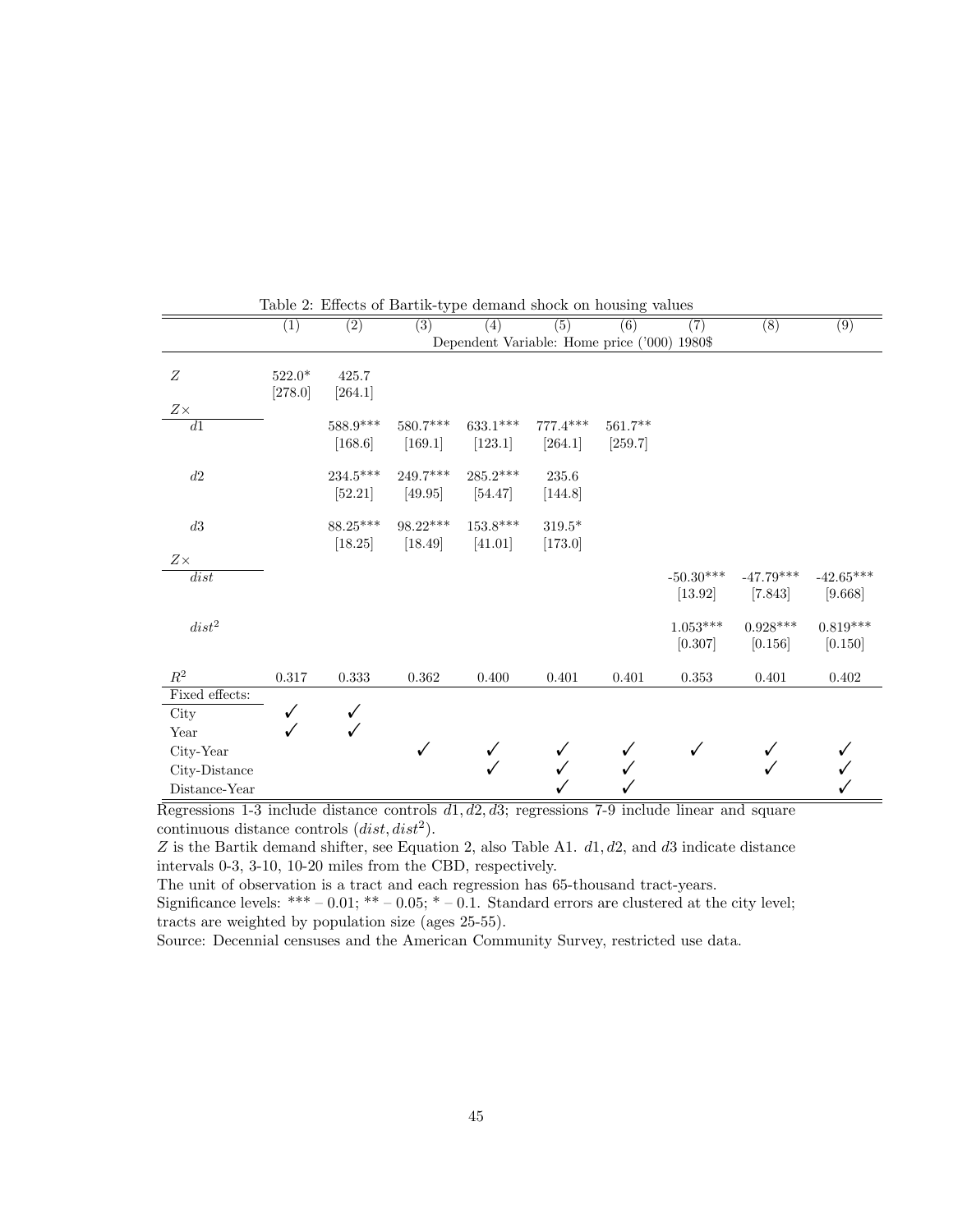|                |            |                   | Lable 9. Effects of Bartin-type definance shock on housing values<br>$\overline{(3)}$ |                                              | (5)            | rongericas<br>$\overline{(6)}$ |            |                  |
|----------------|------------|-------------------|---------------------------------------------------------------------------------------|----------------------------------------------|----------------|--------------------------------|------------|------------------|
|                | (1)        | $\left( 2\right)$ |                                                                                       | (4)                                          |                |                                | (7)        | $\overline{(8)}$ |
|                |            |                   |                                                                                       | Dependent Variable: Home price ('000) 1980\$ |                |                                |            |                  |
|                |            |                   |                                                                                       | Sample:                                      |                |                                |            |                  |
|                |            |                   |                                                                                       |                                              | Cross Section: |                                |            |                  |
|                |            |                   | $\overline{\text{Years}}$ :                                                           | Crime decline:                               |                |                                |            | Population:      |
|                | Panel      | 1980/1990         | 2000/2010                                                                             | High                                         | Low            | not NYC                        | Shrunk     | Grew             |
|                |            |                   |                                                                                       | Panel A. City-year and City-distance FE      |                |                                |            |                  |
| $Z\times$      |            |                   |                                                                                       |                                              |                |                                |            |                  |
|                |            |                   |                                                                                       |                                              |                |                                |            |                  |
| $d1\,$         | $655.5***$ | $752.3***$        | $1164.2***$                                                                           | $728.6***$                                   | $511.2***$     | $493.3***$                     | 596.9***   | 661.3***         |
|                | [169.4]    | [143.5]           | [179.5]                                                                               | [187.8]                                      | [92.62]        | [62.16]                        | [88.75]    | [190.4]          |
|                |            |                   |                                                                                       |                                              |                |                                |            |                  |
| d2             | 299.7***   | $449.8***$        | $531.4**$                                                                             | $285.2***$                                   | $290.3**$      | $266.7***$                     | $352.6***$ | $241.0***$       |
|                | [60.29]    | [112.4]           | [228.5]                                                                               | [43.39]                                      | [114.6]        | [71.79]                        | [100.7]    | [66.12]          |
|                |            |                   |                                                                                       |                                              |                |                                |            |                  |
| $d3\,$         | $125.2*$   | 298.7***          | 175.8**                                                                               | 99.77**                                      | $241.4***$     | $150.1**$                      | 239.9**    | $102.8**$        |
|                | [61.03]    | [107.0]           | [79.86]                                                                               | [37.41]                                      | [70.42]        | [57.38]                        | [77.41]    | [41.01]          |
|                |            |                   |                                                                                       |                                              |                |                                |            |                  |
| $\mathbb{R}^2$ | 0.591      | 0.188             | 0.613                                                                                 | 0.356                                        | 0.346          | 0.408                          | 0.241      | 0.436            |
|                |            |                   |                                                                                       |                                              |                |                                |            |                  |
|                |            |                   | Panel B. City-year, City-distance, and Distance-year FE                               |                                              |                |                                |            |                  |
| $Z\times$      |            |                   |                                                                                       |                                              |                |                                |            |                  |
|                |            |                   |                                                                                       |                                              |                |                                |            |                  |
| $d1$           | $856.2**$  | 533.2             | 2464.4***                                                                             | 998.3                                        | 565.7***       | $591.8***$                     | $622.2***$ | $1190.0**$       |
|                | [375.1]    | [454.2]           | [635.1]                                                                               | [618.4]                                      | [108.0]        | [111.3]                        | [148.9]    | [514.0]          |
|                |            |                   |                                                                                       |                                              |                |                                |            |                  |
| $d2\,$         | 271        | $-146.3$          | 1489.6                                                                                | 359.5                                        | $244.8**$      | $225.1*$                       | 264.2      | $552.3**$        |
|                |            |                   |                                                                                       |                                              |                |                                |            |                  |
|                | [194.1]    | [444.8]           | [1000.5]                                                                              | [231.5]                                      | [112.0]        | [125.3]                        | [149.0]    | [223.9]          |
|                |            |                   |                                                                                       |                                              | $398.3***$     |                                |            |                  |
| $d3\,$         | $431.6*$   | 456.6             | 280.2                                                                                 | $473.6***$                                   |                | $325.8*$                       | $474.6***$ | $354.8**$        |
|                | $[251]$    | [552.0]           | [180.3]                                                                               | [120.5]                                      | [117.2]        | [170.1]                        | [146.7]    | [151.3]          |
|                |            |                   |                                                                                       |                                              |                |                                |            |                  |
| $R^2$          | 0.562      | 0.188             | 0.613                                                                                 | 0.356                                        | 0.348          | 0.409                          | 0.244      | 0.436            |

Table 3: Effects of Bartik-type demand shock on housing values – robustness

Column 1 includes tract fixed effects.

*Z* is the Bartik demand shifter, see Equation 2, also Table A1. *d*1*, d*2*,* and *d*3 indicate distance 0-3, 3-10, 10-20 miles from the CBD, respectively.

The unit of observation is a tract and sample sizes are as follows: column 1: 48 thousand; columns 2-5, 7-8: about 65/2 thousand; column 6: 53 thousand tract-years.

Significance levels: \*\*\* – 0.01; \*\* – 0.05; \* – 0.1. Standard errors are clustered at the city level; tracts are weighted by population size (ages 25-55). Source: Decennial censuses and the American Community Survey, restricted use data.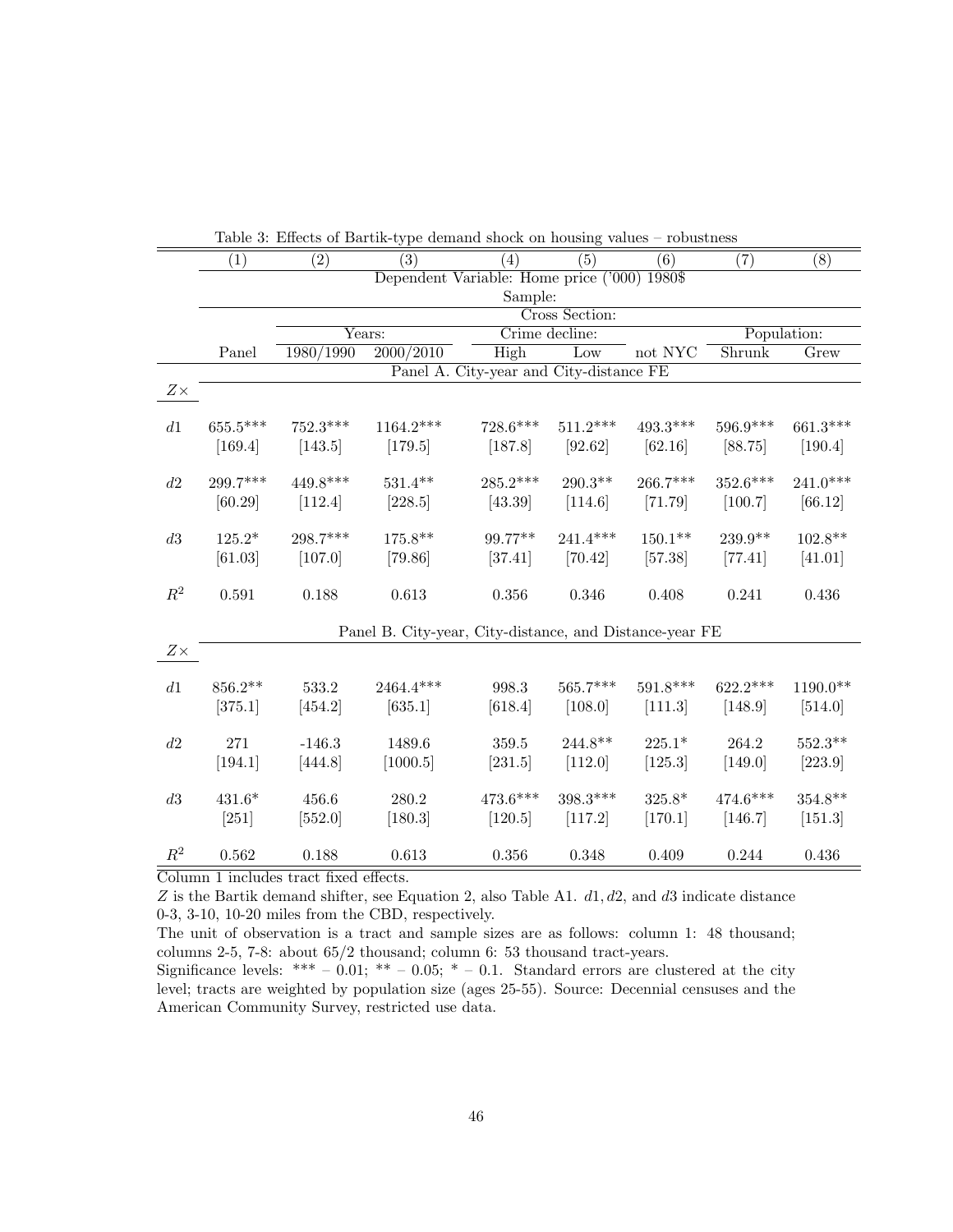|                  | (1)       | $\overline{(2)}$ | $\overline{(3)}$    | (4)       | Lable 4. Effects of Dartik-type definant shock on fun-time skilled<br>(5) |
|------------------|-----------|------------------|---------------------|-----------|---------------------------------------------------------------------------|
|                  |           |                  | Dependent Variable: |           |                                                                           |
|                  |           |                  | A. $FT(40, BA+)$    |           |                                                                           |
| $\boldsymbol{Z}$ | 11.56     |                  |                     |           |                                                                           |
|                  | [13.91]   |                  |                     |           |                                                                           |
| $Z\times$        |           |                  |                     |           |                                                                           |
| $\overline{d1}$  |           | 97.27***         | $33.10**$           | $120.6*$  | $129.4***$                                                                |
|                  |           | [12.58]          | [13.43]             | [59.46]   | [39.51]                                                                   |
| d2               |           | 16.94            | $-31.30***$         | 24.02     |                                                                           |
|                  |           | [14.58]          | [8.369]             | [44.49]   |                                                                           |
|                  |           |                  |                     |           |                                                                           |
| d3               |           | 6.977            | $-16.11*$           | $-54.85*$ |                                                                           |
|                  |           | [16.93]          | [8.549]             | [29.14]   |                                                                           |
|                  |           |                  |                     |           |                                                                           |
| $R^2$            | $0.185\,$ | 0.203            | 0.318               | 0.320     | 0.320                                                                     |
|                  |           |                  |                     |           |                                                                           |
|                  |           |                  | B. $FT(40, MA+)$    |           |                                                                           |
| $\boldsymbol{Z}$ | $11.73**$ |                  |                     |           |                                                                           |
|                  | [4.520]   |                  |                     |           |                                                                           |
| $Z\times$        |           |                  |                     |           |                                                                           |
| $\overline{d1}$  |           | $52.17***$       | $14.22***$          | $52.46**$ | $57.52***$                                                                |
|                  |           | [6.621]          | $[4.024]$           | [21.24]   | [16.07]                                                                   |
| $d2\,$           |           | 12.34            | $-15.66***$         | 6.307     |                                                                           |
|                  |           | [10.97]          | [3.892]             | [17.57]   |                                                                           |
|                  |           |                  |                     |           |                                                                           |
| d3               |           | 8.080            | $-7.354$            | $-22.21$  |                                                                           |
|                  |           | [10.78]          | [4.823]             | [15.33]   |                                                                           |
|                  |           |                  |                     |           |                                                                           |
| $R^2$            | $0.167\,$ | 0.185            | 0.283               | 0.285     | 0.284                                                                     |
|                  |           |                  |                     |           |                                                                           |
| Fixed effects:   |           |                  |                     |           |                                                                           |
| city             | ✓         |                  |                     |           |                                                                           |
| year             |           |                  |                     |           |                                                                           |
| city-year        |           |                  |                     |           |                                                                           |
| city-distance    |           |                  |                     |           |                                                                           |
| distance-year    |           |                  |                     |           |                                                                           |

Table 4: Effects of Bartik-type demand shock on full-time skilled workers

Regressions 1-2 include distance controls *d*1*, d*2*, d*3.

*Z* is the Bartik demand shifter, see Equation 2, also Table A1. *d*1*, d*2*,* and *d*3 indicate distance 0-3, 3-10, 10-20 miles from the CBD, respectively.

The unit of observation is a tract and each regression has 65-thousand tract-years.

Significance levels: \*\*\* – 0.01; \*\* – 0.05; \* – 0.1. Standard errors are clustered at the city level; tracts are weighted by population size (ages 25-55).

Source: Decennial censuses and the American Community Survey, restricted use data.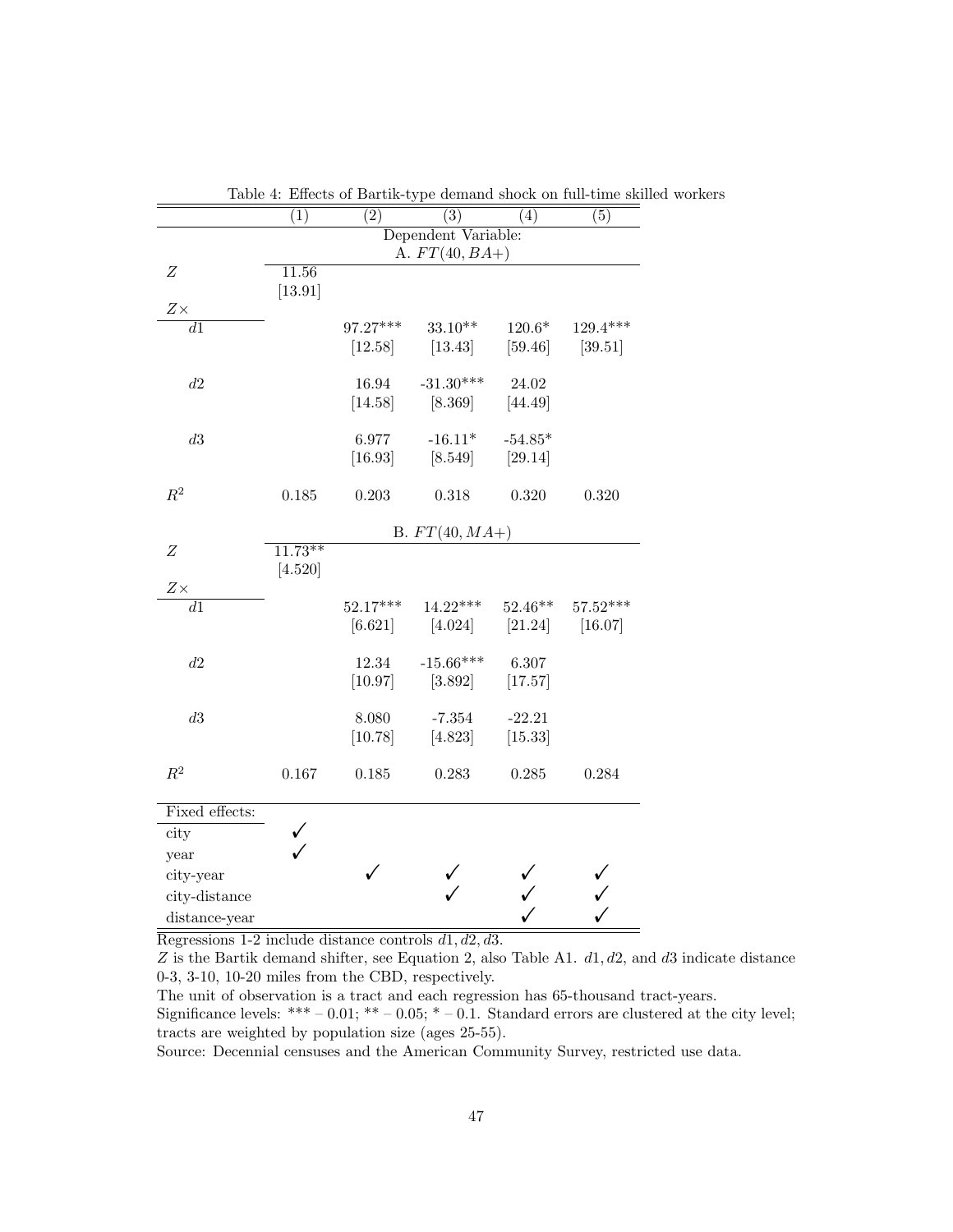|           |                   |                   | . .      |                     |            |                 |
|-----------|-------------------|-------------------|----------|---------------------|------------|-----------------|
|           | $\left( 1\right)$ | $\left( 2\right)$ | (3)      | (4)                 | (5)        | (6)             |
|           |                   |                   |          | Dependent Variable: |            |                 |
|           |                   |                   | $\%$     |                     |            | $('000)$ 1980\$ |
|           | $FT(40,BA-)$      | $BA+$             | Black    | White               | Married    | Income          |
| $Z\times$ |                   |                   |          |                     |            |                 |
| d1        | $-0.62$           | 85.72             | $-92.67$ | $268.2***$          | $103.9***$ | $63.70*$        |
|           | [0.376]           | $[55.53]$         | [67.05]  | [49.59]             | [24.01]    | [34.16]         |
|           |                   |                   |          |                     |            |                 |
| d2        | 0.029             | 14.69             | $-52.56$ | $141.7**$           | $70.97**$  | 9.523           |
|           | [0.314]           | [59.31]           | [52.06]  | $[58.50]$           | [27.07]    | [14.24]         |
|           |                   |                   |          |                     |            |                 |
| d3        | $0.516*$          | $-76.31*$         | $-17.5$  | 63.12               | $51.39**$  | $-5.304$        |
|           | [0.284]           | [39.51]           | [51.28]  | [58.72]             | [18.62]    | [13.84]         |
| $R^2$     | 0.261             | 0.291             | 0.279    | 0.444               | 0.477      | 0.295           |
|           |                   |                   |          |                     |            |                 |

Table 5: Effects of Bartik-type demand shock on other demographics

All regressions include city-year, city-distance and distance-year fixed effects.

*Z* is the Bartik demand shifter, see Equation 2, also Table A1. *d*1*, d*2*,* and *d*3 indicate distance intervals 0-3, 3-10, 10-20 miles from the CBD, respectively.

The unit of observation is a tract and each regression has 65-thousand tract-years.

Significance levels: \*\*\* – 0.01; \*\* – 0.05; \* – 0.1. Standard errors are clustered at the city level; tracts are weighted by population size (ages 25-55). Source: Decennial censuses and the American Community Survey, restricted use data.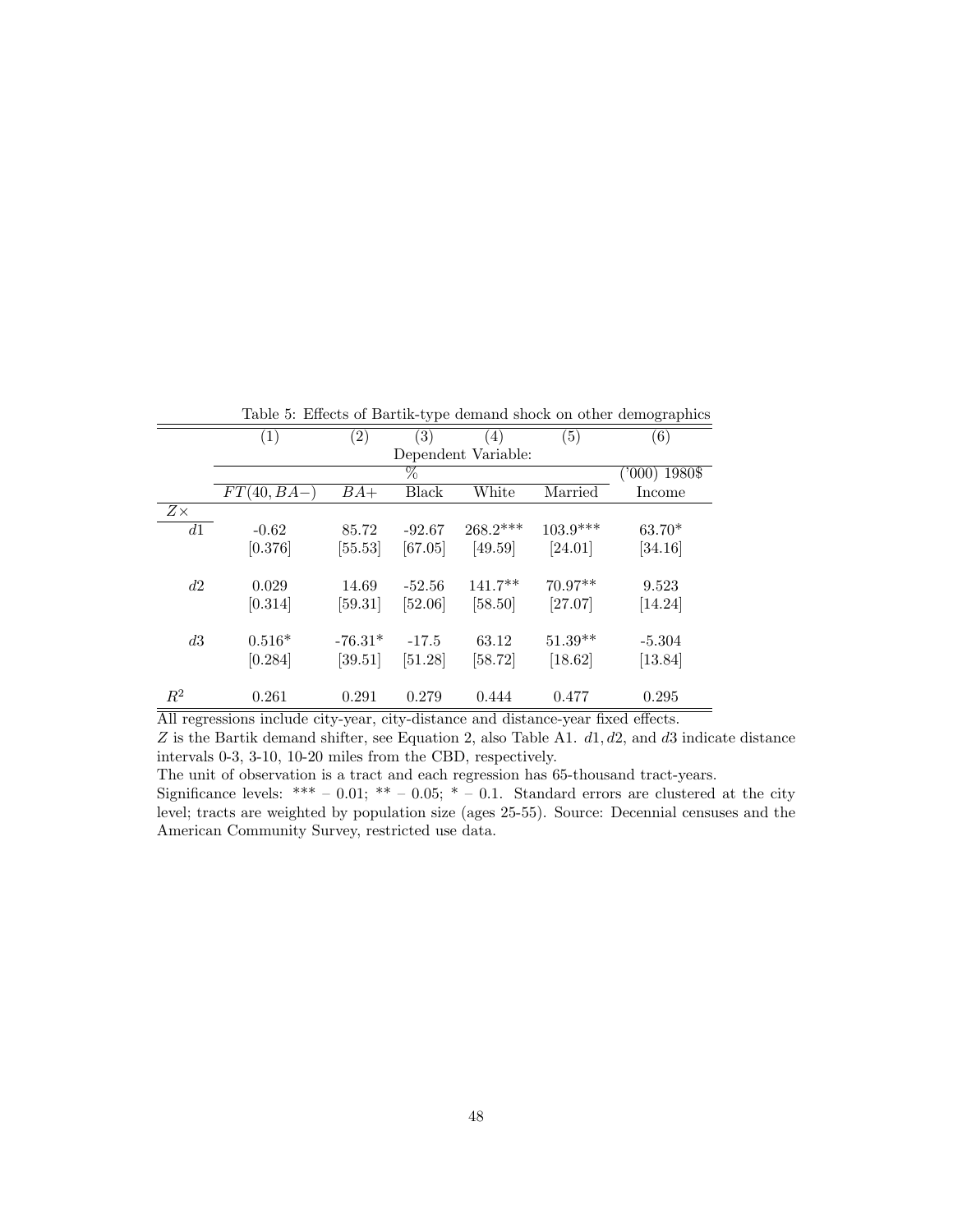|                  | (1)        | (2)        | (3)                                          | (4)         |
|------------------|------------|------------|----------------------------------------------|-------------|
|                  |            |            | Dependent Variable: Home price ('000) 1980\$ |             |
|                  |            |            | A. $FT(40, BA+)$                             |             |
| FT               | $1.829***$ | $1.831***$ | $2.037***$                                   | $1.838***$  |
|                  | [0.167]    | [0.167]    | [0.164]                                      | [0.147]     |
| $FT \times dist$ |            |            | $-0.0170**$                                  | $-0.000484$ |
|                  |            |            | [0.00686]                                    | [0.00501]   |
| $R^2$            | 0.475      | 0.482      | 0.475                                        | 0.482       |
|                  |            |            | B. $FT(40, MA+)$                             |             |
| FT               | $3.502***$ |            | $3.507***$ $3.635***$                        | $3.334***$  |
|                  | [0.340]    | [0.342]    | [0.335]                                      | [0.309]     |
| $FT \times dist$ |            |            | $-0.0115$                                    | 0.0144      |
|                  |            |            | [0.0163]                                     | [0.0130]    |
| $R^2$            | 0.475      | 0.482      | 0.475                                        | 0.482       |
| Fixed effects:   |            |            |                                              |             |
| City-Year        |            |            |                                              |             |
| City-Distance    |            |            |                                              |             |
| Distance-Year    |            |            |                                              |             |

Table 6: The relationship between full-time skilled workers and housing prices

Regressions 3-4 include continuous distance control, *dist*.

The unit of observation is a tract and each regression has 65-thousand tract-years.

Significance levels: \*\*\* – 0.01; \*\* – 0.05; \* – 0.1. Standard errors are clustered at the city level; tracts are weighted by population size (ages 25-55). Source: Decennial censuses and the American Community Survey, restricted use data.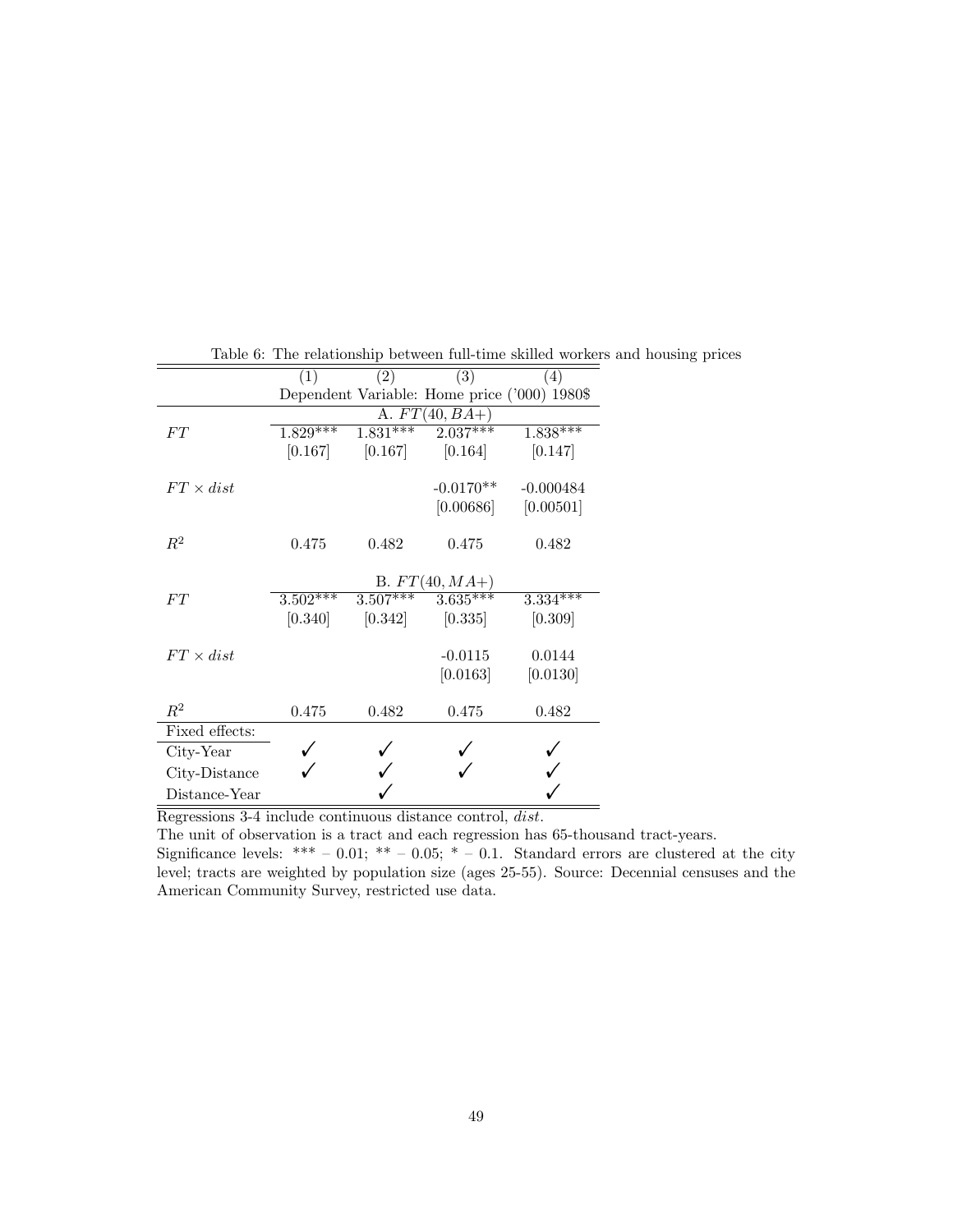|                         | (1)                 | (2)                                          | (3)                            | (4)                   | (5)                 |
|-------------------------|---------------------|----------------------------------------------|--------------------------------|-----------------------|---------------------|
|                         |                     | Dependent Variable: Home price ('000) 1980\$ |                                |                       |                     |
|                         |                     |                                              | A. $FT(40, BA+$                |                       |                     |
| FT                      | $2.007*$            | 1.71                                         | $4.341***$                     | $5.026***$            | $3.429**$           |
|                         | [1.201]             | [1.363]                                      | [1.215]                        | [1.049]               | [1.508]             |
| $FT \times dist$        |                     |                                              |                                | $-0.194***$           | $-0.401**$          |
|                         |                     |                                              |                                | [0.0185]              | [0.166]             |
|                         |                     |                                              |                                |                       |                     |
| K-P $LM$ test $(p)$     | 0.00615             | 0.0353                                       | 0.00704                        | 0.0024                | 0.03                |
| $C-D$ <i>Wald</i> stat. | $77.35^{(b5, s10)}$ | $32.45^{(b5,s10)}$                           | $53.9^{(b10)}$                 | $76.86^{(b5,s10)}$    | $12.49^{(b5, s15)}$ |
| K-P Wald stat.          | $20^{(b5,s10)}$     | $6.007^{(b30)}$                              | $10.82^{(b10)}$                | $18.99^{(b5, s10)}$   | 3.023               |
| Overid. test $(p)$      | 0.0456              | 0.105                                        |                                | 0.228                 | 0.29                |
|                         |                     |                                              |                                |                       |                     |
|                         |                     | 4.595                                        | B. $FT(40, MA+)$<br>$9.765***$ | $1\overline{1.11***}$ |                     |
| FT                      | 3.212               |                                              |                                |                       | 5.943               |
|                         | [2.605]             | [3.232]                                      | [2.759]                        | [2.408]               | [4.049]             |
| $FT \times dist$        |                     |                                              |                                | $-0.499***$           | $-0.666**$          |
|                         |                     |                                              |                                | [0.0541]              | [0.320]             |
|                         |                     |                                              |                                |                       |                     |
| K-P $LM$ test $(p)$     | 0.00438             | 0.0233                                       | 0.0053                         | 0.0018                | 0.0589              |
| $C-D$ <i>Wald</i> stat. | $63.02^{(b5, s10)}$ | $20.08^{(b5, s10)}$                          | $38.88^{(b10)}$                | $62.22^{(b5, s10)}$   | $9.431^{(b5,s15)}$  |
| K-P Wald stat.          | $30.01^{(b5, s10)}$ | 4.68                                         | $12.92^{(b10)}$                | $20.62^{(b5, s10)}$   | 1.54                |
| Overid. test $(p)$      | 0.0589              | 0.149                                        |                                | 0.195                 | 0.219               |
| Fixed effects:          |                     |                                              |                                |                       |                     |
| City-Year               | ✓                   |                                              |                                |                       |                     |
| City-Distance           |                     |                                              |                                |                       |                     |
| Distance-Year           |                     |                                              |                                |                       |                     |
| Instruments:            |                     |                                              |                                |                       |                     |
| $Z \times (d1, d2, d3)$ | ✓                   | ✓                                            |                                |                       |                     |
| $Z \times d1$           |                     |                                              |                                |                       |                     |

Table 7: Effects of full-time skilled workers on housing values – IV results

Notes on separate page.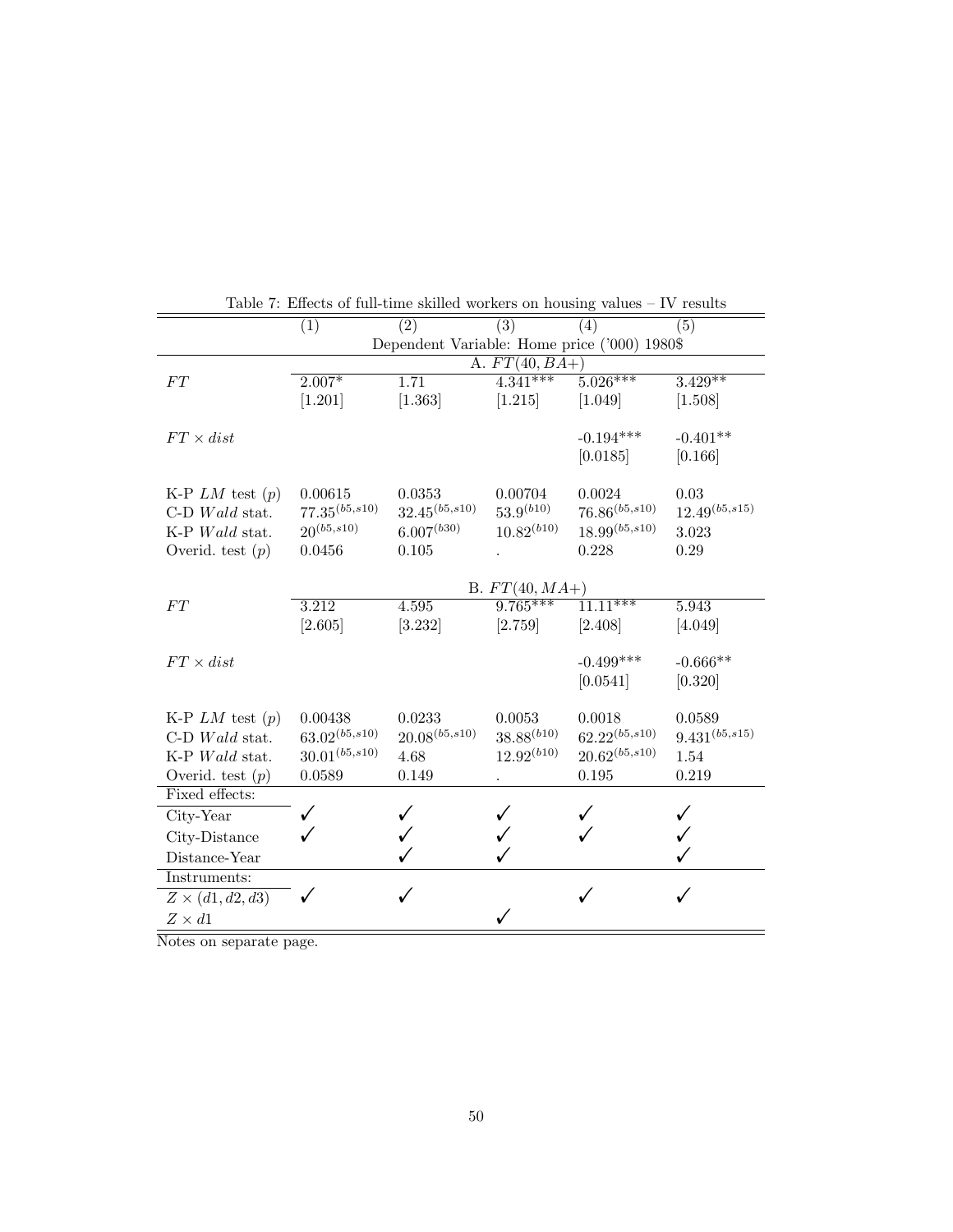Notes to Table 7.

All specifications include city-year, city-distance and distance-year fixed effects.

Regressions 4-5 include continuous distance control, *dist*.

*Z* is the Bartik demand shifter, see Equation 2, also Table A1. *dist* is distance in miles from the CBD, *d*1*, d*2*,* and *d*3 indicate distance intervals 0-3, 3-10, 10-20 miles from the CBD, respectively.

The unit of observation is a tract and each regression has 65-thousand tract-years.

Significance levels: \*\*\* – 0.01; \*\* – 0.05; \* – 0.1. Standard errors are clustered at the city level; tracts are weighted by population size (ages 25-55). Source: Decennial censuses and the American Community Survey, restricted use data.

K-P *LM* test (*p*) corresponds to the *p*-value of the Kleinbergen-Paap LM test. The null hypothesis is that the structural equation is under identified (i.e., the rank condition fails).

C-D *W ald* stat and K-P *W ald* statistics are the Cragg-Donald and Kleibergen-Paap Wald statistics for testing weak identification. In both cases, the critical values are the Stock and Yogo [2005] critical values initially tabulated for the C-D *W ald* stat, see Table 8. We follow Baum [2007] and also apply the Stock and Yogo critical values to the K-P *W ald* stat (critical values for the K-P *W ald* stat do not exist). In each case, we specify whether the test statistics rejects the null hypothesis (at the 5% level) that the bias of of the IV estimates exceeds the OLS bias by 5, 10, 20 and 30 percent (b5, b10, b20, b30), and whether test statistics rejects the null hypothesis (at the 5% level) that the size of the test is greater than 10, 15, 20 and 25 percent (s20, s15, s20, s25). C-D *W ald* stat and K-P *W ald* statistics reduce to the the standard non-robust and heteroscedasticity robust first-stage *F*-statistics, respectively. The critical values for the relative bias test cannot be computed for the case of 2 endogenous and 3 instruments and we use the more conservative critical values for the case of 2 endogenous and 4 instruments, see Stock and Yogo [2005] and Table 8.

Overid. test (*p*) corresponds to the *p*-value of the test of the overidentifying restrictions. The null hypothesis is that the instruments are valid instruments.

Source: Decennial censuses and the American Community Survey, restricted use data.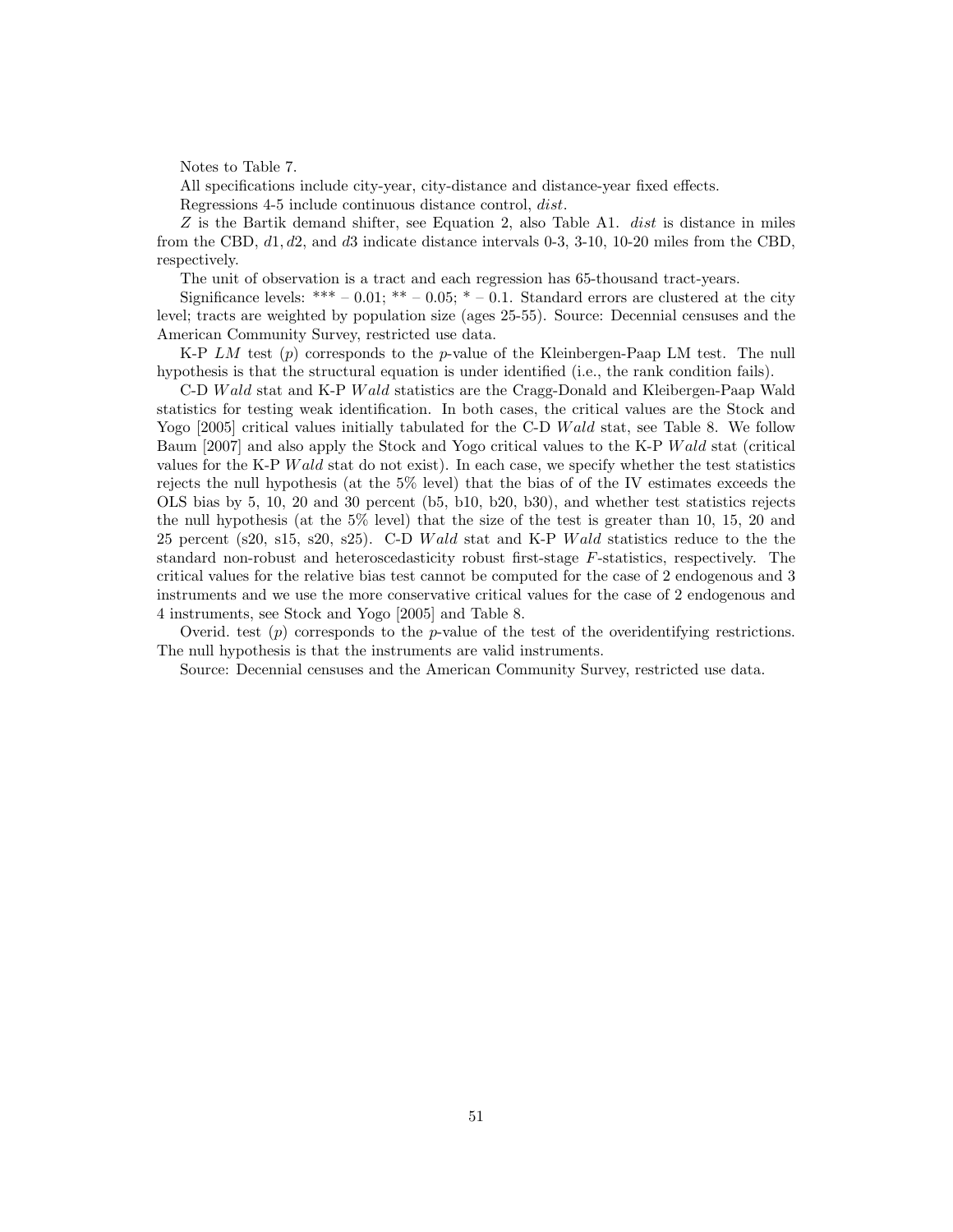|                      | 1     | 2             |
|----------------------|-------|---------------|
| Number of variables: |       |               |
| Endogenous           | 1     | $\mathcal{D}$ |
| Exogenous            | 3     | $4^{\rm a}$   |
| Stock-Yogo 2SLS Bias |       |               |
| 0.05                 | 13.91 | 11.04         |
| 0.10                 | 9.08  | 7.56          |
| 0.20                 | 6.46  | 5.57          |
| 0.30                 | 5.39  | 4.73          |
| Stock-Yogo 2SLS Size |       |               |
| 0.10                 | 22.30 | 13.43         |
| 0.15                 | 12.83 | 8.18          |
| 0.20                 | 9.54  | 6.40          |
| $0.25\,$             | 7.80  | 5.45          |

Table 8: Threshold values for Cragg-Donald and Kleibergen-Paap *Wald* statistics

 $a<sub>a</sub>$  – used for our case of 2 endogenous and 3 exogenous (more conservative). Source: Stock and Yogo  $[2005, \text{ table } 5.1 \text{ and } 5.2]$ .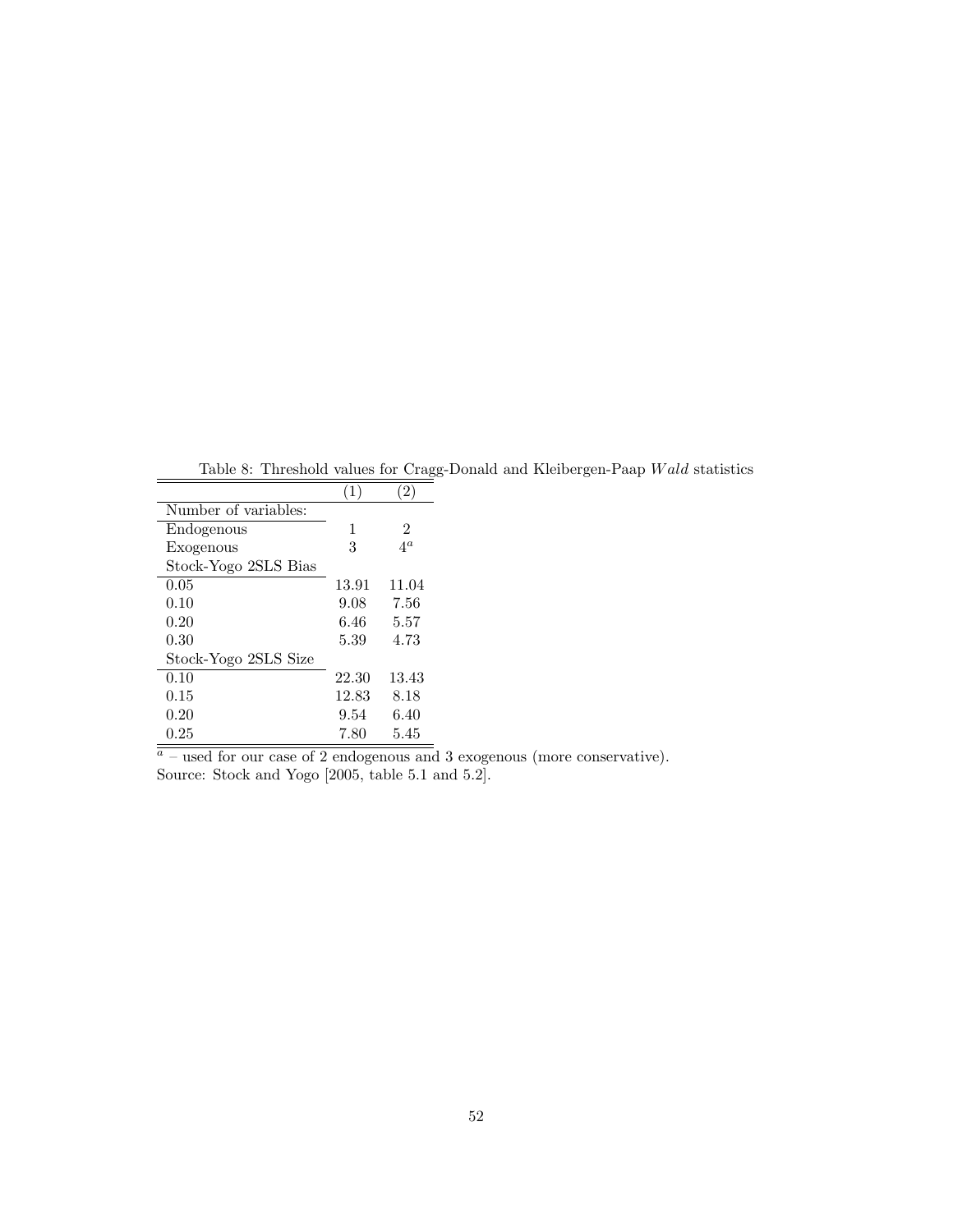# **Appendix**

## **Figures**





Source: 1940-2010 decennial censuses, Integrated Public Use Microdata Series (IPUMS). Notes: The figure shows the percent of individuals (25-55) that worked more than 40 hours/week by census year, by sex and education. BA+ corresponds to a four-year college degree or more, BA- is the complement. See the Appendix for further variable and sample construction details.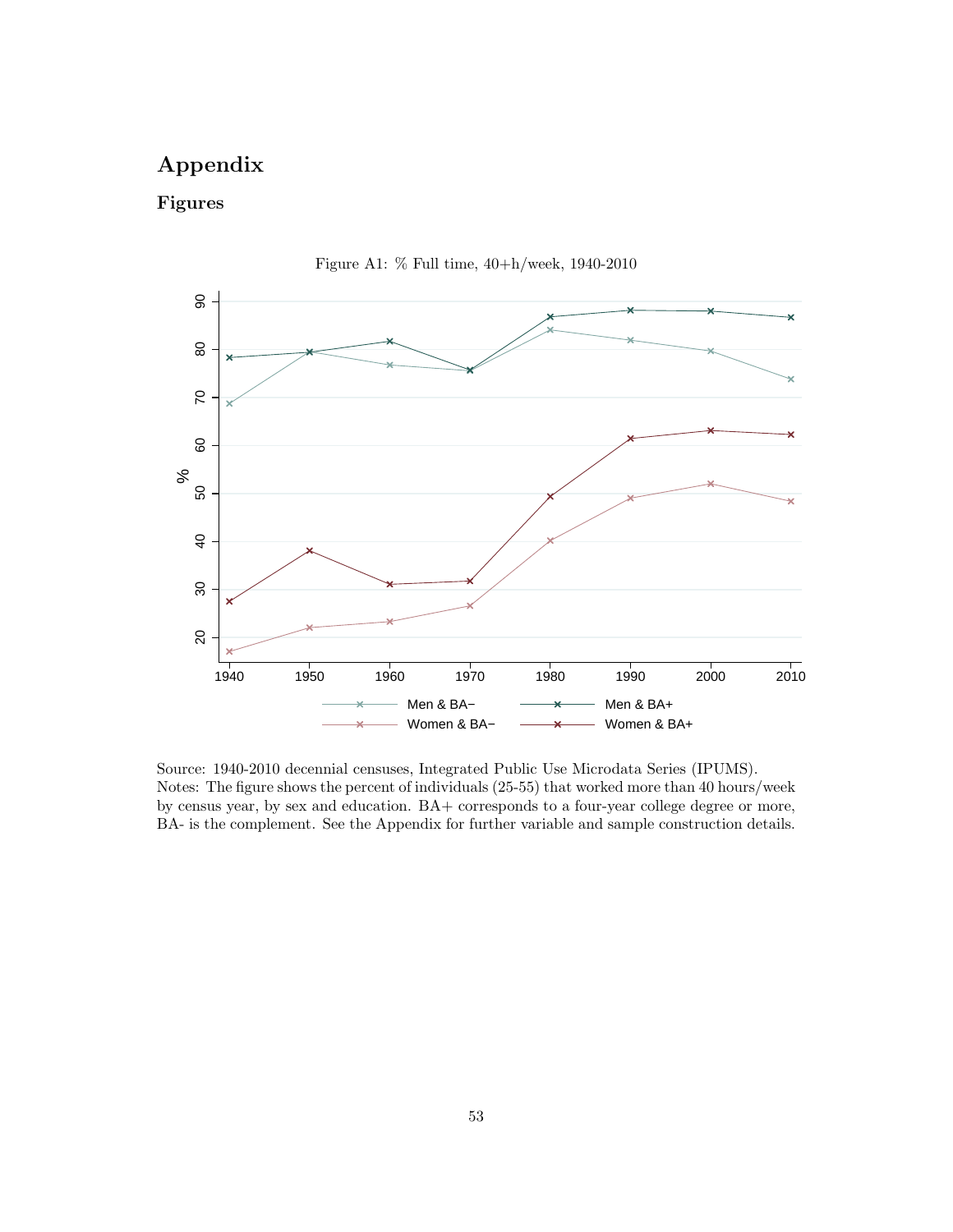

Figure A2: % Full time, 50+h/week, 1940-2010

Source: 1940-2010 decennial censuses, Integrated Public Use Microdata Series (IPUMS). Notes: The figure shows the percent of individuals (25-55) that worked more than 50 hours/week by census year, by sex and education. BA+ corresponds to a four-year college degree or more, BA- is the complement. See the Appendix for further variable and sample construction details.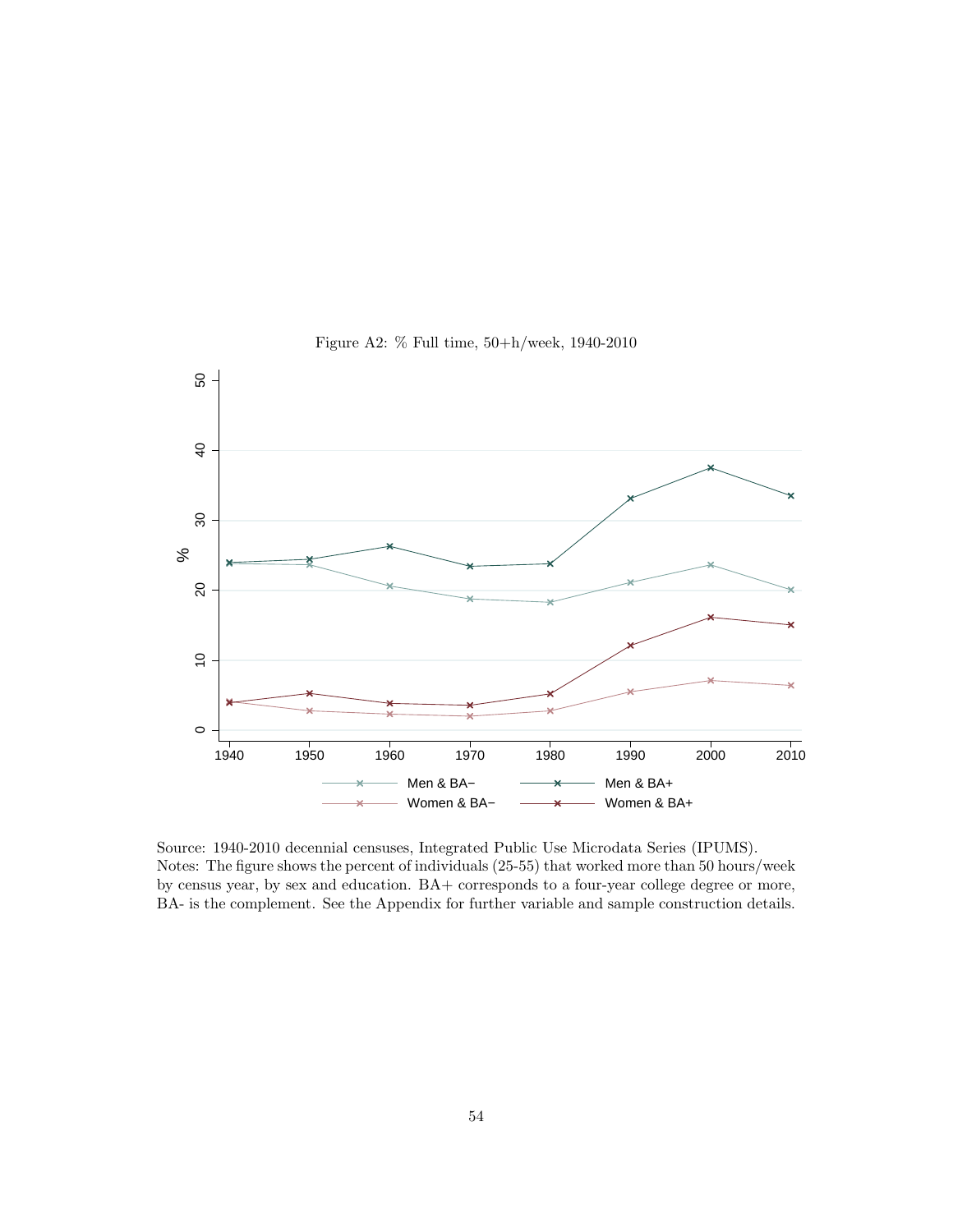

Figure A3: Full time, 40+h/week, 1980-2014

Note: Men and women ages 25-55.

Sources: Decennial data: Decennial censuses, integrated public use micro data series (IPUMS). Annual data: The Current Population Surveys (CPS).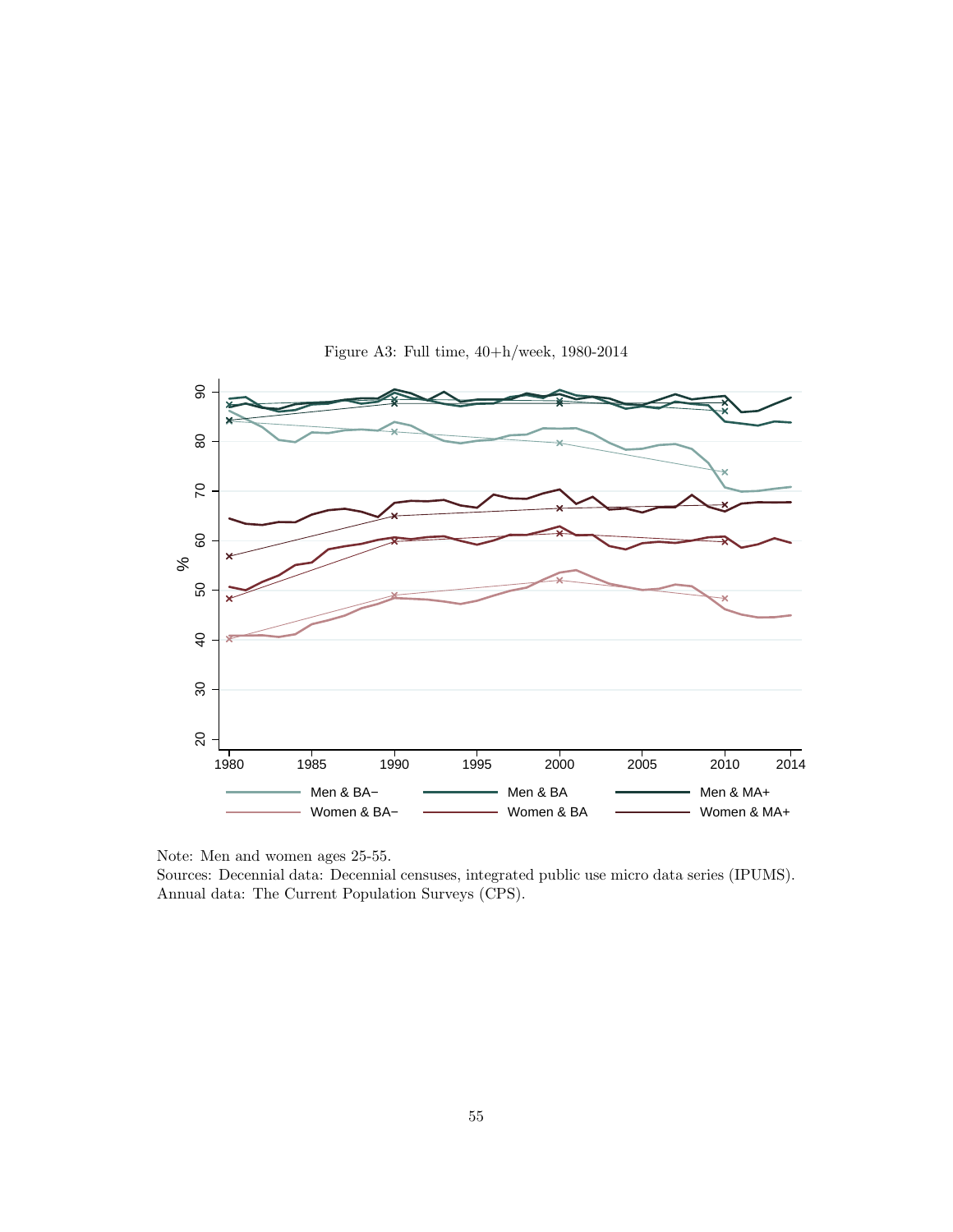

Figure A4: Full time, 50+h/week, 1980-2014

Note: Men and women ages 25-55.

Sources: Decennial data: Decennial censuses, integrated public use micro data series (IPUMS). Annual data: The Current Population Surveys (CPS).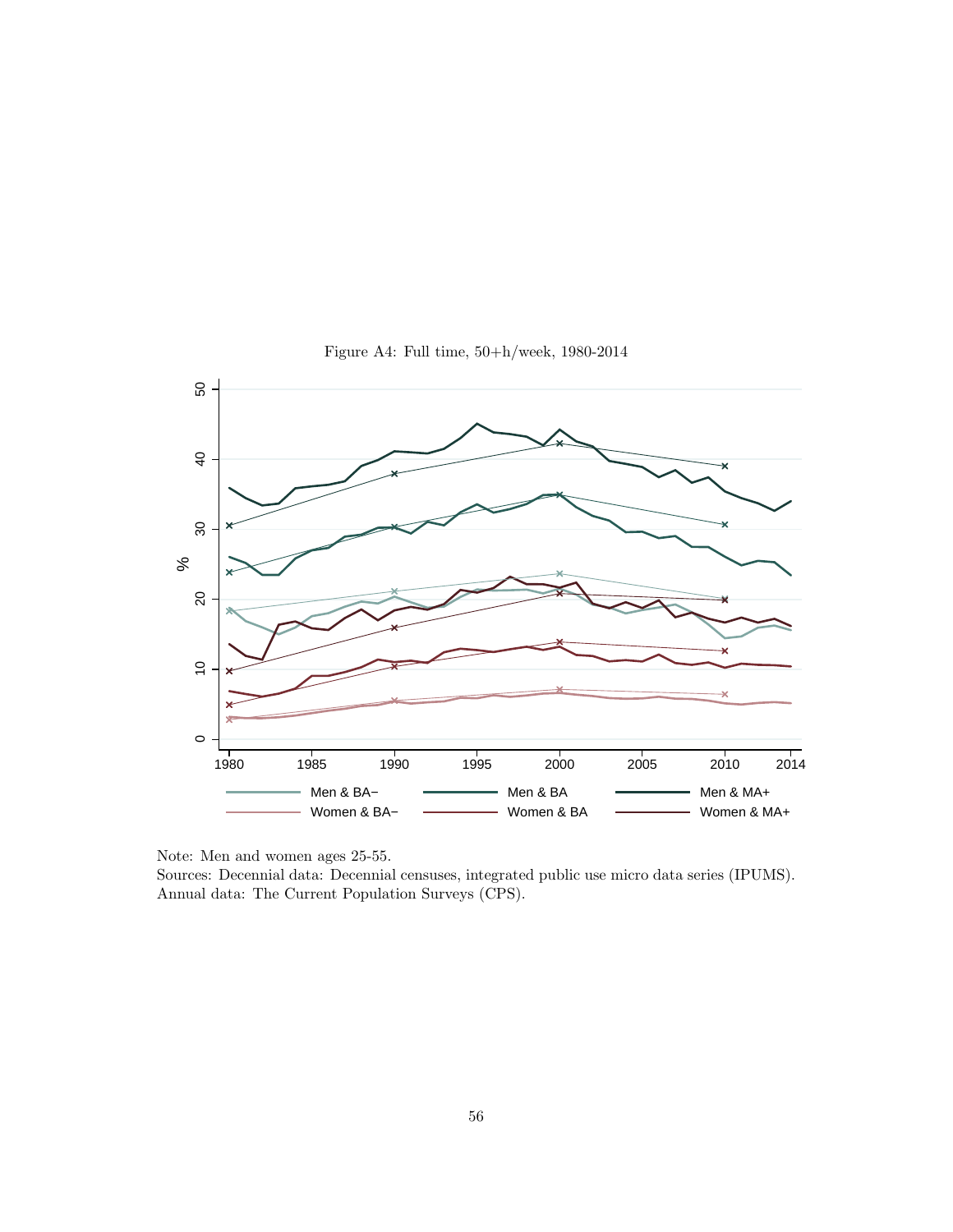

Figure A5: Home prices by distance from the CBD, cities that lost population

Notes: The figure shows the median price (1980\$) for owner-occupied, 2-3 bedroom, one-family homes in our top-20 US cities, by distance from the CBD. See the Appendix for further details on variable and sample construction, especially Table A8. 20 miles includes 20-35 miles.

Source: Decennial censuses and the American Community Survey, restricted use data.





Notes: The figure shows the median price (1980\$) for owner-occupied, 2-3 bedroom, one-family homes in our top-20 US cities, by distance from the CBD. See the Appendix for further details on variable and sample construction, especially Table A8. 20 miles includes 20-35 miles.

Source: Decennial censuses and the American Community Survey, restricted use data.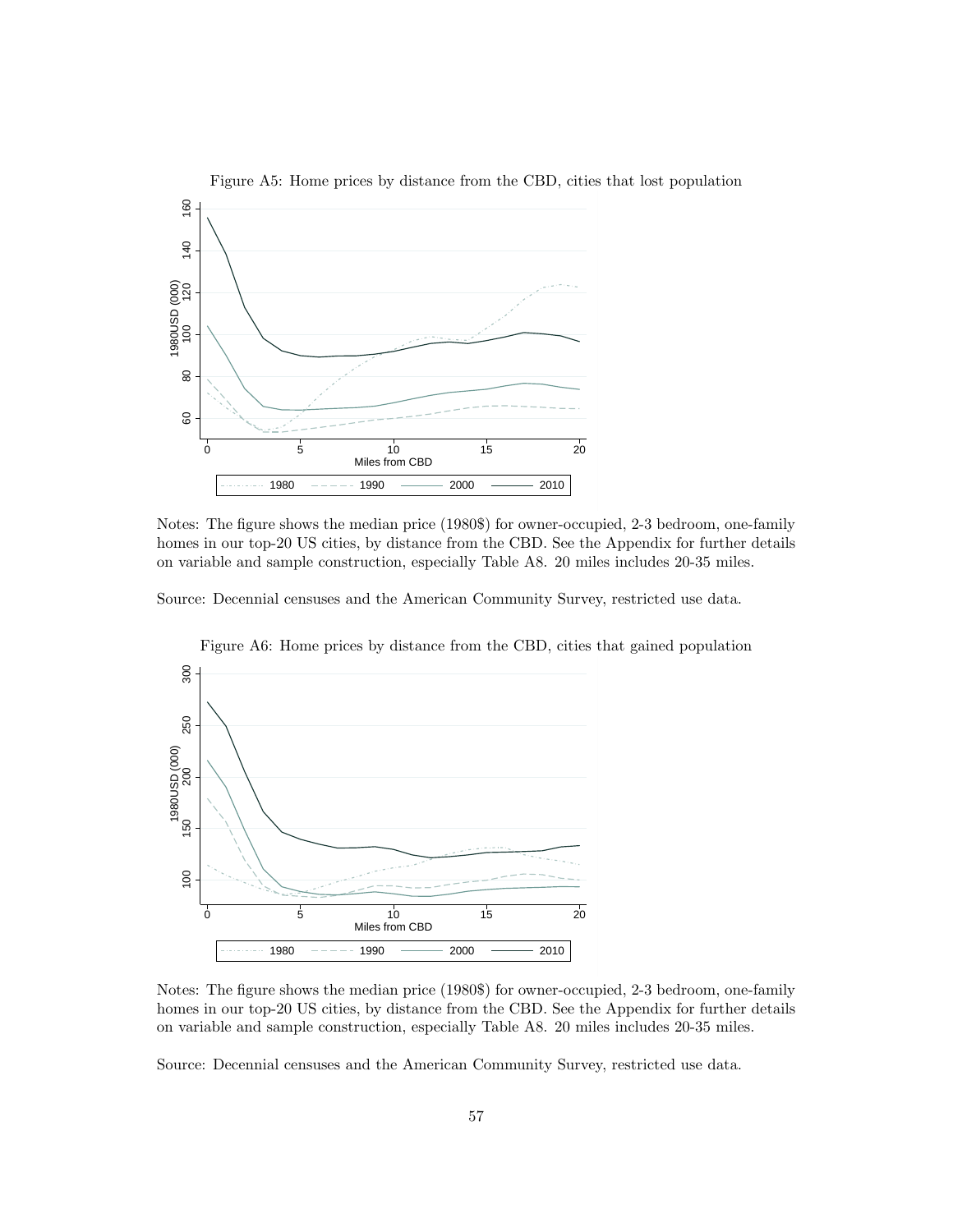

Figure A7: % adults 25-55, unskilled and full time, by distance from the CBD

Notes: 40h(50h) denotes working 40(50) hours or more per week. Source: Decennial censuses and the American Community Survey, restricted use data.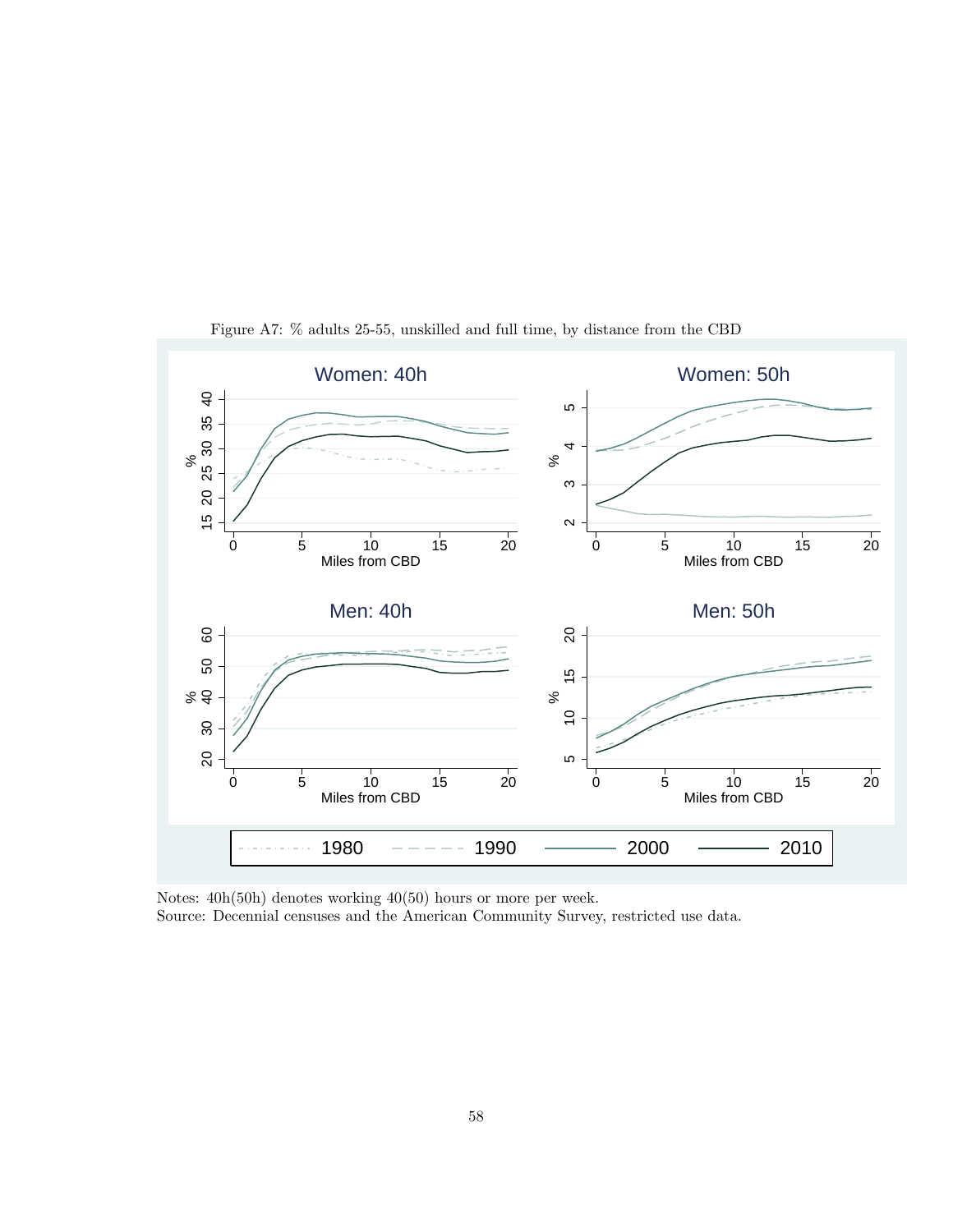#### **Bartik**

We group industries into 41 categories using the 1990 industry classification available in IPUMS (see IPUMS website or Edlund et al. [2015]. In the preliminary analysis we also used a more aggregate grouping into seven industries, the results were very similar, but we favor the more disaggregate grouping because of the reduction in within-group industry heterogeneity.

City 1980 1990 2000 2010 Central Business District (CBD) Austin 0.169 0.259 0.320 0.350 Texas Capitol Baltimore 0.110 0.169 0.206 0.223 W. Lexington *×* Park Ave.<br>Boston 0.144 0.226 0.277 0.298 South Station South Station Charlotte 0.102 0.162 0.192 0.206 Charlotte Convention Center Chicago 0.110 0.175 0.214 0.229 LaSalle *×* W. Congress Parkway<br>Cleveland 0.102 0.162 0.196 0.212 Soldiers' and Sailors' Monument Soldiers' and Sailors' Monument Columbus 0.126 0.197 0.242 0.262 E. Long Street *×* Route 3 Dallas Convention center Detroit 0.090 0.145 0.171 0.186 Grand Circus Park El Paso 0.112 0.170 0.211 0.230 El Paso Art Institute Fort Worth 0.122 0.196 0.232 0.251 Fort Worth Convention Center Houston 0.137 0.209 0.243 0.266 Houston Center Indianapolis 0.093 0.147 0.177 0.191 Monument Circle Jacksonville 0.094 0.148 0.178 0.194 Bank of America Tower Los Angeles 0.126 0.200 0.242 0.260 Pershing Square Memphis 0.091 0.144 0.176 0.190 Beale St. *×* Riverside Drive Milwaukee County Court House New Orleans 0.112 0.169 0.196 0.216 New Orleans Morial Convention Center New York 0.136 0.217 0.266 0.286 Rockefeller Center Philadelphia 0.105 0.165 0.202 0.218 City Hall Phoenix 0.116 0.183 0.221 0.237 Phoenix Convention Center Saint Louis 0.103 0.163 0.197 0.213 Federal Reserve San Antonio 0.089 0.138 0.166 0.180 Tower of the Americas San Diego 0.125 0.196 0.240 0.259 Horton Plaza San Francisco 0.172 0.273 0.332 0.362 Transamerica Pyramid San Jose 0.163 0.253 0.312 0.330 1 Infinity Loop (Apple Inc. headquarters) Washington D.C. 0.229 0.344 0.426 0.461 White House

Table A1: Bartik, Base Year 1970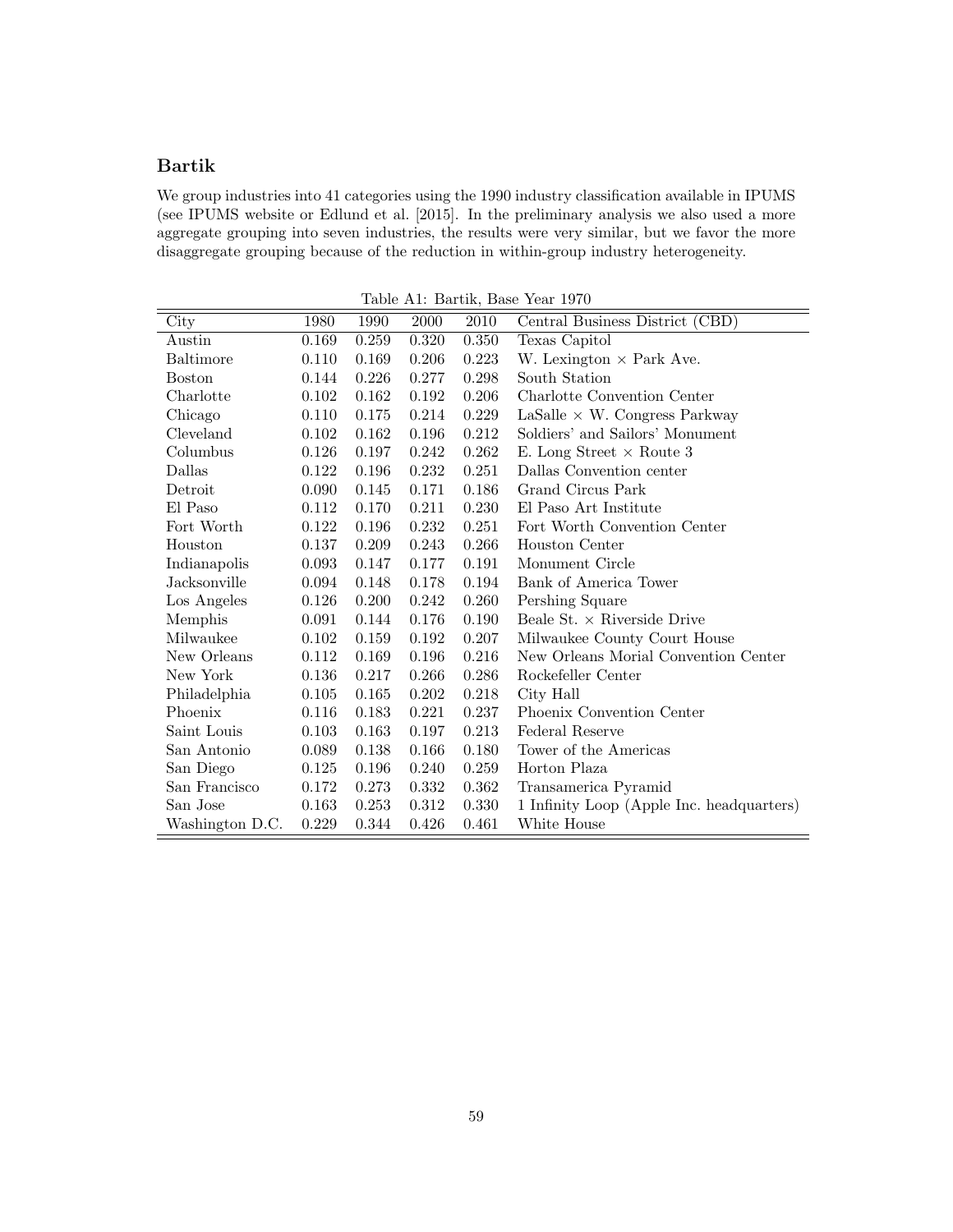**Tables**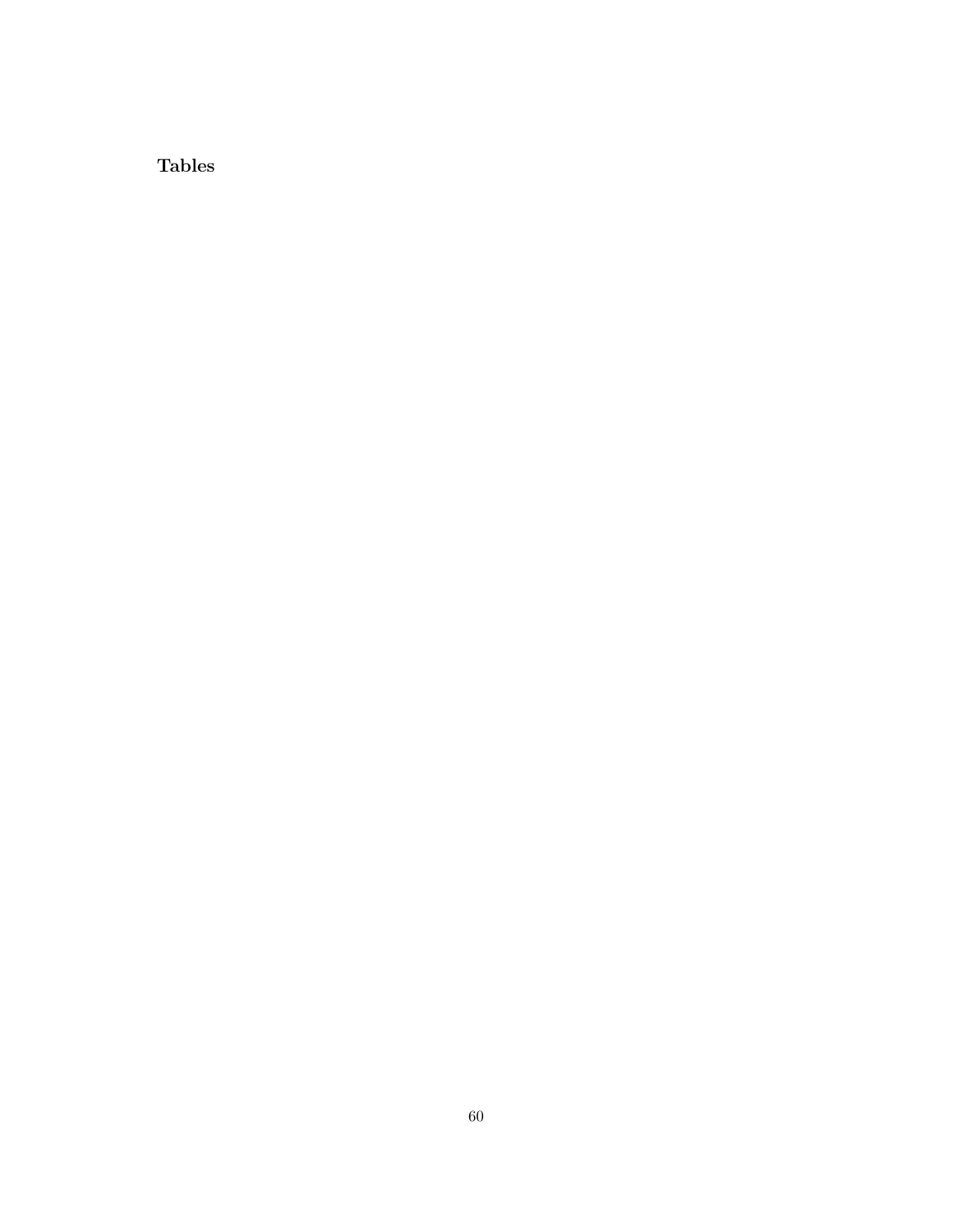|                                         | (1)     | $\overline{(2)}$ | (3)        | (4)        | (5)      | (6)        | $\overline{(7)}$                                     | $\overline{(8)}$ | $\overline{(9)}$ |
|-----------------------------------------|---------|------------------|------------|------------|----------|------------|------------------------------------------------------|------------------|------------------|
|                                         |         |                  |            |            |          |            | Dependent Variable: Home price ('000) 1980\$, Logged |                  |                  |
| $\overline{Z}$                          | 1.995   | 1.212            |            |            |          |            |                                                      |                  |                  |
|                                         | [1.585] | [1.622]          |            |            |          |            |                                                      |                  |                  |
| $Z\times$                               |         |                  |            |            |          |            |                                                      |                  |                  |
| $\overline{d1}$                         |         | $4.988***$       | $5.031***$ | $3.618***$ | $-1.148$ | $-2.363**$ |                                                      |                  |                  |
|                                         |         | [1.157]          | [1.172]    | [0.581]    | [1.438]  | [1.009]    |                                                      |                  |                  |
| $d2\,$                                  |         | $2.442***$       | $2.588***$ | $1.798***$ | 1.386    |            |                                                      |                  |                  |
|                                         |         | [0.605]          | [0.602]    | [0.529]    | [1.501]  |            |                                                      |                  |                  |
| $d3\,$                                  |         | $0.626***$       | $0.682***$ | $0.720***$ | $1.725*$ |            |                                                      |                  |                  |
|                                         |         | [0.188]          | [0.182]    | [0.259]    | [0.860]  |            |                                                      |                  |                  |
| $Z\times$                               |         |                  |            |            |          |            |                                                      |                  |                  |
| dist                                    |         |                  |            |            |          |            | $-0.532***$                                          | $-0.335***$      | $-0.246***$      |
|                                         |         |                  |            |            |          |            | [0.122]                                              | [0.0506]         | [0.0833]         |
|                                         |         |                  |            |            |          |            |                                                      |                  |                  |
| $dist^2$                                |         |                  |            |            |          |            | $0.0116***$                                          | $0.00703***$     | $0.00526***$     |
|                                         |         |                  |            |            |          |            | [0.00270]                                            | [0.00119]        | [0.00144]        |
| $\mathbb{R}^2$                          | 0.479   | 0.498            | 0.528      | 0.591      | 0.592    | 0.592      | 0.528                                                | 0.592            | 0.593            |
| Fixed effects:                          |         |                  |            |            |          |            |                                                      |                  |                  |
| City                                    | ✓       | ✓                |            |            |          |            |                                                      |                  |                  |
| Year                                    |         |                  |            |            |          |            |                                                      |                  |                  |
| City-Year                               |         |                  | ✓          |            |          |            | ✓                                                    |                  |                  |
| City-Distance                           |         |                  |            |            |          |            |                                                      |                  |                  |
| Distance-Year                           |         |                  |            |            |          |            |                                                      |                  |                  |
| $N_{\text{atron}}$ ass $\text{Table 9}$ |         |                  |            |            |          |            |                                                      |                  |                  |

Table A2: The Effects of Demand Shock on Housing Values ('000) 1980\$, logged

Notes, see Table 2.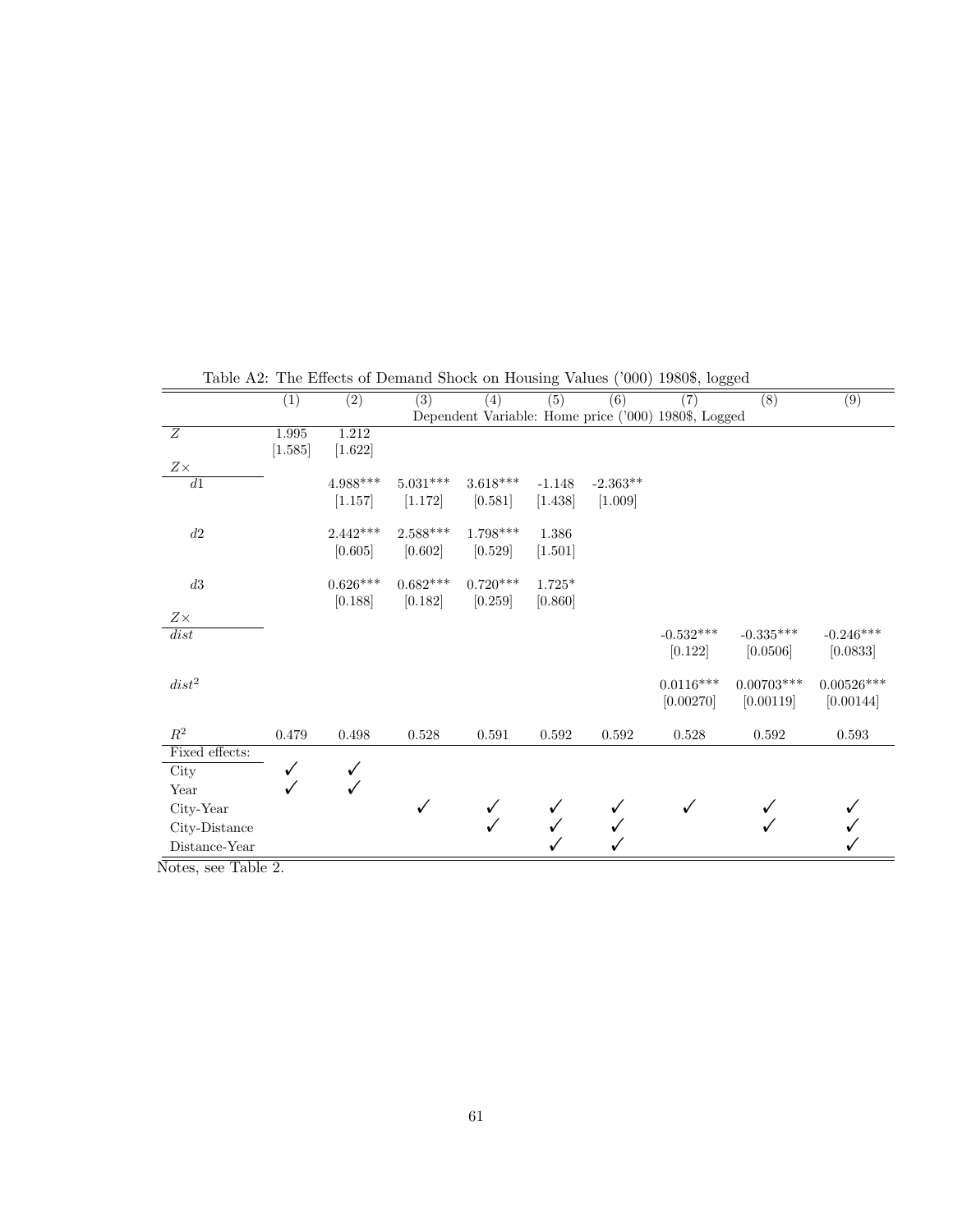| (1) | $\left( 2\right)$                                           | (3)                                                                                                    | (4)                                                                                                                  | (5)                                                                                                                                                                        |
|-----|-------------------------------------------------------------|--------------------------------------------------------------------------------------------------------|----------------------------------------------------------------------------------------------------------------------|----------------------------------------------------------------------------------------------------------------------------------------------------------------------------|
|     |                                                             |                                                                                                        |                                                                                                                      |                                                                                                                                                                            |
|     |                                                             |                                                                                                        |                                                                                                                      |                                                                                                                                                                            |
|     |                                                             |                                                                                                        |                                                                                                                      |                                                                                                                                                                            |
|     |                                                             |                                                                                                        |                                                                                                                      |                                                                                                                                                                            |
|     |                                                             |                                                                                                        |                                                                                                                      | $95.50**$                                                                                                                                                                  |
|     | [11.44]                                                     | [14.73]                                                                                                | [44.69]                                                                                                              | [42.18]                                                                                                                                                                    |
|     |                                                             |                                                                                                        |                                                                                                                      |                                                                                                                                                                            |
|     | 8.181                                                       | $-14.00***$                                                                                            | $25.65*$                                                                                                             |                                                                                                                                                                            |
|     |                                                             |                                                                                                        |                                                                                                                      |                                                                                                                                                                            |
|     |                                                             |                                                                                                        |                                                                                                                      |                                                                                                                                                                            |
|     |                                                             |                                                                                                        |                                                                                                                      |                                                                                                                                                                            |
|     |                                                             |                                                                                                        |                                                                                                                      |                                                                                                                                                                            |
|     |                                                             |                                                                                                        |                                                                                                                      | 0.296                                                                                                                                                                      |
|     |                                                             |                                                                                                        |                                                                                                                      |                                                                                                                                                                            |
|     |                                                             |                                                                                                        |                                                                                                                      |                                                                                                                                                                            |
|     |                                                             |                                                                                                        |                                                                                                                      |                                                                                                                                                                            |
|     |                                                             |                                                                                                        |                                                                                                                      |                                                                                                                                                                            |
|     |                                                             |                                                                                                        |                                                                                                                      | $40.07**$                                                                                                                                                                  |
|     |                                                             |                                                                                                        |                                                                                                                      | [17.98]                                                                                                                                                                    |
|     |                                                             |                                                                                                        |                                                                                                                      |                                                                                                                                                                            |
|     | 6.175                                                       | $-6.297***$                                                                                            | 10.76                                                                                                                |                                                                                                                                                                            |
|     | [5.229]                                                     | $[2.014]$                                                                                              | [7.386]                                                                                                              |                                                                                                                                                                            |
|     |                                                             |                                                                                                        |                                                                                                                      |                                                                                                                                                                            |
|     |                                                             |                                                                                                        |                                                                                                                      |                                                                                                                                                                            |
|     |                                                             |                                                                                                        |                                                                                                                      |                                                                                                                                                                            |
|     |                                                             |                                                                                                        |                                                                                                                      | 0.254                                                                                                                                                                      |
|     |                                                             |                                                                                                        |                                                                                                                      |                                                                                                                                                                            |
|     |                                                             |                                                                                                        |                                                                                                                      |                                                                                                                                                                            |
|     |                                                             |                                                                                                        |                                                                                                                      |                                                                                                                                                                            |
|     | ✓                                                           |                                                                                                        |                                                                                                                      |                                                                                                                                                                            |
|     |                                                             |                                                                                                        |                                                                                                                      |                                                                                                                                                                            |
|     |                                                             |                                                                                                        |                                                                                                                      |                                                                                                                                                                            |
|     | 11.73<br>[8.483]<br>0.145<br>$8.160***$<br>[1.981]<br>0.128 | 54.97***<br>[7.638]<br>2.720<br>[7.520]<br>0.167<br>$29.22***$<br>[4.266]<br>3.229<br>[4.468]<br>0.147 | $FT(50,BA+)$<br>$35.51**$<br>[3.863]<br>$-8.558**$<br>[4.119]<br>0.294<br>$16.79***$<br>$-3.270$<br>[2.224]<br>0.253 | Dependent Variable:<br>$103.3**$<br>[14.84]<br>$-9.807$<br>[13.34]<br>$0.296\,$<br>$FT(50, MA+)$<br>$43.35***$<br>[5.363]<br>$[17.56]$<br>$-4.061$<br>[6.950]<br>$0.255\,$ |

Table A3: Effects of Bartik-type demand shock on full-time skilled workers

Notes, see Table 4.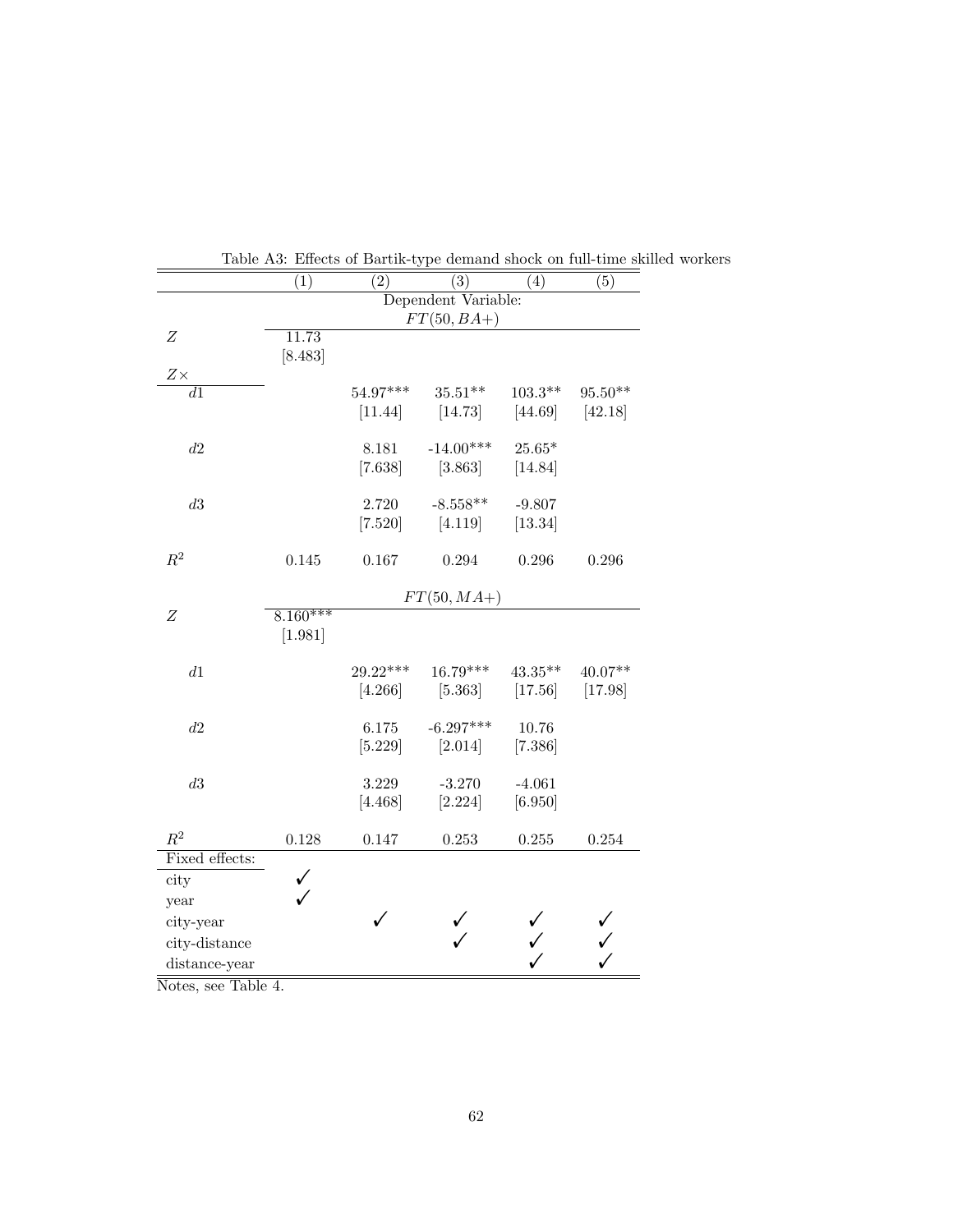|                  | (1)                   | (2)        | (3)           | (4)        |
|------------------|-----------------------|------------|---------------|------------|
|                  |                       |            | $FT(50,BA+)$  |            |
| FT               | $4.003***$            | $3.995***$ | $4.320***$    | $3.964***$ |
|                  | [0.371]               | [0.371]    | [0.325]       | [0.322]    |
| $FT \times dist$ |                       |            | $-0.0260**$   | 0.00227    |
|                  |                       |            | [0.0124]      | [0.0118]   |
| $R^2$            | 0.488                 | 0.494      | 0.488         | 0.494      |
|                  |                       |            | $FT(50, MA+)$ |            |
| FТ               | $6.\overline{732***}$ | $6.708***$ | $6.740***$    | $6.210***$ |
|                  | [0.651]               | [0.654]    | [0.625]       | [0.587]    |
| $FT \times dist$ |                       |            | $-0.00124$    | 0.0422     |
|                  |                       |            | [0.0320]      | [0.0283]   |
| $R^2$            | 0.480                 | 0.486      | 0.480         | 0.486      |
| Fixed effects:   |                       |            |               |            |
| City-Year        |                       |            |               |            |
| City-Distance    |                       |            |               |            |
| Distance-Year    |                       |            |               |            |

Table A4: The relationship between full-time skilled workers and housing prices

Notes, see Table 6.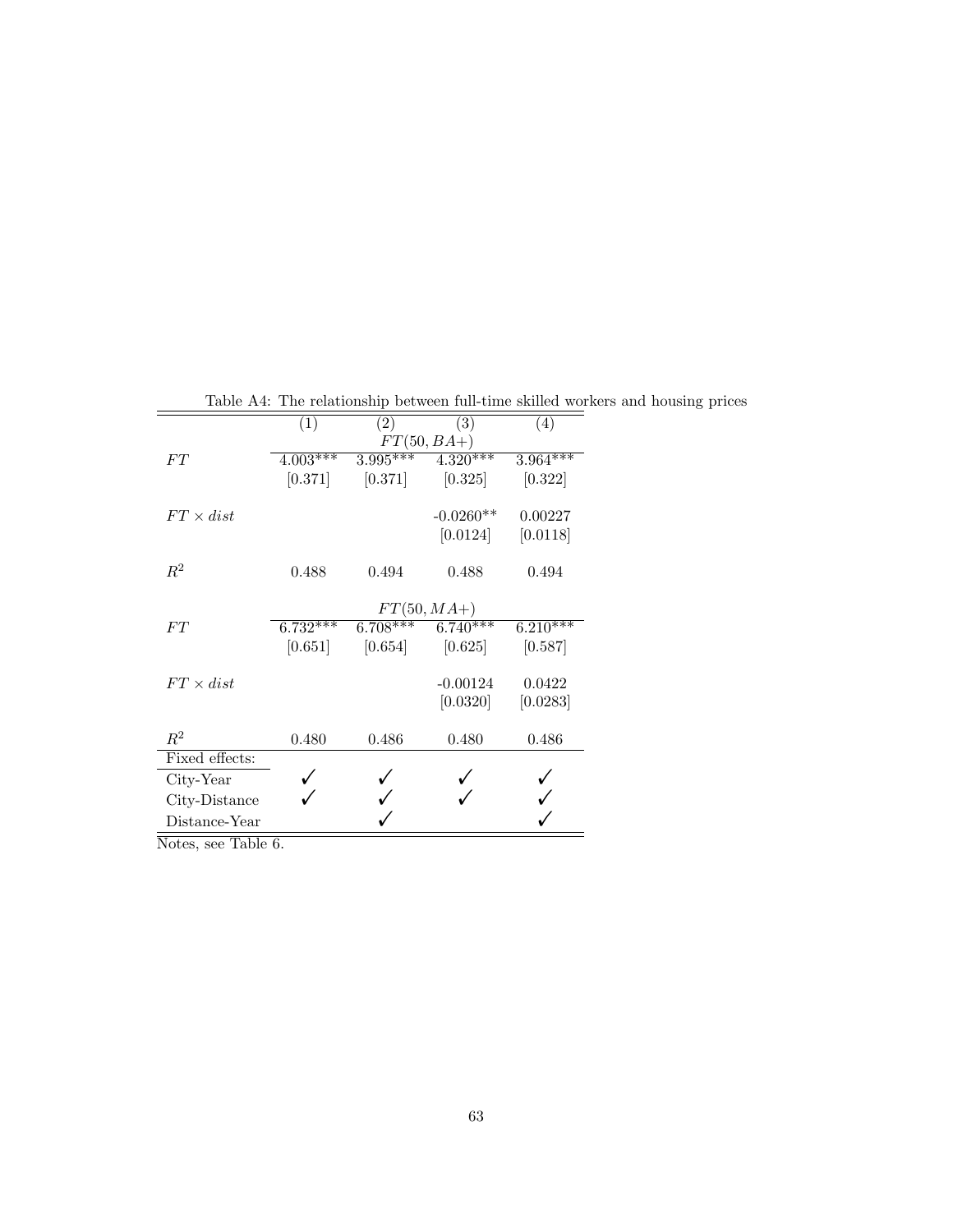|                         | (1)                                                                   | (2)        | (3)          | (4)                                          | (5)                   |  |
|-------------------------|-----------------------------------------------------------------------|------------|--------------|----------------------------------------------|-----------------------|--|
|                         |                                                                       |            |              | Dependent Variable: Home price ('000) 1980\$ |                       |  |
|                         |                                                                       |            | $FT(50,BA+)$ |                                              |                       |  |
| ${\cal FT}$             | $6.017***$                                                            | $4.328***$ | $5.882***$   | $7.067***$                                   | $6.887***$            |  |
|                         | [0.889]                                                               | [1.325]    | [1.047]      | [0.801]                                      | [2.613]               |  |
|                         |                                                                       |            |              |                                              |                       |  |
| $FT \times dist$        |                                                                       |            |              | $-0.401***$                                  | $-1.483$              |  |
|                         |                                                                       |            |              | [0.0430]                                     | [1.136]               |  |
|                         |                                                                       |            |              |                                              |                       |  |
| K-P $LM$ test $(p)$     | 0.0163                                                                | 0.0174     | 0.00521      | 0.00677                                      | 0.177                 |  |
| $C-D$ <i>Wald</i> stat. | 169.4                                                                 | 53         | 121.8        | 147.9                                        | 2.511                 |  |
| K-P Wald stat.          | 7.615                                                                 | 4.755      | 5.17         | 8.768                                        | 1.982                 |  |
| Overid. test $(p)$      | 0.0299                                                                | 0.405      |              | 0.328                                        | 0.91                  |  |
|                         |                                                                       |            |              |                                              |                       |  |
| FT                      | $FT(50, MA+)$<br>$14.02***$<br>$15.28***$<br>$13.15***$<br>$10.34***$ |            |              |                                              |                       |  |
|                         | [1.973]                                                               | [3.234]    | [2.421]      |                                              | $10.37***$<br>[5.090] |  |
|                         |                                                                       |            |              | [1.787]                                      |                       |  |
| $FT \times dist$        |                                                                       |            |              | $-0.915***$                                  | $-2.401$              |  |
|                         |                                                                       |            |              | [0.107]                                      | [2.362]               |  |
|                         |                                                                       |            |              |                                              |                       |  |
| K-P $LM$ test $(p)$     | 0.0164                                                                | 0.0142     | 0.00437      | 0.0025                                       | 0.199                 |  |
| $C-D$ Wald stat.        | 111.2                                                                 | 28.59      | 65.86        | 96.59                                        | 2.211                 |  |
| K-P Wald stat.          | $10.05\,$                                                             | 4.506      | 5.008        | 11.44                                        | 0.907                 |  |
| Overid. test $(p)$      | 0.0406                                                                | 0.378      |              | 0.336                                        | 0.463                 |  |
| Fixed effects:          |                                                                       |            |              |                                              |                       |  |
| City-Year               |                                                                       |            |              |                                              |                       |  |
| City-Distance           |                                                                       |            |              |                                              |                       |  |
| Distance-Year           |                                                                       |            |              |                                              |                       |  |
| Instruments:            |                                                                       |            |              |                                              |                       |  |
| $Z \times (d1, d2, d3)$ |                                                                       | ✓          |              |                                              |                       |  |
| $Z \times d1$           |                                                                       |            | ✓            |                                              |                       |  |
| m11n                    |                                                                       |            |              |                                              |                       |  |

Table A5: Effects of full-time skilled workers on housing values – IV results

Notes, see Table 7.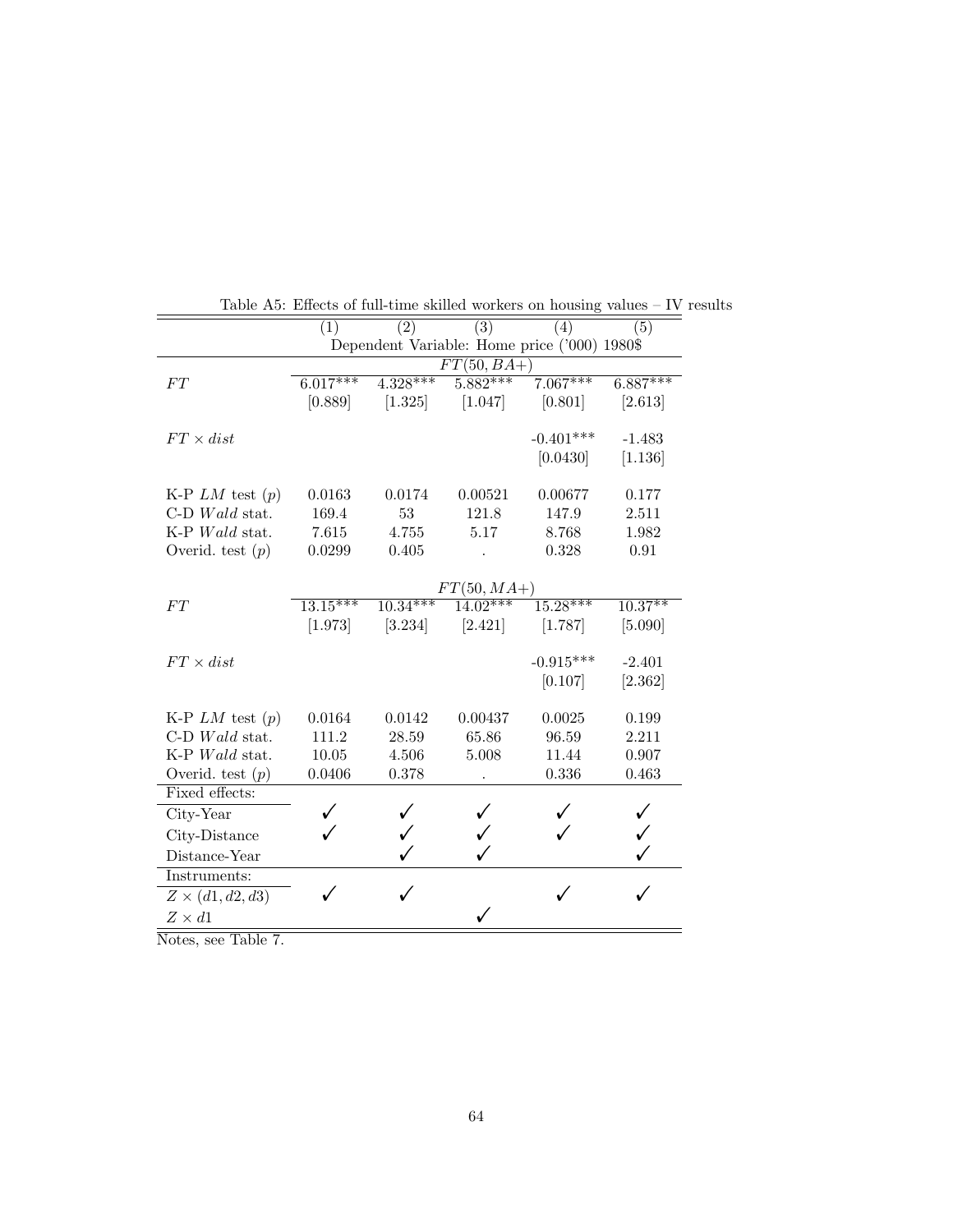|                         | (1)                                          | $\overline{(2)}$ | $\overline{(3)}$ | (4)           | (5)            | (6)        | (7)         | $\overline{(8)}$ |
|-------------------------|----------------------------------------------|------------------|------------------|---------------|----------------|------------|-------------|------------------|
|                         | Dependent Variable: Home price ('000) 1980\$ |                  |                  |               |                |            |             |                  |
|                         |                                              | Sample:          |                  |               |                |            |             |                  |
|                         |                                              |                  |                  |               | Cross Section: |            |             |                  |
|                         |                                              |                  | Years:           |               | Crime decline: |            | Population: |                  |
|                         | Panel                                        | 1980/1990        | 2000/2010        | High          | Low            | not NYC    | Shrunk      | Grew             |
|                         |                                              |                  |                  | $FT(40,BA+)$  |                |            |             |                  |
| FT                      | $4.132***$                                   | 5.267            | $6.339**$        | $3.767***$    | $3.477*$       | $3.402***$ | $4.266***$  | $4.473***$       |
|                         | [1.407]                                      | [3.768]          | [2.599]          | [0.793]       | [1.943]        | [0.671]    | [1.379]     | [1.647]          |
|                         |                                              |                  |                  |               |                |            |             |                  |
| K-P $LM$ test $(p)$     | 0.0037                                       | 0.0444           | 0.146            | 0.128         | 0.0337         | 0.0496     | 0.172       | 0.017            |
| C-D $Wald$ stat.        | 436.7                                        | $6.407\,$        | 6.727            | 13.13         | 40.27          | 36.78      | 11.37       | 43.02            |
| K-P $LM$ test $(p)$     | 10.23                                        | 12.68            | 9.509            | 22.64         | 22.84          | 13.03      | 23.63       | $31.48\,$        |
|                         |                                              |                  |                  |               |                |            |             |                  |
|                         |                                              |                  |                  | $FT(40, MA+)$ |                |            |             |                  |
| ${\cal FT}$             | $9.750***$                                   | 8.132            | $8.083***$       | $7.075***$    | $8.704*$       | $7.570***$ | $8.175***$  | $11.39***$       |
|                         | [2.687]                                      | [5.489]          | [2.142]          | [2.258]       | [4.796]        | [1.612]    | [2.787]     | [4.037]          |
| K-P $LM$ test $(p)$     | 0.0028                                       | 0.0692           | 0.0943           | 0.092         | 0.0318         | 0.0349     | 0.183       | 0.0112           |
| $C-D$ Wald stat.        | 240.4                                        | 10.27            | 14.87            | 13.88         | 22.91          | 27.74      | 10.03       | 26.71            |
| K-P $LM$ test $(p)$     | $8.121\,$                                    | 6.568            | $27.51\,$        | 11.08         | 16.78          | 18.36      | $27.4\,$    | $15.52\,$        |
|                         |                                              |                  |                  |               |                |            |             |                  |
|                         |                                              | $FT(50,BA+)$     |                  |               |                |            |             |                  |
| ${\cal FT}$             | $5.306***$                                   | $5.203*$         | $15.67***$       | $7.124***$    | $4.487***$     | $5.326***$ | $7.154***$  | $5.756***$       |
|                         | [1.182]                                      | [2.977]          | [7.663]          | [1.345]       | [1.572]        | [1.197]    | [1.622]     | [1.145]          |
|                         |                                              |                  |                  |               |                |            |             |                  |
| K-P $LM$ test $(p)$     | 0.00436                                      | 0.0212           | 0.132            | 0.141         | 0.0193         | 0.0542     | 0.114       | 0.00663          |
| $C-D$ <i>Wald</i> stat. | 720.1                                        | 35.13            | 4.338            | 16.2          | 94.37          | 65.25      | 17.15       | 106.3            |
| K-P $LM$ test $(p)$     | $5.354\,$                                    | 8.844            | 6.511            | 22.75         | 6.095          | 8.368      | 13.83       | 9.061            |
|                         |                                              |                  |                  |               |                |            |             |                  |
|                         |                                              | $FT(50, MA+)$    |                  |               |                |            |             |                  |
| ${\cal FT}$             | $12.69***$                                   | $8.600*$         | $19.72***$       | $15.77***$    | $10.92***$     | $12.72***$ | $15.65***$  | $14.55***$       |
|                         | [2.379]                                      | [4.846]          | [5.624]          | [4.675]       | [3.563]        | [2.897]    | [3.431]     | [2.749]          |
|                         |                                              |                  |                  |               |                |            |             |                  |
| K-P $LM$ test $(p)$     | 0.00548                                      | 0.0278           | 0.0862           | 0.0993        | 0.0183         | 0.0399     | $0.102\,$   | 0.00676          |
| $C-D$ Wald stat.        | 347.8                                        | 37.95            | 8.411            | 10.14         | 48.88          | 35.46      | 9.747       | 56.16            |
| K-P $LM$ test $(p)$     | 4.376                                        | $7.545\,$        | $20.72\,$        | 11.22         | 5.489          | 8.8        | 12.24       | 7.126            |

Table A6: Effects of full-time skilled workers on housing values – IV results, robustness

The instrument is  $Z \times d1$ , corresponding to column 3, Table 7.

For cities in columns 4 and 5, see Appendix Table A7.

For cities in columns 7 and 8, see Appendix Table A8.

All specifications include city-year, city-distance and distance-year fixed effects.

*Z* is the Bartik demand shifter, see Equation 2, also Table A1. *d*1*, d*2*,* and *d*3 indicate distance

0-3, 3-10, 10-20 miles from the CBD, respectively.

The unit of observation is a tract and sample sizes are as follows: column 1: 48 thousand; columns 2-5, 7-8: about 65/2 thousand; column 6: 53 thousand tract-years.

Significance levels: \*\*\* – 0.01; \*\* – 0.05; \* – 0.1. Standard errors are clustered at the city level; tracts are weighted by population size (ages 25-55). Source: Decennial censuses and the American Community Survey, restricted use data.

See Table 7 for further notes.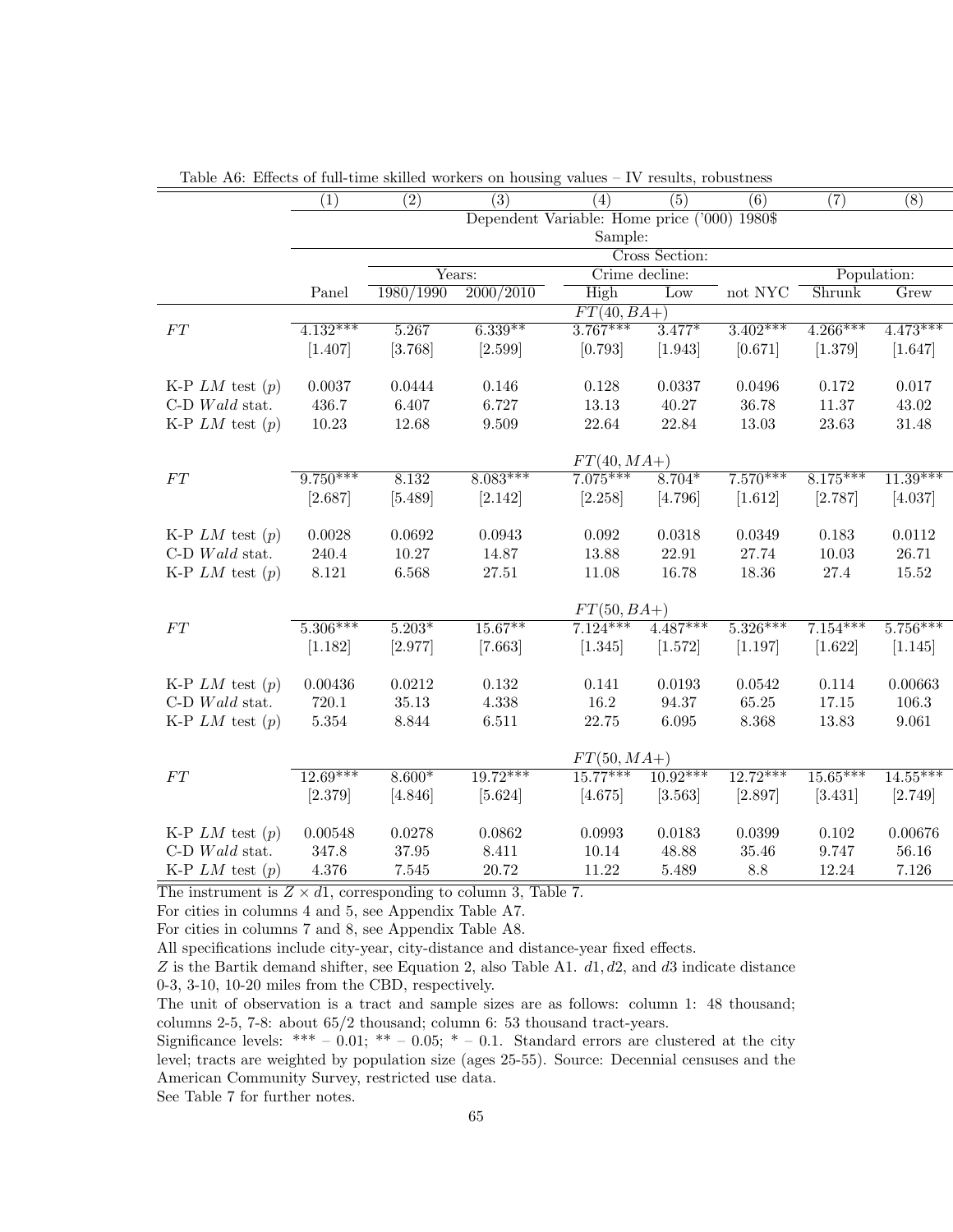| High Crime Reduction Cities |        |
|-----------------------------|--------|
| New Orleans                 | $-.64$ |
| New York City               | $-.60$ |
| Boston                      | $-.55$ |
| Los Angeles County          | $-.54$ |
| Detroit                     | $-.42$ |
| <b>Baltimore City</b>       | $-.41$ |
| Dallas                      | $-.41$ |
| San Francisco               | $-.39$ |
| Low Crime Reduction Cities  |        |
| St. Louis                   | $-.34$ |
| Jacksonville                | $-.28$ |
| City Of Fort Worth          | $-.28$ |
| Washington Metropolitan     | $-.26$ |
| San Diego County Sheriff    | $-.18$ |
| El Paso County Sheriff      | $-.18$ |
| Cleveland                   | $-.17$ |
| San Jose                    | .02    |
| Philadelphia                | .10    |
| Columbus*                   | .18    |
| Memphis                     | .18    |
| Phoenix                     | .25    |
| San Antonio                 | .28    |
| Houston                     | .31    |
| Austin                      | .44    |
| Milwaukee                   | .91    |
| Indianapolis                | 1.15   |
| Chicago                     | n.a.   |
| Charlotte                   | n.a    |

Table A7: Change in Violent Crime 1986-2012

*<sup>∗</sup>* The entry for Columbus is for the period 1986-2011.

Violent crimes include murder, rape, robbery, aggravated assault. For a detailed description, see http://www.ucrdatatool.gov/offenses.cfm.

Source: Uniform Crime Report http://www.ucrdatatool.gov/Search/Crime/Local/ TrendsInOneVarLarge.cfm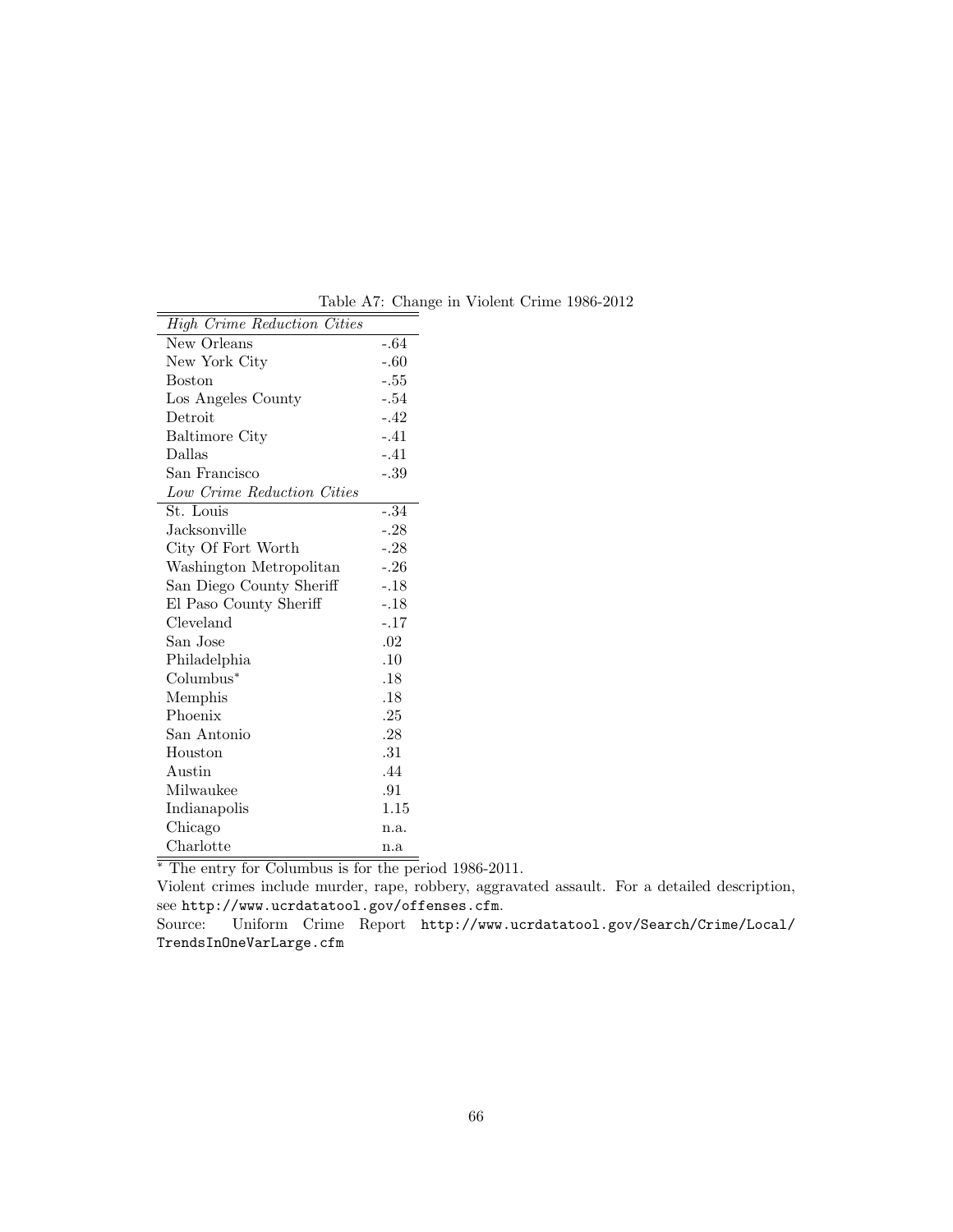|               | Population |            |              |                 |  |  |  |
|---------------|------------|------------|--------------|-----------------|--|--|--|
| City          | 1970       | 2010       | Change       | % Change        |  |  |  |
|               | Shrunk     |            |              |                 |  |  |  |
| Detroit       | 1,511,482  | 713,777    | $-797,705$   | $-53$           |  |  |  |
| St. Louis     | 622,236    | 319,294    | $-302,942$   | $-49$           |  |  |  |
| Cleveland     | 750,903    | 396,815    | $-354,088$   | $-47$           |  |  |  |
| New Orleans   | 593,471    | 343,829    | $-249,642$   | $-42$           |  |  |  |
| Baltimore     | 905,759    | 620,961    | $-284,798$   | $-31$           |  |  |  |
| Philadelphia  | 1,948,609  | 1,526,006  | $-422,603$   | $-22$           |  |  |  |
| DC            | 756,510    | 601,723    | $-154,787$   | $-20$           |  |  |  |
| Chicago       | 3,366,957  | 2,695,598  | $-671,359$   | $-20$           |  |  |  |
| Milwaukee     | 717,099    | 594,833    | $-122,266$   | $-17$           |  |  |  |
| <b>Boston</b> | 641,071    | 617,594    | $-23,477$    | -4              |  |  |  |
| Sum           | 11,814,097 | 8,430,430  | $-3,383,667$ | $-29$           |  |  |  |
|               |            |            |              |                 |  |  |  |
|               | Grew       |            |              |                 |  |  |  |
| New York      | 7,894,862  | 8,175,133  | 280,271      | $\overline{4}$  |  |  |  |
| Memphis       | 623,530    | 646,889    | 23,359       | $\overline{4}$  |  |  |  |
| Indianapolis  | 744,624    | 820,445    | 75,821       | 10              |  |  |  |
| SF            | 715,674    | 805,235    | 89,561       | 13              |  |  |  |
| LA            | 2,816,061  | 3,792,621  | 976,560      | 35              |  |  |  |
| Columbus      | 539,677    | 787,033    | 247,356      | 46              |  |  |  |
| Jacksonville  | 528,865    | 821,784    | 292,919      | 55              |  |  |  |
| Dallas-FW     | 1,237,877  | 1,939,012  | 701,135      | 57              |  |  |  |
| Houston       | 1,232,802  | 2,100,263  | 867,461      | 70              |  |  |  |
| San Diego     | 696,769    | 1,307,402  | 610,633      | 88              |  |  |  |
| El Paso       | 322,261    | 649,121    | 326,860      | 101             |  |  |  |
| San Antonio   | 654,153    | 1,327,407  | 673,254      | 103             |  |  |  |
| San Jose      | 445,779    | 945,942    | 500,163      | 112             |  |  |  |
| Phoenix       | 581,562    | 1,445,632  | 864,070      | 149             |  |  |  |
| Charlotte     | 241,178    | 731,424    | 490,246      | 203             |  |  |  |
| Austin        | 251,808    | 790,390    | 538,582      | 214             |  |  |  |
| Sum           | 19,527,482 | 27,085,733 | 7,558,251    | $\overline{39}$ |  |  |  |

Table A8: Population Change

Source: US Census.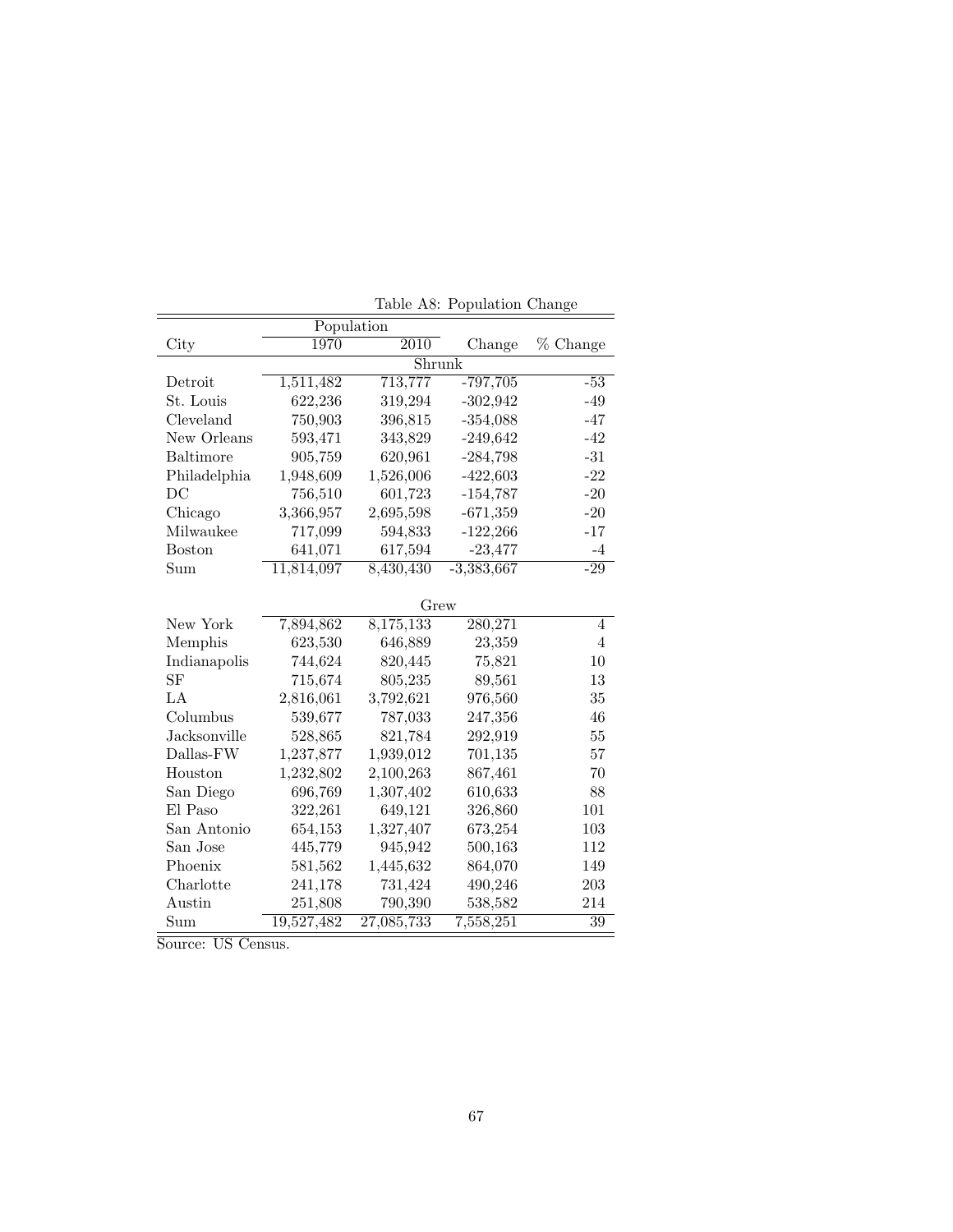#### **Variable construction**

*P RICE* **2-3 Bedroom single-family home** The decennial censuses and the ACS ask the owner of owner-occupied single-family homes the estimated value of the value of their home. While self-reported assessments of values, we will refer to them as housing prices.

In order to obtain numbers that are close to market prices, we restrict the sample to those who moved in within the last ten years, on the assumption that homes that owners of more recently bought and sold units would be more knowledgeable about price developments than those with longer tenure.

To obtain a price that refers to comparable units while preserving sample size, we focus on two or three bedroom single-family homes. Housing prices are given in intervals and the bracket values vary across the years. Therefore, we focus on the median bracket value. For tracts where the median bracket is the top code, we assign the dollar value that would be the mean if the top bracket had had the same range as the penultimate bracket. For instance, if the penultimate bracket ranged from 800 thousand to 1 million, and 1 million and above were the top bracket, we would give houses in the top bracket a 1.1 million dollar valuation. We chose this rule because it is conservative and if anything result in an underestimate of the price increases close to the CBD.

We focus on the median home price in the tract. Top coding is our reason for focusing on the median rather than a more selective percentile.

In our main specification, we impute a value that is the same distance from the top-code threshold as the immediately preceding midpoint value. For instance, if the top bracket is 800-1000, and values above 1000 are top coded, we assign the value 1100 to the top code. This method is conservative if the housing price distribution, like the wealth and income distributions, is right skewed.

We also tried alternative top codings, including simply imputing the threshold value. Our qualitative results were not sensitive to these variations.

For the study period 1980-2010, our measure shows a 30 percent increase in constant dollars, a rise largely inline with the Case-Shiller national index's rise of 26 percent. The Case-Shiller national index went from 43.44 to 145.0, and the CPI from 100 to 264, yielding a constant dollar housing price increase of 26 percent  $\left(=\frac{145}{43.44} \times \frac{100}{264} - 1\right)$ .

Another benchmark is offered by the Census Bureau's constant price index for newfamily homes sold rose from \$72 to \$272 thousand, current dollars. In constant dollars, the increase was 30 percent  $(=\frac{261}{76} \times \frac{100}{264} - 1)$ . https://www.census.gov/const/www/ constpriceindex\_excel.html

We use the Consumer Price Index (CPI) to deflate housing prices. A theoretical concern is that housing accounts for some 40 percent of the CPI and therefore a price index that excluded housing would be preferable, for instance the food price index. Conveniently, the food price index moved very closely with the CPI and on those grounds we use the CPI despite its theoretical shortcomings.

**Center point, Central Business District (CBD)** For each city we identified the center with the help of Google maps. All cities had a clear central area identifiable from the convergence of roads, the presence of a main railway station, clusters of hotels with the national chain name prefixed by "down town" and a concentration of signature institutions and monuments. We used the thus identified area to designate a city center, with one exception. For San Jose, we placed downtown in Silicon Valley.